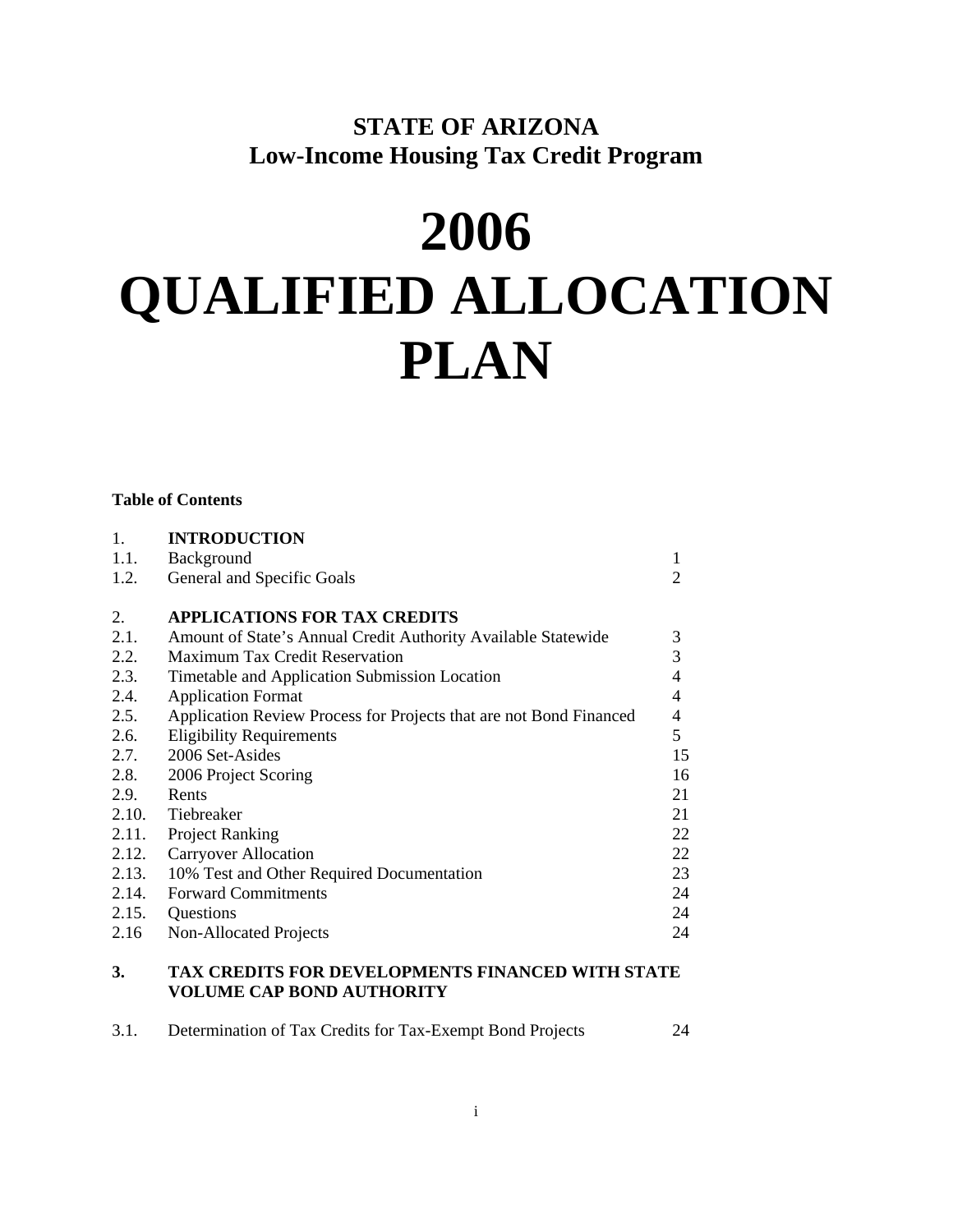## **4. GENERAL REGULATIONS**

| 4.1.  | <b>False Filing</b>                                              | 26 |
|-------|------------------------------------------------------------------|----|
| 4.2.  | <b>Satisfactory Progress</b>                                     | 27 |
| 4.3.  | Change of Ownership                                              | 27 |
| 4.4.  | <b>Special Needs Populations</b>                                 | 27 |
| 4.5   | <b>Senior Projects</b>                                           | 28 |
| 4.6   | Revocation of a Certificate of Qualification for 4% Tax Credits, |    |
|       | Tentative Award Letter, Certificate of Reservation or Carryover  |    |
|       | Allocation for 9% Tax Credits                                    | 28 |
| 4.7.  | Disqualification                                                 | 29 |
| 4.8   | <b>Extended Use Period</b>                                       | 29 |
| 4.9   | Acquisition of Land and Buildings                                | 29 |
| 4.10. | <b>Material Changes</b>                                          | 29 |
| 4.11. | Distribution of Units                                            | 31 |
| 4.12. | Amendments to the QAP                                            | 31 |
| 4.13. | <b>Disclaimers</b>                                               | 31 |
| 4.14. | <b>Return of Tax Credits</b>                                     | 31 |

## **5. FINAL TAX CREDIT ALLOCATION**

| 5.1. | Final Tax Credit Allocation and First Year Certification by ADOH | -31 |
|------|------------------------------------------------------------------|-----|
| 5.2. | First Year Certification and Issuance of Final Allocation        |     |
|      | (IRS Form 8609)                                                  | 32  |
| 5.3. | <b>Final Allocation Underwriting</b>                             | 33  |
| 5.4. | Extended Use Agreement                                           | 33  |
|      |                                                                  |     |

## **6. FEES**

| 6.1.  | <b>Application Fee</b>                                    | 34 |
|-------|-----------------------------------------------------------|----|
| 6.2.  | Director's Discretion Application Fee                     | 34 |
| 6.3.  | <b>Building Permit Extension Fee</b>                      | 34 |
| 6.4.  | Determination or Reservation Fee and Final Allocation Fee | 34 |
| 6.5.  | Applicant's Obligation for Fee Payment                    | 35 |
| 6.6.  | <b>Tenant Ownership Fees</b>                              | 35 |
| 6.7.  | <b>Carryover Allocation Late Fees</b>                     | 35 |
| 6.8.  | 10% Test Late Fees                                        | 35 |
| 6.9.  | <b>Administration Fees</b>                                | 35 |
| 6.10. | <b>Compliance Monitoring Fees</b>                         | 35 |
| 6.11. | <b>Fees Are Not Refundable</b>                            | 36 |
|       |                                                           |    |

| 7.   | <b>UNDERWRITING</b>                                        |    |
|------|------------------------------------------------------------|----|
| 7.1. | <b>Underwriting Standards</b>                              | 36 |
| 7.2. | Builder's Profit, Overhead and General Requirements Limits | 38 |
| 7.3. | <b>Construction Financing Costs</b>                        | 38 |
| 7.4. | <b>Permanent Financing Cost</b>                            | 39 |
| 7.5. | <b>Rent-up and Operating Reserves</b>                      | 39 |
| 7.6. | <b>Replacement Reserve</b>                                 | 39 |
| 7.7. | <b>Cost Attributed to Market Rate Units</b>                | 39 |
| 7.8. | <b>Other Features</b>                                      | 39 |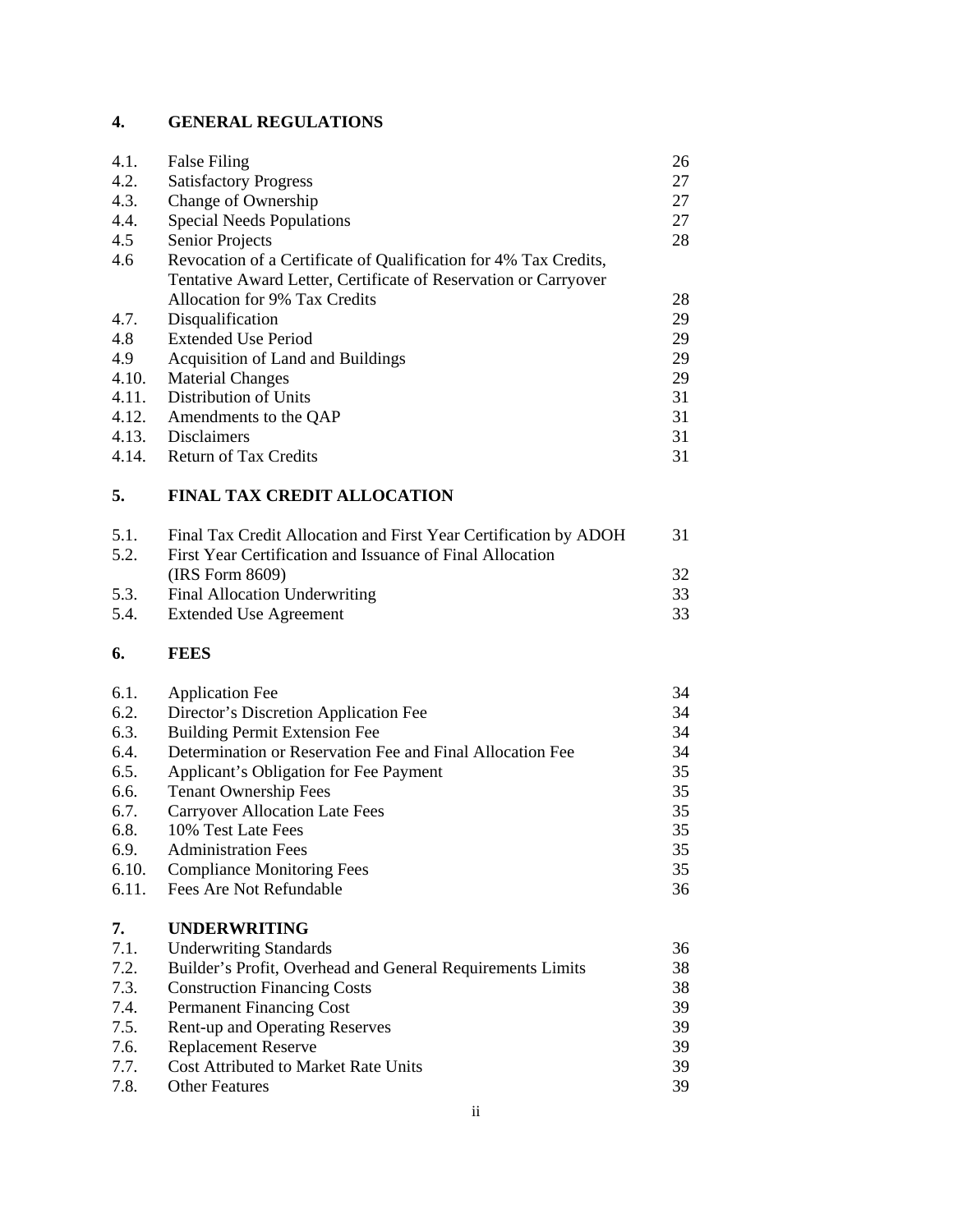| 7.9.  | <b>Development Cost Standards</b>      | 40 |
|-------|----------------------------------------|----|
| 7.10. | <b>Calculation of Tax Credits</b>      | 40 |
| 7.11. | <b>Operating Costs</b>                 | 40 |
| 7.12. | <b>Operating Income</b>                | 41 |
| 7.13. | <b>Permanent Financing Provisions</b>  | 41 |
| 7.14. | <b>Funding Gaps</b>                    | 42 |
| 7.15. | <b>State Housing Fund</b>              | 42 |
| 7.16. | Eligible Basis Analysis                | 42 |
| 7.17. | <b>Equity Gap Analysis</b>             | 43 |
| 7.18. | Layering                               | 43 |
| 8.    | PROJECT COMPLIANCE MONITORING          |    |
| 8.1.  | <b>Project Compliance Monitoring</b>   | 44 |
| 8.2.  | <b>Compliance Monitoring Procedure</b> | 44 |
| 9.    | <b>DEFINITIONS</b>                     | 47 |

## **EXHIBITS**

| Year 2006 Mandatory Design Guidelines<br>Exhibit D<br>Sample Legal Opinion<br>Exhibit E<br>Exhibit E-1<br>Exhibit F<br>Exhibit F-1<br>Exhibit G<br>Exhibit H<br>Exhibit I<br>Exhibit L<br>Exhibit W<br>Exhibit W-1<br>Exhibit W-2<br>Exhibit X | Sample CPA Opinion<br>Example 10% Test Letter<br>Project Cost Form<br>Final Cost Certification Letter<br>Imputed Incomes/Allowable Rents<br><b>Application Format</b><br>Market Demand Study Guide<br>Architect's Certificate<br>Fair Housing Act Accessibility Checklist<br>Contractor's Certificate<br><b>Operational Risk Management Practices</b> |
|------------------------------------------------------------------------------------------------------------------------------------------------------------------------------------------------------------------------------------------------|-------------------------------------------------------------------------------------------------------------------------------------------------------------------------------------------------------------------------------------------------------------------------------------------------------------------------------------------------------|
| Exhibit Z                                                                                                                                                                                                                                      | Service Provider Questionnaire                                                                                                                                                                                                                                                                                                                        |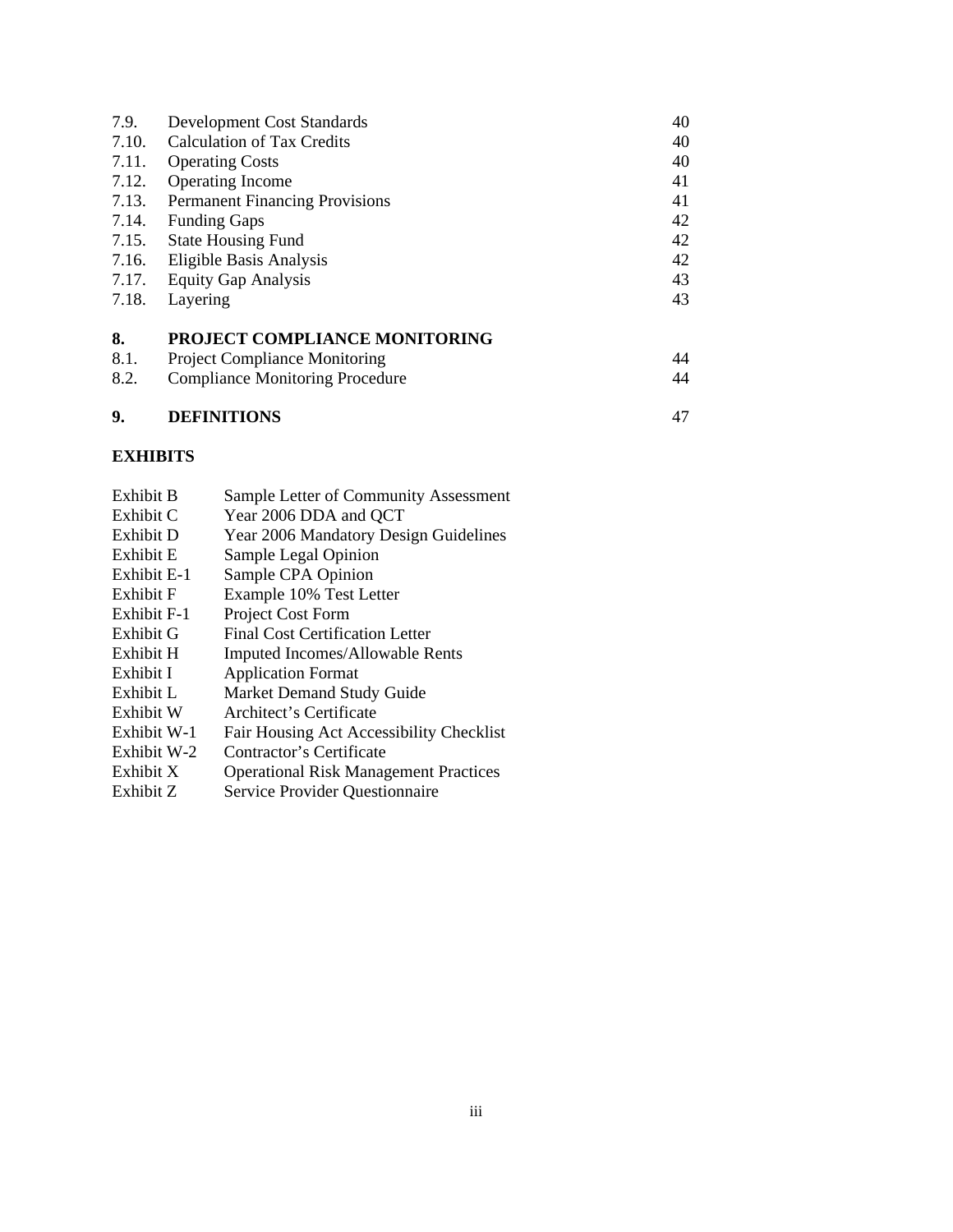## **1. INTRODUCTION**

## **1.1. Background**

The federal low-income housing tax credit ("LIHTC" or "Tax Credits")  $^1$  program was established by the Tax Reform Act of 1986, codified in Section 42 of the Internal Revenue Code of 1986, as amended ("IRC Section 42") to encourage construction and rehabilitation of low-income rental housing. The Arizona Department of Housing ("ADOH") is the housing credit agency responsible for allocating Tax Credits to Owners of qualifying residential rental projects ("Projects"). The Revenue Reconciliation Act of 1989 amended IRC Section 42 by adding Section 42(m), which requires allocating agencies to allocate low-income housing tax credits pursuant to a Qualified Allocation Plan ("QAP," "Plan," or "Allocation Plan"). IRC Section 42(m)(1) provides as follows:

(B) QUALIFIED ALLOCATION PLAN--For purposes of this paragraph, the term 'Qualified Allocation Plan' means any plan--

(i) which sets forth selection criteria to be used to determine housing priorities

of the housing credit agency which are appropriate to local conditions,

(ii) which also gives preference in allocating housing credit dollar amounts among selected projects to--

(I) projects serving the lowest income tenants, and

(II) projects obligated to serve qualified tenants for the longest periods,

(III) projects which are located in qualified census tracts (as defined in

subsection  $(d)(5)(c)$  and the development of which contributes to a concerted community revitalization plan

and

(iii) which provides a procedure that the agency (or an agent or other private contractor of such agency) will follow in monitoring for noncompliance with the provisions of this section and in notifying the Internal Revenue Service of noncompliance with the provisions of this section which such agency becomes aware of and in monitoring for noncompliance with habitability standards through regular site visits.

(C) CERTAIN SELECTION CRITERIA MUST BE USED--The selection criteria set forth in a Qualified Allocation Plan must include--

(i) project location,

 $\overline{a}$ 

(ii) housing needs characteristics,

(iii) project characteristics including whether the project includes the use of existing housing as part of a community revitalization plan,

(iv) sponsor characteristics,

(v) tenant populations with special housing needs,

(vi) public housing waiting lists,

(vii) tenant populations for individuals with children, and

(viii) projects intended for eventual tenant homeownership.

(D) APPLICATION TO BOND FINANCED PROJECTS--Subsection (h)(4) shall not apply to any project unless the project satisfies the requirements for Allocation of a housing credit dollar amount under the Qualified Allocation Plan applicable to the area in which the project is located.

<span id="page-3-0"></span><sup>1</sup> The defined terms that are used in this QAP are in Section 9.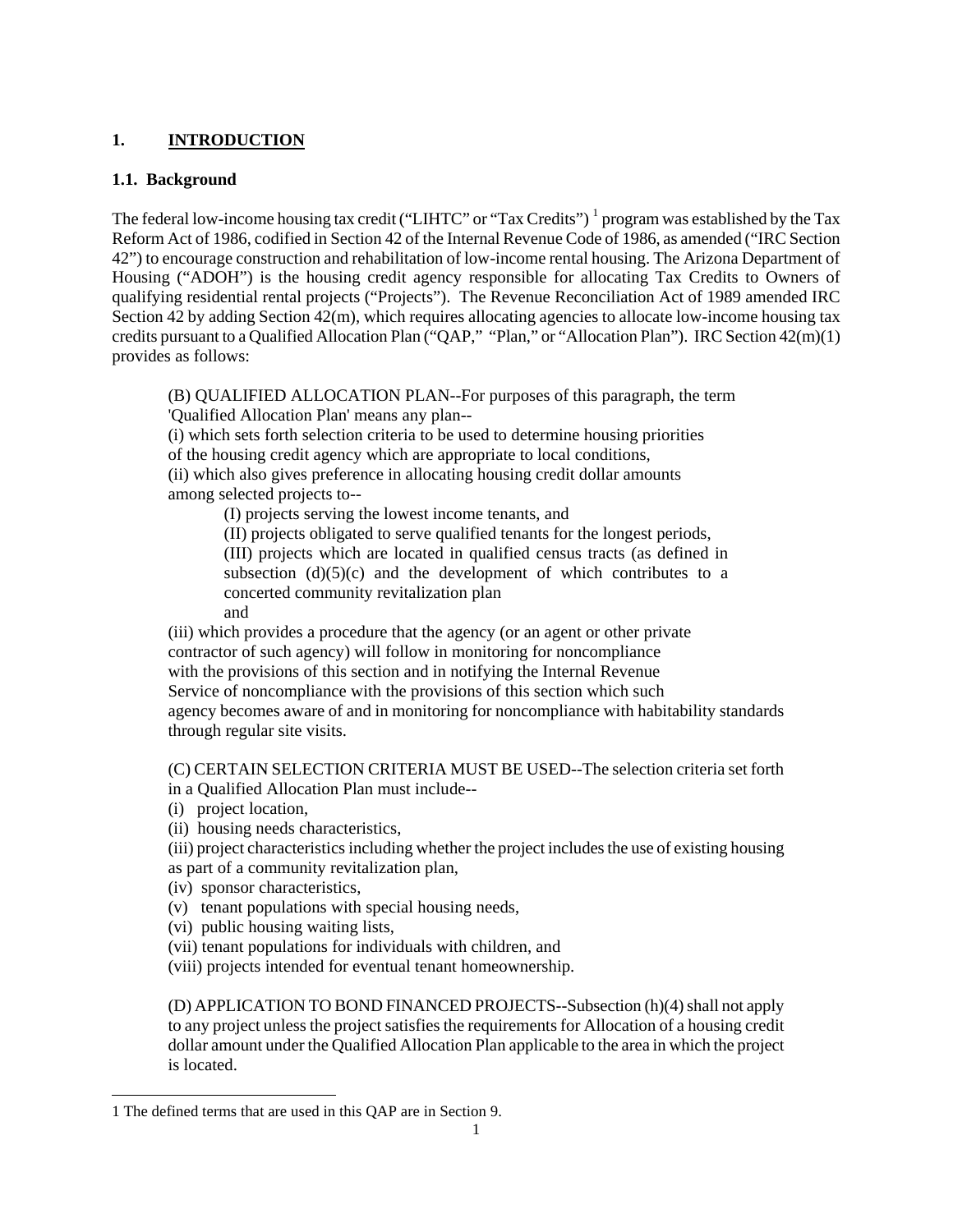There are two methods for obtaining a Tax Credit Allocation: (i) through an application submitted pursuant to this QAP and (ii) tax-exempt bond financing.

Since the start of the Arizona program in 1987, over \$900 million in private capital has been invested into the State of Arizona (the "State"), assisting in the development of nearly 36,162 Units of affordable housing. The LIHTC program has resulted in the production of affordable housing for low and moderate-income households throughout Arizona.

## **1.2. General And Specific Goals**

A. General Goals. The LIHTC program is not an entitlement program. The federal government has established annual ceilings on the dollar amount of Tax Credits that ADOH may allocate to qualifying Projects, and detailed eligibility standards and priority uses for available Tax Credits. ADOH awards Tax Credits following a competitive process. In furtherance of the statutory provisions affecting the Credit program, ADOH has established the following general goals for allocating Tax Credits in Arizona:

- To maximize the number of affordable rental housing Units added to the existing housing stock;
- To allocate Tax Credits to Projects that provide the greatest overall public benefits;
- To allocate all Tax Credits;
- To encourage development and preservation of appropriate rental housing for people and families that need governmental assistance to find and maintain suitable and affordable rental housing in the private marketplace;
- To enable substantial Rehabilitation of existing rental housing in order to prevent losses to the existing supply of affordable Units;
- To prevent the loss from the existing stock of low-income rental housing of those Units under expiring contracts with federal agencies or subject to prepayment which, without the Allocation of Tax Credits, would be converted to market rate Units;
- To maximize the utilization of Tax Credits;
- To provide an equitable distribution of Tax Credits across the State; and
- To provide opportunities for participation in the Tax Credit program to all qualified sponsors of low-income rental housing.
- B. Specific Goals. In addition, in allocating Tax Credits, ADOH seeks to achieve specific goals. These are:
	- To use Tax Credits in connection with rental housing "Projects serving the lowest income tenants";
	- To use Tax Credits in connection with rental housing "Projects obligated to serve qualified tenants for the longest periods";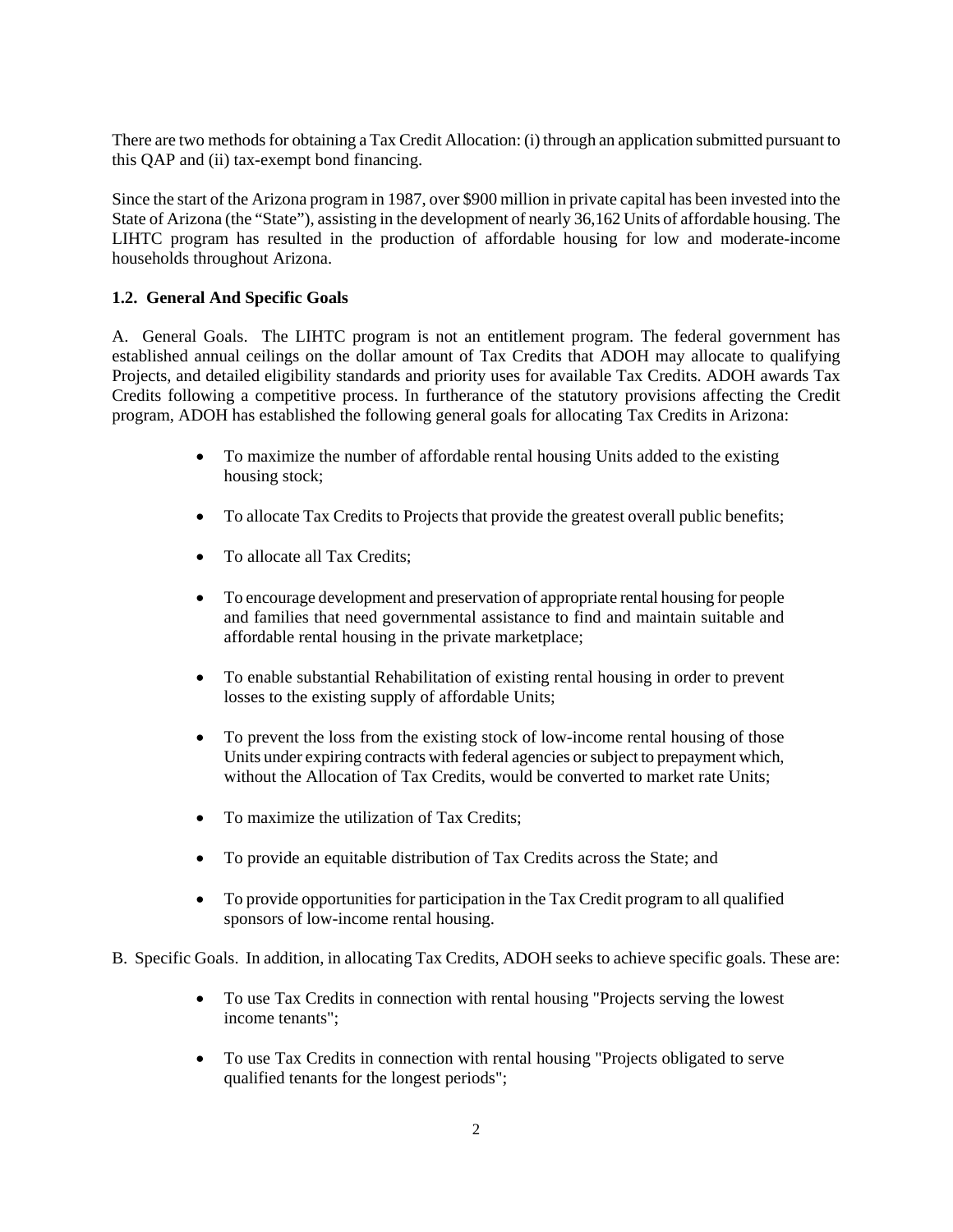- To distribute Tax Credits by apportioning federal tax credit among proposals targeting low-income populations -- including large families, homeless persons, persons with special needs, and senior citizens;
- To hold competition among only those Projects considered sound investments of public funds;
- To expend public funds in the minimum amount necessary to achieve program goals;
- To administer the LIHTC program in a manner that encourages timely Project completion and occupancy; and,
- To encourage the highest available quality and design for Projects financed with Tax Credits.

From year to year, the State may supplement these general goals with more specific goals in order to meet specific affordable housing needs.

## **2. APPLICATIONS FOR TAX CREDITS**

#### **2.1. Amount of State's Annual Credit Authority Available Statewide**

The State will receive an annual Allocation of Tax Credits based on a population Allocation of \$1.75 per resident, adjusted for inflation.

## **2.2. Maximum Tax Credit Reservation**

The maximum Reservation for any single Project or Scattered Site Project, not utilizing HOPE VI, will be \$900,000 of the State's annual credit authority and no more than a total of \$2.7 million in any year for any one Owner, Developer, Co-Developer or Affiliate of the Developer or Co-Developer with multiple Projects. ADOH may award Tax Credits for a maximum of three Projects each year to a Developer, Co-Developer and any Affiliate of the Developer or Co-Developer provided one of the Projects is a rural Project. Developers of large Projects may be required to phase their Projects, accepting a Reservation for only one phase during the 2006 program year. Accepting a Reservation for only one phase during any program year will not preclude an Applicant from receiving a subsequent Reservation for a subsequent phase, nor does it guarantee that the Applicant will receive Reservations for any subsequent phases.

Each HOPE VI proposal may only contain one Project regardless of the number or location of buildings. Each HOPE VI Project is subject to a maximum Reservation of up to \$1.2 million from the 2006 State Annual Credit Authority. HOPE VI proposals that intend to utilize more than \$1.2 million in any given year must be done in phases. Each HOPE VI proposal must identify all Tax Credit needs of all development phases in the first application submission. Additional Reservations from future rounds may not be made to the same phases that received a prior Allocation. All subsequent phases that have not received a previous Allocation are eligible for future Reservations, but are not guaranteed a Reservation. ADOH will award Tax Credits to HOPE VI proposals in an amount not in excess of \$1.2 million.

Applicants may not divide a Project into two or more Projects for the purpose of receiving more Tax Credits in the same year. If ADOH determines that multiple applications in the same year constitute a single Project, ADOH may deny the applications, or combine them into one application. An Allocation, as determined by ADOH, shall not exceed the amount ADOH determines is necessary for the financial feasibility of the Project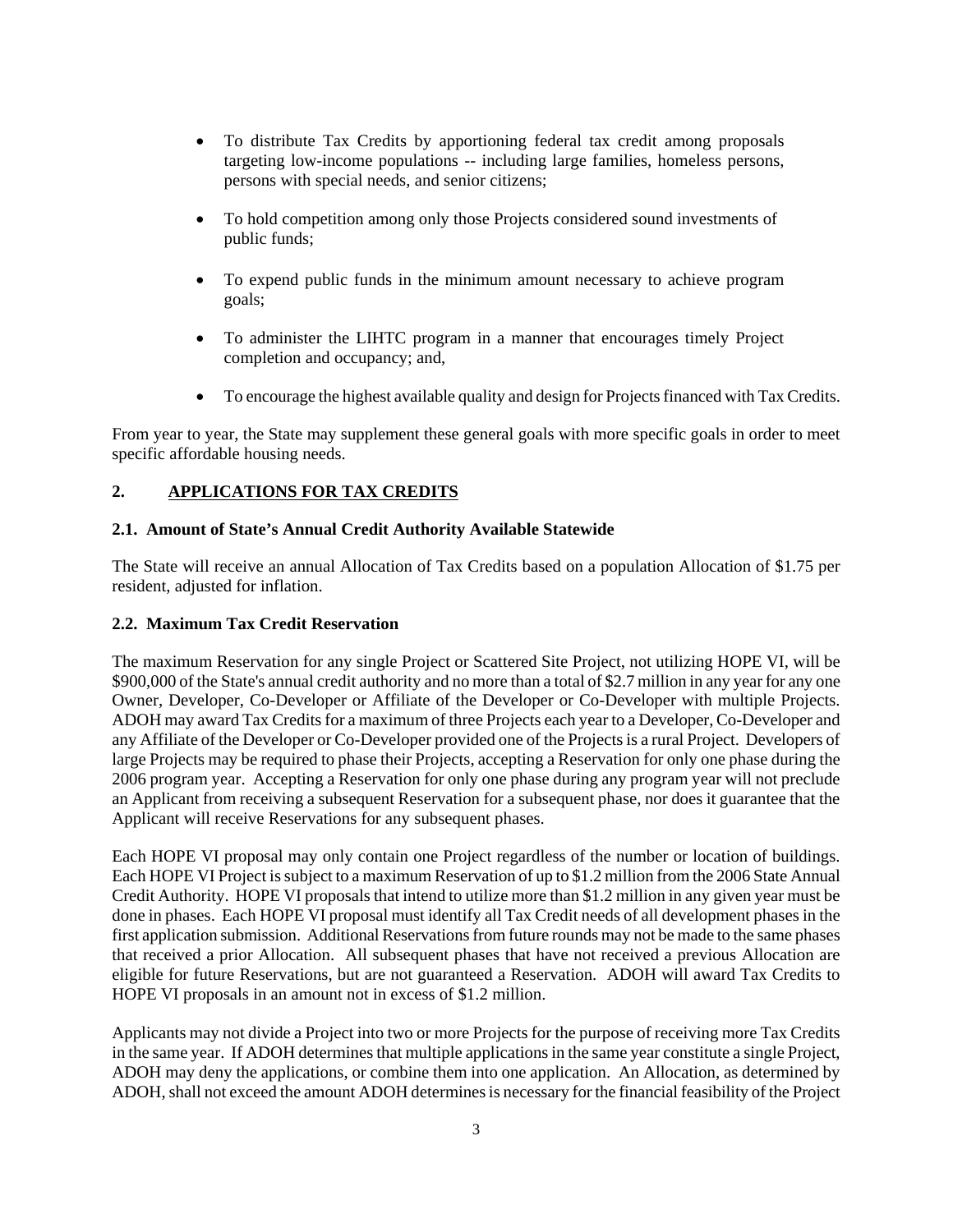and its viability as a qualified low-income housing Project.

## **2.3. Timetable and Application Submission Location**

ADOH will hold one Tax Credit application round in 2006. Applications will be available on or about the first business day in January 2006. Applicants must submit to ADOH one original and two complete copies of an application and a non-refundable application fee of \$3,500 for each application on or before 4:00 P.M. March 15 each year. If the  $15<sup>th</sup>$  falls on a holiday or weekend, applications will be due on the next business day. Applications must be received at the reception desk of the Arizona Department of Housing located on the 2nd Floor of the Executive Tower at 1700 W. Washington, Suite 210, Phoenix, Arizona, 85007. Fax and e-mail submissions will not be accepted. All applications received between January 03, 2006 and 4:00 P.M. March 15, (the "Deadline Date") will be eligible for consideration.

## **2.4. Application Format and Compliance**

Application material must be in 8-1/2 x 11 format, placed in an adequate sized three ring binder, indexed and tabbed to correspond with the enumeration prescribed below. Exceptions: (1) all drawings/plans may be included unbound if they do not lend themselves to the  $8-1/2 \times 11$  formats. All such plans should be in the smallest practical (readable) format. Maximum acceptable drawing size is C-size; and (2) items of significant volume (such as a real estate appraisal, Market Demand Study, Capital Needs Assessment or environmental reports) may be submitted as separate bound items. Each application must comply with the format and content of this QAP and present to ADOH a clear, unambiguous and complete application by the Deadline Date. ADOH may reject any application that does not conform to the requirements of this QAP or is submitted after the Deadline Date.

## **2.5. Application Review Process for Projects that are not Bond Financed**

Other than Bond Financed Projects, ADOH will score all applications in a competitive review process utilizing the criteria listed herein. ADOH will take the following steps in processing applications and reserving and allocating credits:

(1) Set-Asides - Applications will be categorized based on Set-Asides elected and information included in the application. For Set-Aside information see Section 2.7. of this QAP;

(2) Eligibility Requirements - ADOH will review the application and any other information pertaining to the Applicant and other Development Team members to determine if the eligibility items identified in Section 2.6 have been met. If the requirements outlined in Section 2.6 have not been met, ADOH may reject the application.

(3) Project Score - Each Project will be reviewed and receive points based on the scoring criteria set out in this QAP. Applications will be scored based **SOLELY** on the information supplied in the application. For Project Scoring information refer to Section 2.8 of this QAP.

(4) Project Ranking - Each application must compete for available credits and will be ranked based on the points received. The Applicant must submit complete documentation to receive points. **Notwithstanding the Project's score,** if the Project's Market Demand Study does not adequately demonstrate strong new demand for the specific development being proposed without causing economic disruption to other comparable properties in the market, it shall not receive an Allocation. The Market Demand Study is required as a protection against saturation of Low-Income Units and to ensure absorption of new Units.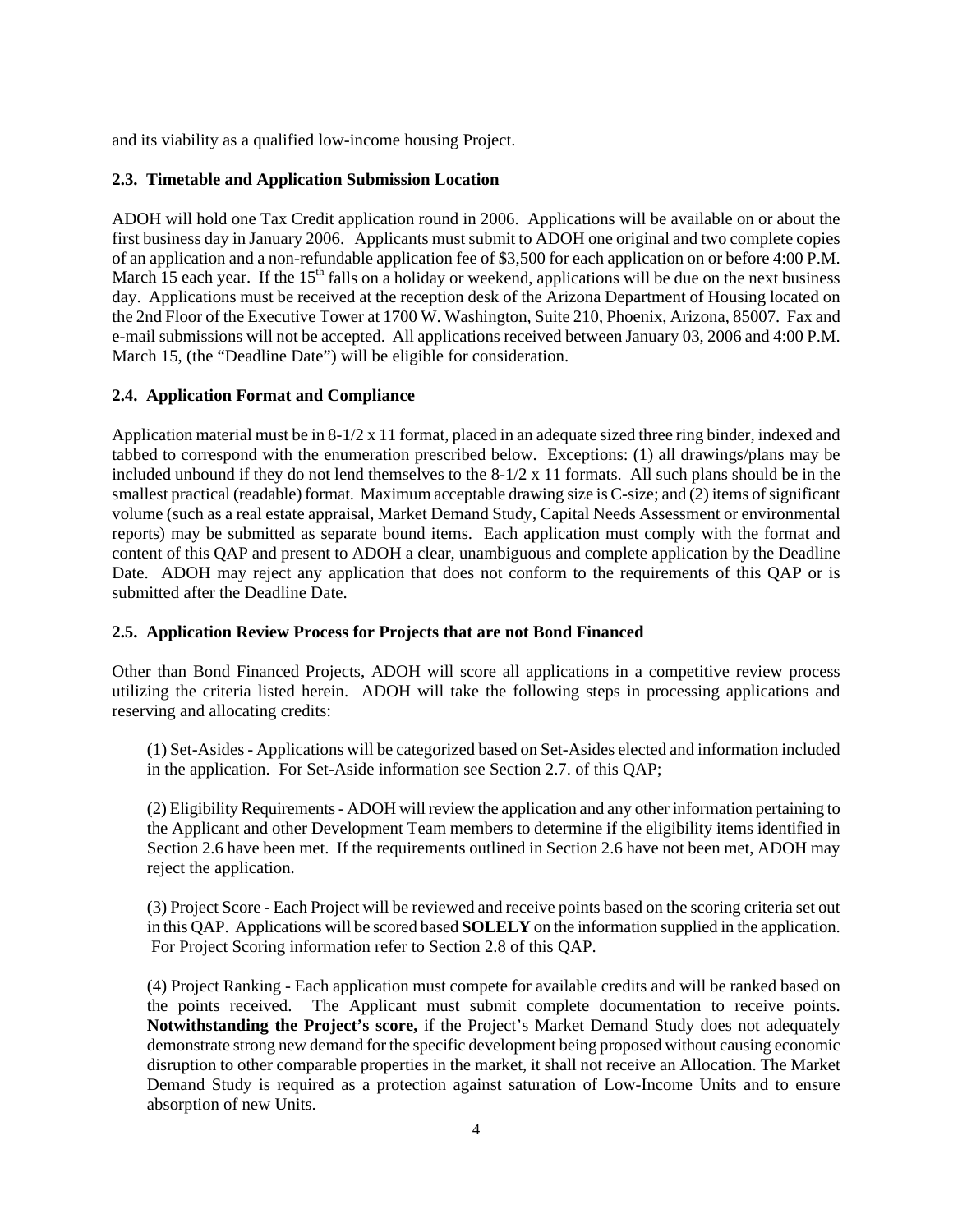(5) Notification of Local Government - ADOH will seek a letter of consent to the Project from the Local Government in the form of Exhibit B. *The letter shall be signed by the City or County Manager (or other appropriate governmental official with specific knowledge of affordable housing needs) or be adopted by resolution of the governing body.*If the Local Government does not consent to the Project, ADOH will reject the application. ADOH will notify the Local Government of an application and request comment on the proposed Project. The notification will be sent directly from ADOH following the Eligibility Review. ADOH will reject applications that are deemed unfavorable by the Local Government. Please be advised that local governments may have independent requirements for obtaining the letter of support. ADOH strongly recommends that you contact local governments early.

(6) Reservation List - ADOH will issue a Reservation to those Projects that score highest in relation to all applications, meet the Eligibility Requirements, demonstrate a strong market demand, have received the written consent of the Local Government, and underwriting analysis. ADOH, based upon an evaluation of all applications and in its sole discretion, will issue a letter notifying the Applicant of the Reservation of Tax Credits, which shall include a request for payment of the Reservation Fee described in Section 6, and the requirements needed for the Applicant to satisfy the Carryover Allocation requirements.

(7) Underwriting - ADOH will conduct the first of three underwriting reviews for all Projects. ADOH will establish the Reservation amount following the procedures in Section 2.2., "Maximum Tax Credit Reservation," and in Section 7, "Underwriting," of this QAP. ADOH may require clarifications or other information pertaining to the feasibility of the proposed Project. The Applicant must submit the supplemental underwriting information within 10 business days from the date of the written notification from ADOH. ADOH may reject applications during the underwriting process based on fundamental defects such as arithmetic errors or unfilled funding gaps.

(8) Tax Credit Reservation - ADOH will determine the actual Reservation based upon the Applicant's request. Although the Reservation may not necessarily equal the Applicant's request, the Reservation shall not exceed the amount requested. The final Allocation shall be determined by ADOH, in its sole discretion, in accordance with Chapter 7 of this QAP.

## **2.6. Eligibility Requirements**

A. General Requirements. To ensure that all Projects have a high probability of completion, Applicant and Project must meet the eligibility requirements set forth in this Section 2.6.

The Applicant must submit one original and two copies of a complete and accurate application organized in prescribed sequence and format, as required by this QAP and by the "Arizona Year 2006 Low-Income Housing Tax Credit Program Application Forms and Instructions," together with the non-refundable application fee. ADOH will not accept any additional information, amendment or change to the application after the Deadline Date. Notwithstanding the foregoing, ADOH may make inquiries to the Applicant, architects, engineers, financial institutions and the Local Governments in order to complete the eligibility documentation or to verify the information submitted. ADOH will consider such supplemental documentation for eligibility purposes only, and will not consider the supplemental information in scoring the application.

ADOH eligibility review will include a review for geographic distribution of the Projects.

An Applicant must be an existing legal entity authorized to conduct business in Arizona and in good standing with the office of the Secretary of State of Arizona. All documents that require a signature must be signed by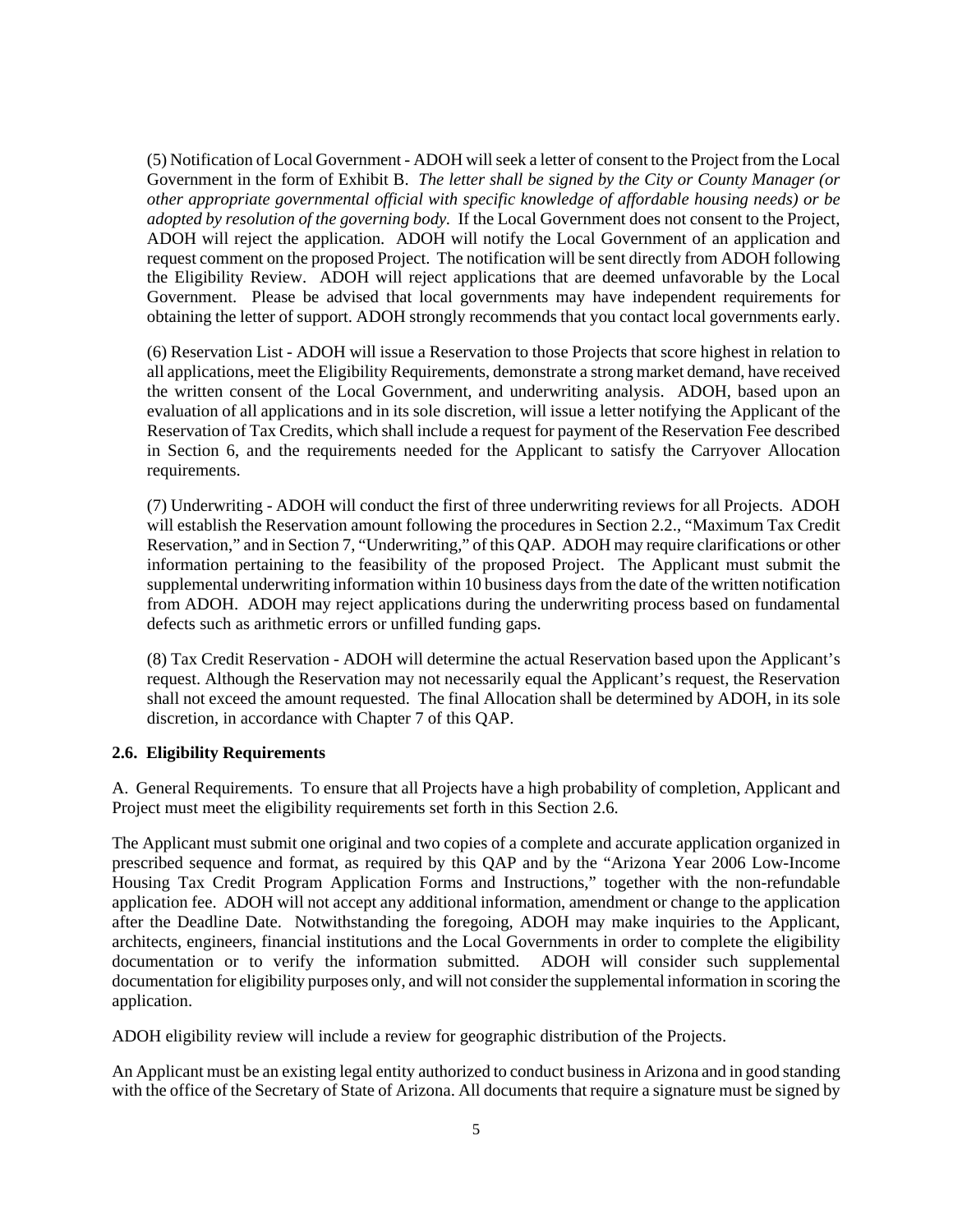the Applicant's authorized representative. ADOH will reject forms signed on behalf of an entity that is not duly formed or by a representative without authority.

B. Eligibility. Applications must meet each of the following eligibility requirements. ADOH will reject the application if these requirements are not met.

(1**) Payment of ADOH fees** - The application fee is due with the application. ADOH will reject any application that is not accompanied by the application fee.

#### (2) **Land Control**

(a) Land Control for all land needed for the Project must be evidenced by a written governmental binding commitment to transfer the land to the Applicant, a recorded deed or long term lease in the Applicant's name, a lease option or by a fully executed purchase contract or purchase option between the Applicant and record Owner of property. If a purchase contract or purchase option is submitted, the agreement must provide for, respectively, either a closing date or an initial term lasting until September 30th of the year in which the application is submitted. The Applicant must submit the following to ADOH (enclose all required documents at **Tab I**):

- (i) A "Status (Condition) of Title Report" for the property dated within 30 calendar days of the date of the application.
- (ii) For Projects that are not located on governmental or Tribal land, the Applicant must establish that it has legal control of the property by submitting a recorded deed, purchase agreement, purchase or lease option, lease agreement (for a term at least equal to the duration of the Extended Use Agreement), or a resolution by a governmental agency that owns the property.
- (iii) For Projects that are located on governmental or Tribal lands, the Applicant must establish that it has legal control of the property by submitting: (1) an agreement between the Applicant and the Tribe or other government to enter into a lease of specific real property for a term at least equal to the duration of the Extended Use Agreement, and (2) a resolution of a Tribe or other governmental agency authorizing the Tribe or governmental entity to enter into the agreement. For Tribal leases only, ADOH will consider the length of the lease to be the original term of the lease plus the term of any option to renew, provided that the option to renew is held solely by the Applicant.
- (iv) In cases requiring use of powers of eminent domain by the Local Government, the Applicant must enclose evidence that a condemnation lawsuit has been filed for the specific parcels of real property upon which the Project will be situated together with the court's order of possession.
- (v) If the Applicant is submitting a purchase agreement, option, or lease agreement to acquire the real property, the purchase agreement, purchase or lease option, or lease agreement must

specify purchase price or rental amount. The term of any lease agreement must be a minimum of 30 years.

(vi) Any option, with available extensions, should be of sufficient duration that the Applicant can close on the land prior to year-end, subject to the issuance of the Reservation.

(b) Applicants must acquire land and buildings for the Project from unrelated third parties in arms-length transactions. An Applicant may file a written request for a waiver of this requirement with ADOH at the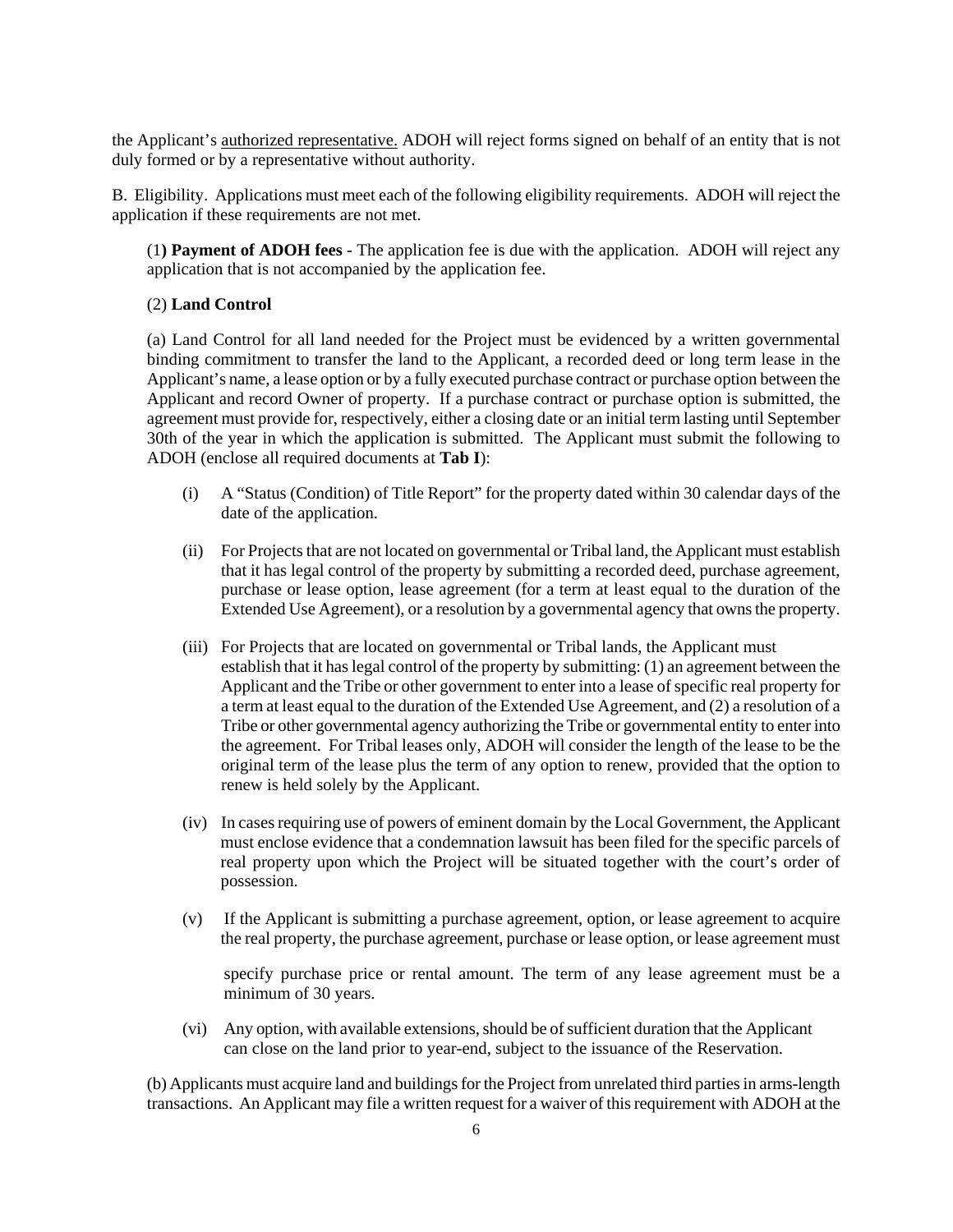same time that the Applicant filed its application. A written request for waiver must include a full justification for the waiver and it must include, as attachments, an appraisal, which is less than six months old, prepared by an Arizona Certified General Real Estate Appraiser. ADOH may grant the waiver request if it determines the Applicant has demonstrated adequate justification and complied with the requirements of this paragraph.

(3**) Satisfactory Progress and Compliance -** ADOH may reject applications from Applicants or for Projects having Development Team Members that do not meet the requirements of Section 4.2 of this QAP or have failed to comply with the Tax Credit requirements and conditions in previous applications or developments including, but not limited to, payment of any other fees as described under Subsection B(1) of this section and Chapter 6 of this QAP, or if members have outstanding compliance issues with any other subsidized programs.

(4) **Qualified Project** - The Project must be a qualified residential rental Project, which meets the requirements of IRC Section 42. (See Legal Opinion, Exhibit E.)

(5) **Placed in Service** - The Project must not have been Placed in Service prior to the date the Applicant filed the application. (See Legal Opinion, Exhibit E.)

(6) **Form C and Applicant's Certifications** - FORM C must be complete and accurate, and signed by the appropriate party. The Applicant is required to make certain certifications in the Applicant Affidavit, Release, and Oath (included in Form C, "Low-Income Housing Tax Credit Application") including a certification that ADOH's minimum design features (Exhibit D) will be complied with in the construction of the Project and that, if they are not, an acknowledgement that all credits awarded to the Project may be surrendered to ADOH. Enclose at **Tab C,** Form C and the Applicant Certification.

(7) **IRS Form 8821** - Applicants are required to submit complete and executed copies of IRS Form 8821, "Tax Information Authorization," for the Applicant and each Development Team Member who has a financial interest in the project, authorizing the Arizona Department of Housing as "Appointee" to receive from the IRS available information regarding any Financial Beneficiary's (see Chapter 9) conduct of its business with the IRS relating to the Low-Income Housing Tax Credit Program. Such information received from the Internal Revenue Service may be used by ADOH in its sole discretion to disqualify an application pursuant to Chapter 4 of this Allocation Plan. Enclose IRS Form 8821 at **Tab C,** behind the Applicant Affidavit, Release, and Oath.

(8) **Legal Opinion** - Must be on professional letterhead and in substantially similar form to Exhibit E "Sample Legal Opinion". However, it should be noted that the attorney providing the opinion should be as detailed as possible describing all the unique characteristics of the development and how those characteristics qualify for the Tax Credit program. The Legal Opinion must clearly address the 10-year rule regarding the eligibility for acquisition tax credits (See Chapter 9). If the legal opinion submitted in the application is unsatisfactory, ADOH will require the Applicant to update the legal opinion or require an additional opinion from another attorney at the sole expense of the Applicant. Enclose Legal Opinion at **Tab D.**

(9) **CPA Opinion** - Must be on professional letterhead and in substantially similar form to Exhibit E-1 "Sample CPA Opinion." Enclose CPA Opinion at **Tab E.**

(10) **Legal Formation** – The Applicant must submit evidence that the Applicant and Developer are duly formed legal entities authorized to transact business in the State of Arizona and in good standing with the Office of the Secretary of State of Arizona. Enclose at **Tab F** of the application the Certificates of Good Standing or Existence, as appropriate, , and all other documentation required under this section.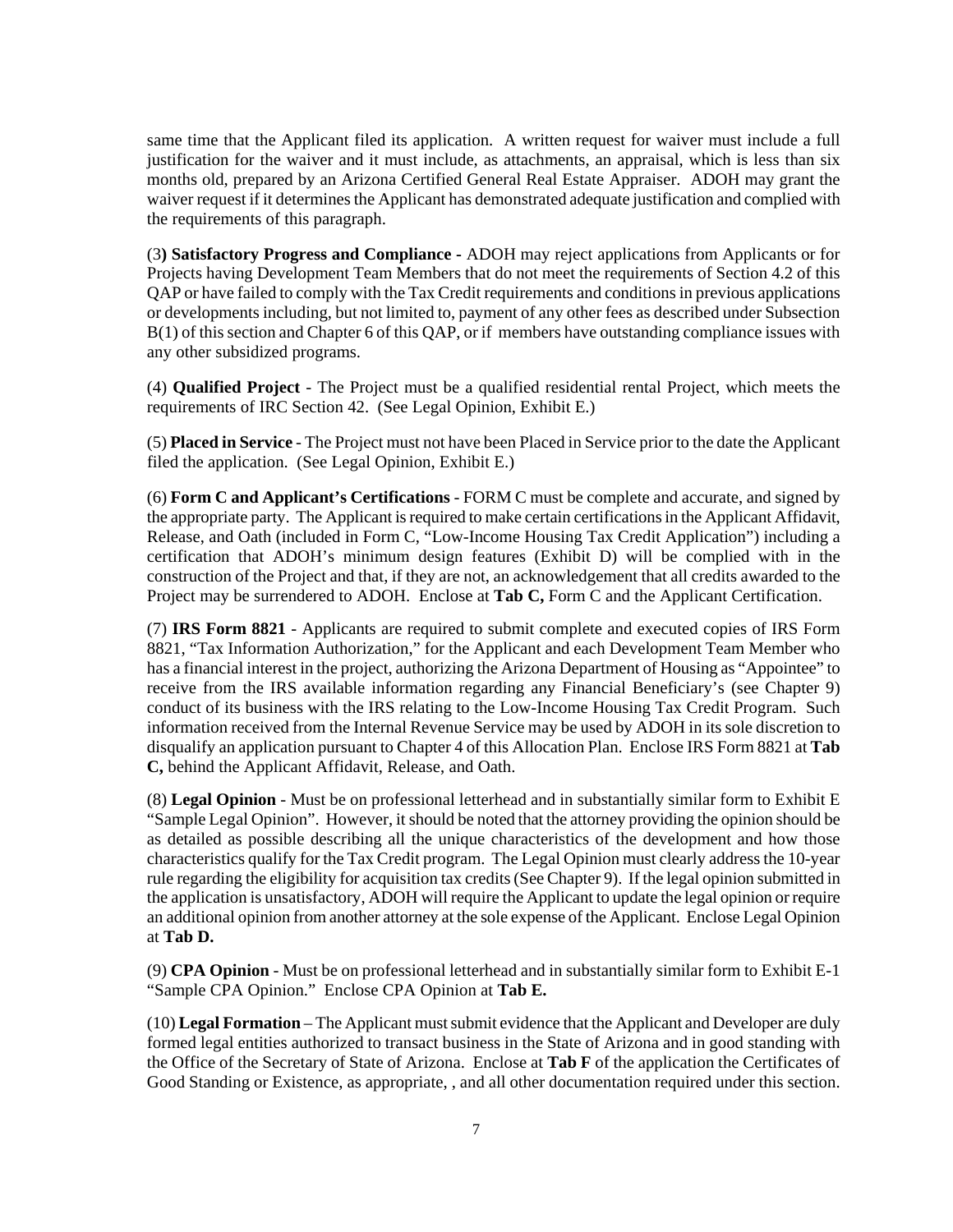(a) Corporations. If the Applicant or Developer is incorporated in Arizona, a Certificate of Good Standing, issued by the Arizona Corporation Commission and dated not earlier than 30 days prior to the Deadline Date, should be submitted. Applicants and Developers incorporated in another state and doing business in Arizona should submit the following: a Certificate of Good Standing or its equivalent from the state of incorporation dated not earlier than 30 days prior to the Deadline Date **and** a Certificate of Authority to Transact Business in Arizona or a Certificate of Good Standing for such foreign corporation, issued by the Arizona Corporation Commission and dated not earlier than 30 days prior to the Deadline Date.

(b) Limited Partnerships. If the Applicant or Developer is a limited partnership organized under the laws of Arizona, a Certificate of Existence, issued by the Arizona Secretary of State and dated not earlier than 30 days prior to the Deadline Date, should be submitted. Applicants and Developers organized under the laws of another state and doing business in Arizona should submit the following: a Certificate of Existence or its equivalent from the state of organization, dated not earlier than 30 days prior to the Deadline Date, **and** an Arizona Certificate of Foreign Limited Partnership from the Arizona Secretary of State or a Certificate of Existence dated not earlier than 30 days prior to the Deadline Date.

(c) Limited Liability Companies. If the Applicant or Developer is a limited liability company organized under the laws of Arizona, a Certificate of Good Standing, issued by the Arizona Corporation Commission, dated not earlier than 30 days prior to the Deadline Date, should be submitted. Applicants and Developers organized under the laws of another state and doing business in Arizona should submit the following: a Certificate of Good Standing or its equivalent from the state of organization dated not earlier than 30 days prior to the Deadline Date **and** an Arizona Certificate of Authority to Transact Business in Arizona issued by the Arizona Corporation Commission and dated in the year of application or a Certificate of Good Standing for such foreign limited liability company dated not earlier than 30 days prior to the Deadline Date.

(11) **Non-Profit Information** - Under Tab G, the Applicant must submit evidence that the Applicant is a current 501(c)(3) or (4) entity. In addition, the Applicant must execute and enclose at **Tab G** Form G, a "Certificate of Non-Profit Participation," and all other evidence required. In the case where a governmental or tribal agency is applying for non-profit consideration, it must provide the appropriate 501(c)(3) or (4) documentation, a letter from the executive officer of the Local Governmental or tribal agency. "Non-profit Projects" are Projects in which a qualified non-profit organization (i.e., an IRC Section  $501(c)(3)$  or (4) organization) owns an interest (directly or through a partnership) and materially participates within the meaning of IRC Section 469(h)(i) in the development and operation of the Project throughout the compliance period. **The non-profit organization may not itself be an Affiliate of or controlled by a for-profit organization.** Material participation is defined at IRC Section 469(h)(i) as involvement "in the operations of the activity on a basis that is regular, continuous and substantial." The ADOH defines "substantial" as having the authority or right to, among other things, participate in the decision-making process for design, location, materials, and management of the Project. In addition, ADOH requires that the non-profit organization provide on a best-evidence basis: (1) IRS documentation of status  $501(c)(3)$  or  $501(c)(4)$ ; (2) a description of the nonprofit organization and its activities, to include the promotion of affordable housing in its articles; (3) evidence that it or its officers or members have experience in developing or operating low-income housing; (4) evidence (in the Letter of Intent received from the investment syndicator) that it holds the right of first refusal to acquire the Project following the fifteen-year compliance period; (5) evidence that it has developed an operating plan for the Project covering its role in developing and managing the Project, including its participation in the Developer fee; its control of Project reserves; its plan for maintenance, replacement, and renovation; and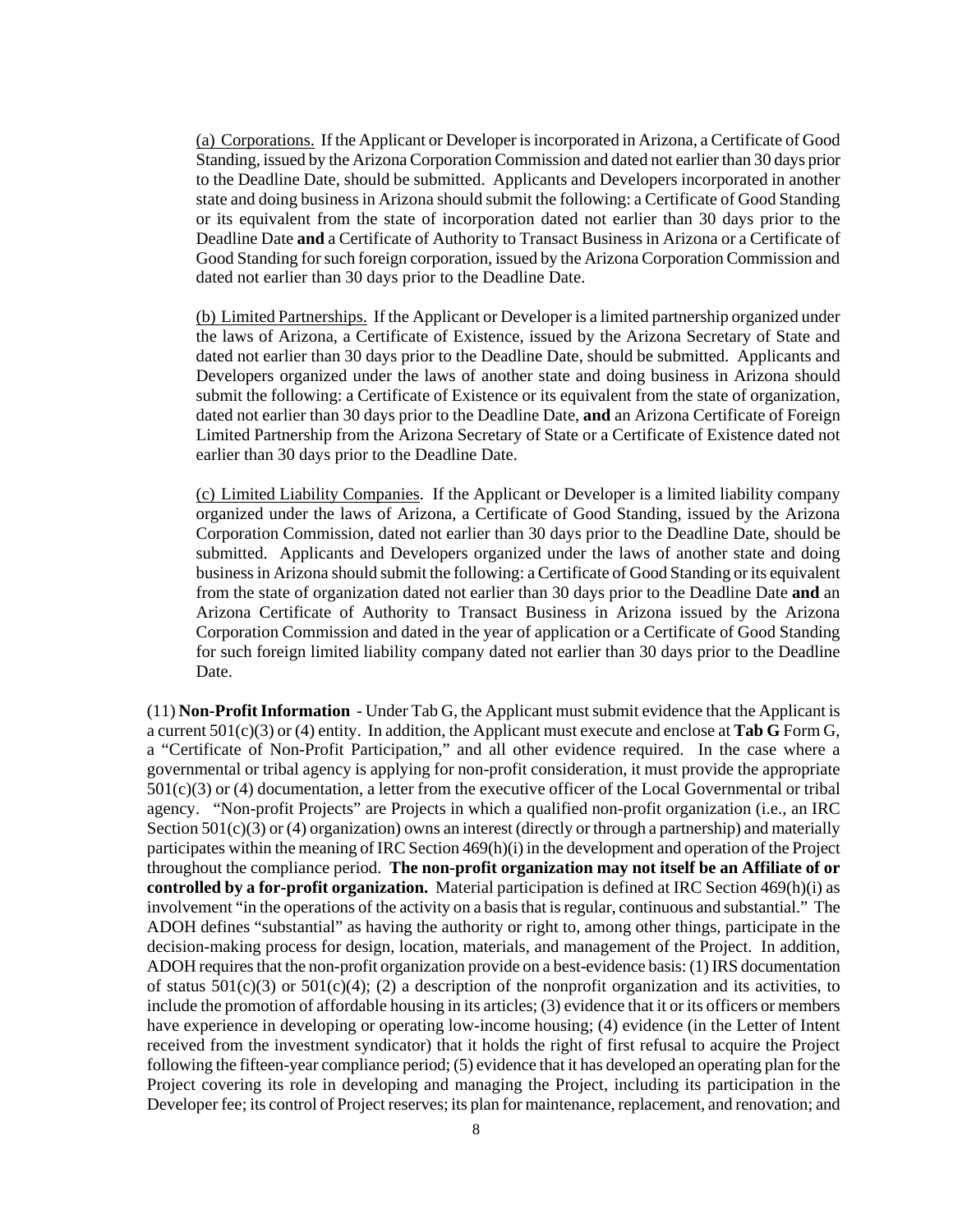its oversight of marketing and of compliance with IRC Section 42; (6) the names of board members of the nonprofit organization; (7) the names and resumes of all paid full-time staff; (8) the sources of funds for annual operating expenses and current programs; (9) evidence of financial capacity in the form of balance sheets and income statements for the past two years; and (10) Form G, "Certificate of Non-Profit Participation," certifying that the nonprofit organization will materially participate in the development and operations of the Project on a basis which is regular, continuous, and substantial.

(12) **Development Team** – The Applicant must enclose at **Tab H,** Form H, an identification of development parties and financial statements of the Developer or Co-Developer, which must be in full and final form. Applications that do not identify a contractor must do so prior to ADOH issuing a final Reservation. The Developer must demonstrate that it possesses the experience and capacity to successfully complete a proposed Project and any other Projects under construction, and that it has developed Projects of comparable size and financing complexity. If such capacity and experience are not demonstrated, ADOH may reject the application. ADOH may check the references and credit of the Applicant and other Development Team members as it deems necessary to determine Developer capacity.

(13) **Identity of Interest**- There exists an "Identity of Interest" between the Developer, the Management Company or architect and any other Development Team member or prospective member if there is **any** financial or ownership interest, direct or indirect, between the Developer and the other Person. Where there is an Identity of Interest between the Developer and the Builder, the total Developer, Consultant, and Builder fees will be limited to the developer fee in Section 7 plus Builder's overhead and general requirements. See Section 7.2. ADOH will review other identities of interest among members of the Development Team and may, reduce fees to be paid by the Developer to another Development Team member. Enclose at **Tab H** of the application Form H, disclosing specifically in Section 11 of **Tab H** every Owner of the Developer, the Builder, and the Consultant.

(14) **Zoning –** The Applicant must enclose a fully completed Form J. FORM J must be signed by the appropriate governmental planning and/or zoning official and must evidence that the proposed site is zoned or conditionally zoned for the proposed use. Developments sited on land that is not subject to zoning or which is zoned agriculture are exempt from this eligibility requirement. For sites with conditional zoning approval for the proposed use, documentation from the Local Government stating the specific conditions to be satisfied must be included under **Tab J.** ADOH may determine if the conditions are minor. Projects that are not zoned with minor conditions or are conditionally zoned must obtain final approval by May 15th of the year following the year in which the Carryover Allocation is made.

(15) **Financial Ability to Proceed** - As evidence of commitments for funding sources the Applicant must enclose at **Tab K** the following required documents:

(a) A Letter of Interest or Intent for both construction period and permanent financing, with a term sheet, where applicable, from each funding source for, in the aggregate, the full amount of the Project's construction and permanent financing needs (including Tax Credit investors). For all government sources of funds, submission of a copy of the Award Letter is required. However, Applicants seeking funding from a governmental or quasi-governmental funding source, other than State Housing Funds, that has not issued a funding decision prior to ADOH's application deadline, must submit a Letter of Interest or Intent from the funding source with the application.

(b) The Letter of Interest or Intent from each lending source (permanent and construction), excluding any equity investors, should include (i) a term sheet (ii) amount of the loan, (iii) interest rate, including all points, (iv) amortization period, if applicable, (v) term of the loan, (vi) loan-to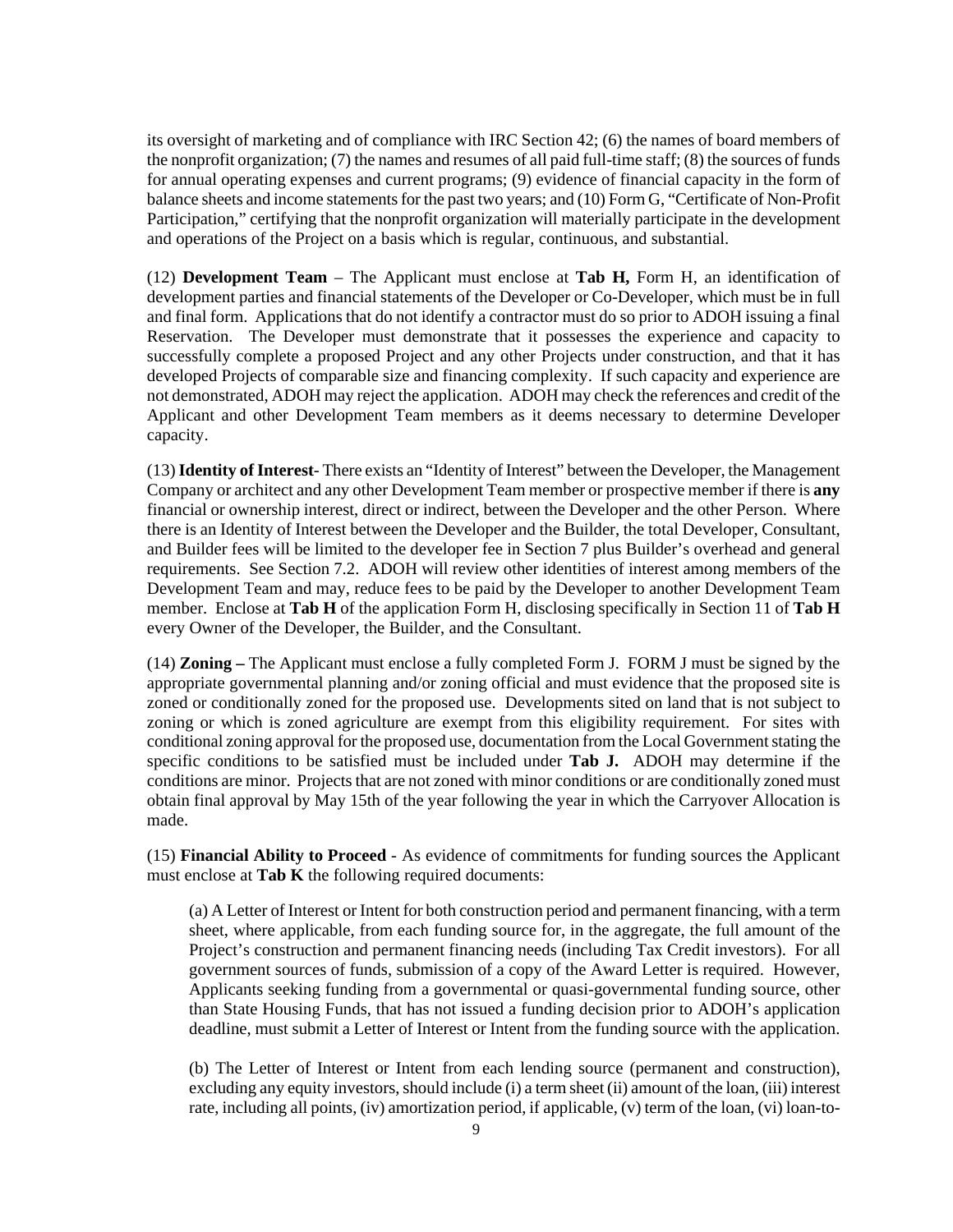value factor, (vii) maximum and minimum debt service coverage allowable (not required if the permanent lending source is a governmental or tribal entity), (viii) all commitment and/or origination fees, (ix) and a description of all other fees directly attributed to the funding of the loan.

(c) For a Developer's loan or Deferred Developer's Fee, insert in the Permanent Financing Table of the application the amount needed to balance sources of funds with Total Estimated Cost. Documentation for Deferred Developer Fee will be required with the final underwriting package.

(d) ADOH may determine whether the Letters of Interest or Intent, Award Letters, or Commitment Letters are satisfactory; whether a lender or investor possesses the financial capacity to make a specific loan or investment; and whether lenders are licensed to conduct business in the State. A change in the financing source or financing terms after Reservation of credits may result in all or a part of the credits being recaptured or reduced by, or returned to ADOH.

(e) Except for those Applicants who have submitted an application for State Housing Funds, if an Applicant intends to use a funding source to fund a funding gap, the Applicant must include a Letter of Interest or Intent from the prospective Lender of gap funds and a Letter of Interest or Intent from an alternative Lender as well.

(f) The application must demonstrate that the Project will be financed in such a manner that **maximum mortgage payments supportable by Project cash flow** are made by the Owner. Applications with coverage ratios above 1.30 for Projects with less than 50 Units or 1.20 for Projects of 50 Units or more will be rejected unless the Applicant or lender has submitted a waiver request justifying higher debt service coverage. Coverage ratios above 1.30 or 1.20, as applicable, must be approved by ADOH. Applications submitted with coverage ratios below 1.15 will be rejected unless the Applicant provides an irrevocable source of adequate additional funds.

(g) ADOH may reject any application with unfilled funding gaps. See Section 7.13. ADOH will consider exceptions only in cases where a State Housing Fund application has been submitted concurrently with the application for Tax Credits, or letter of credit in the event other funding sources are not available.

(h) If applicable, include a commitment from the entity facilitating any operating deficit reserve/escrow funds. See Section 2.6(B)(23).

(16) **Market Demand Study** – The Applicant must submit a Market Demand Study at **Tab L.** The Market Demand Study must be in final form, executed by the analyst and include a statement from the analyst that the report was prepared according to ADOH's Market Demand Study Guide (see Exhibit L), that the information included is accurate, and that the report can be relied upon by ADOH to present a true assessment of the housing market in the primary area of the proposed development. ADOH may determine the Market Demand Study supplied with the application to be unsatisfactory and may require additional information at the sole expense of the Applicant. Also see Section 2.4., "Application Format."

(17) **Special Needs Populations** - Applicants that intend to serve Special Needs Populations must complete and execute Form M describing services to be provided and must include any service plans or agreements. Enclose Form M-1, and all documentation required by Form M-1 at **Tab M** as detailed in Section 2.8(10). Applicants must submit proof of a subsidy source to help pay the rent for these units for the 15 year compliance period and show a line item on the operating budget paying for the services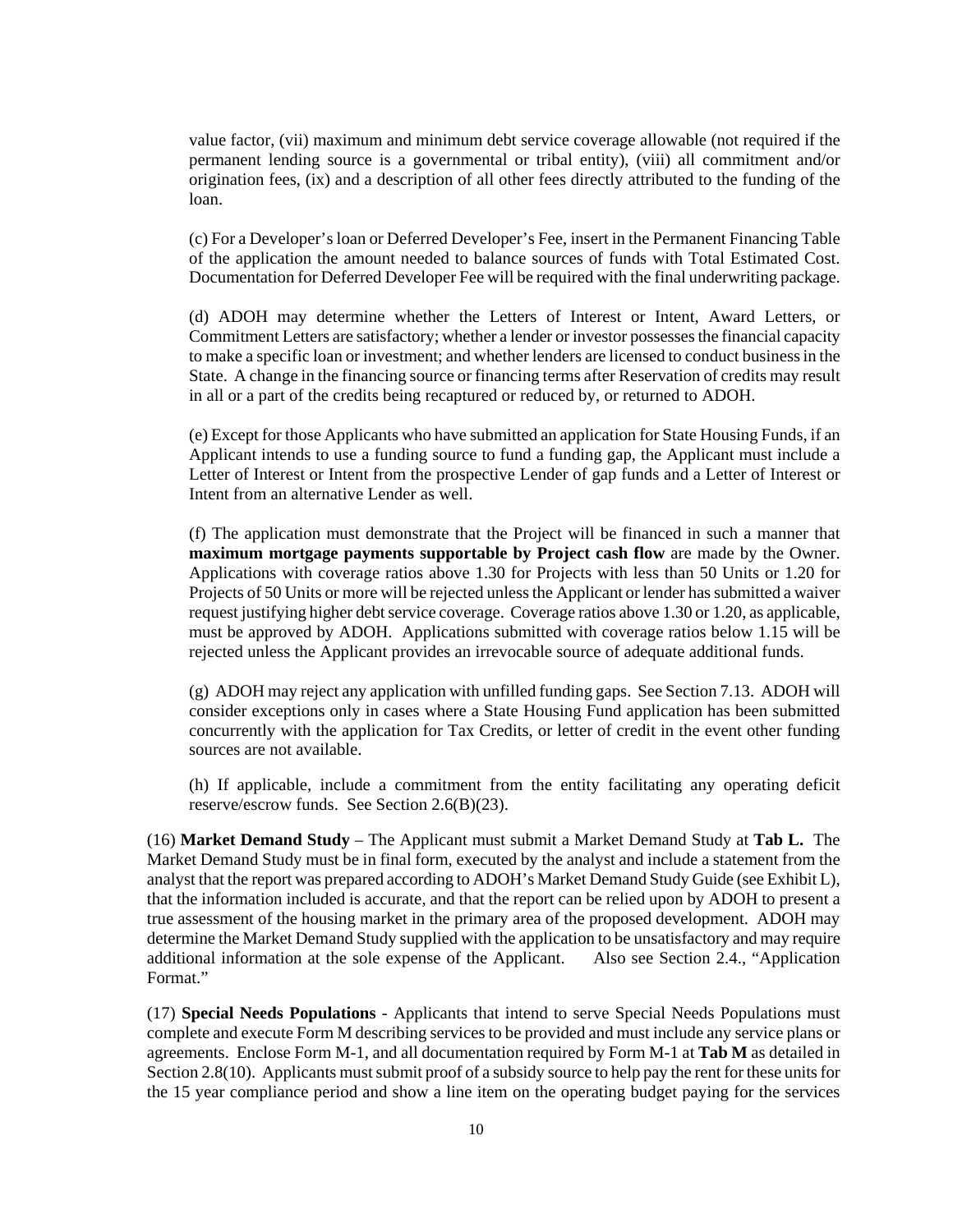provided.

(18) **Priority Market Need** – The Applicant must complete FORM N and enclose it at **Tab** N. **Tab N** must be accurate and match page 8 of Form C. *Tax Credit Unit income and rent thresholds cannot exceed the maximum established by IRC Section 42 (60% AMGI when using the 40/60 convention or 50% AMGI when using the 20/50 convention). The maximum rent threshold is based on the income level selected on FORM N.* 

*Example: If the 40% AMGI rent level is selected on FORM N, then the rents may not exceed the maximum allowable rent per IRC Section 42. However, the income of a qualified tenant may exceed the 40% AMGI level by a maximum variance of 5% unless IRC Section 42 or other federal requirements prohibit such a variance.*

(19) **Tenant Ownership** – The Applicant must include at **Tab O** of the application: (1) a Letter of Intent from a qualified non-profit organization to purchase the Units, including a calculation of the purchase price and (2) a detailed description of the ownership proposal that includes financial counseling services plan, tenant identification, Unit pricing in accordance with IRC Section 42(i)(7), a program for downpayment assistance, a marketing strategy, and a proposed sale agreement.

(20) **Historic Preservation -** The Applicant must enclose at **Tab P** all documentation evidencing historic preservation as detailed in Section 2.8.(F)(1), "Historic Preservation."

(21) **Monitoring Compliance** – The Applicant must include at **Tab Q** a plan that describes the method, training and education of the management agents responsible for the daily adherence to IRC Section 42, State and local requirements.

(22) **Marketing Plan**- The Applicant must include at **Tab R** an affirmative marketing plan in accordance with fair housing requirements, to the primary market area identified in the market study. If Applicant has designated certain units for a Special Needs Population, the marketing plan must indicate how the population will be targeted.

(23) **Pro Forma and Operating Expenses -**The Applicant must include at **Tab S** a 15-year pro forma and operating expense data. The 15 year pro forma must be signed by the first mortgagee (or the syndicator/investor if the Project is funded 100% by equity) that exclusively reflects the following language verbatim: "We acknowledge that this pro forma substantially matches the assumptions used in our underwriting and due diligence of the mortgage (or equity investment)."

The pro forma must precisely reflect the rent structure in the application, all lenders' assumptions such as principal and interest payments, non-rental income, detailed operating expenses, required reserves, annual fees, debt service coverage ratio etc., as well as other characteristics that impact the financial feasibility (for example, cost of Supportive Services). The 15Year pro forma must mirror the operating assumptions and rent structure as shown in the application.

If the pro forma reflects negative cash flow in any year, the application shall demonstrate the funding and utilization of an operating deficit escrow account or describe the source of the operating deficit funds. A commitment from the entity facilitating the operating deficit reserve/escrow funds needs to be included at **Tab K** with the other funding source documents.

The 15 Year pro forma may reflect rental assistance only if such assistance is evidenced at **Tab K** with the other funding source documents.

Applicants shall submit at least two forms of data supporting the operating expenses stated in the pro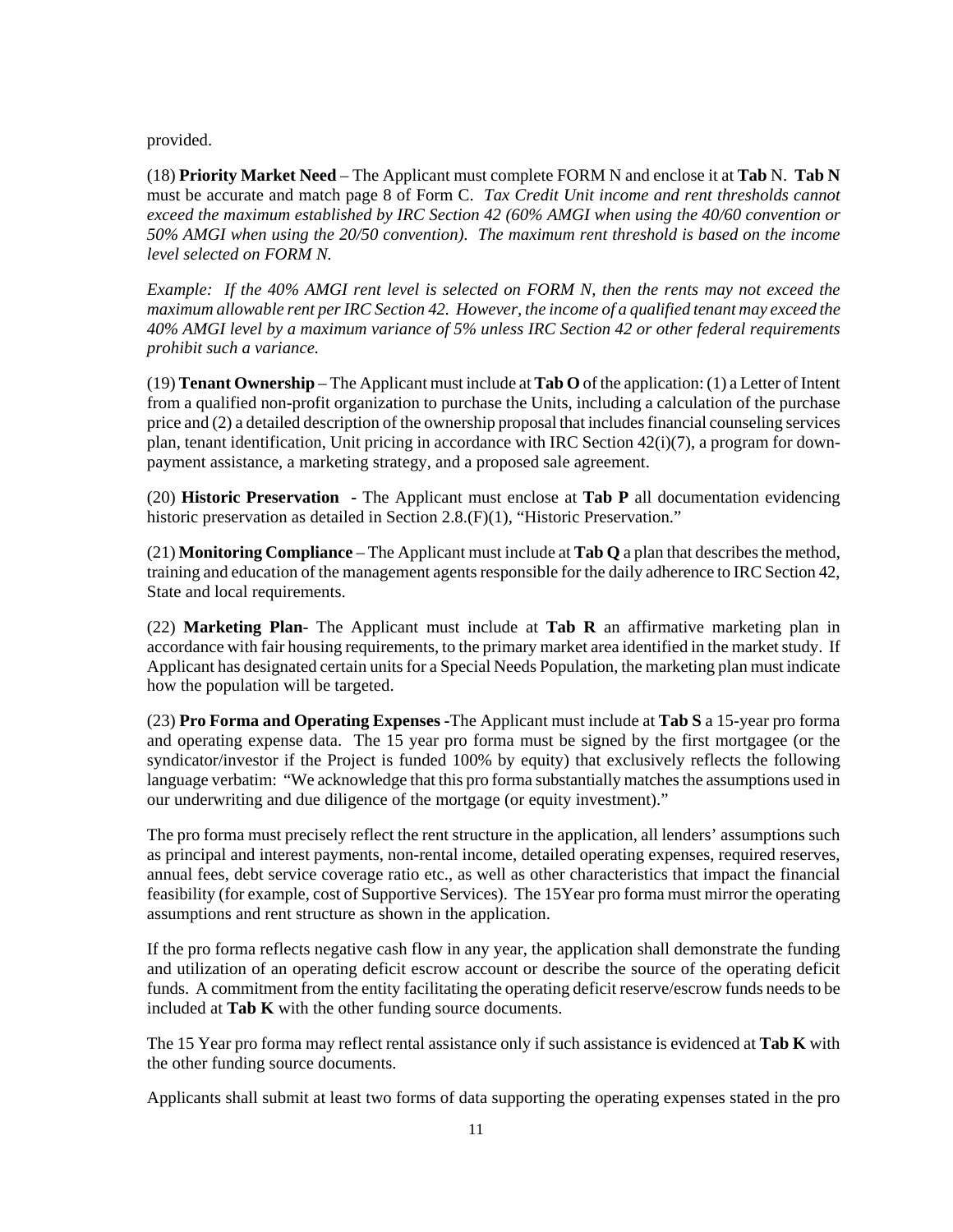forma (for example, database information from similar Projects, comparable Project information as illustrated in a Market Demand Study, IREM information or Real Data information). ADOH may require submission of the audited financial statements for comparable Projects owned by the Applicant. Rehabilitation Projects may submit 3 years of historical information as evidence of operating expense assumptions.

(24) **Project Location** – The Applicant must include at **Tab T** of the application: (1) an 8x10 map or fold-up map clearly indicating the Project location; (2) detailed directions to the site from the nearest major intersection; (3) an additional 8x10 or fold-up map indicating the following facilities located within 2 miles of the proposed development:

- a. Existing LIHTC or any other governmental subsidized housing developments
- b. Retail centers
- c. Medical complexes
- d. Recreational Facilities
- e. Educational Facilities
- f. Large scale employment centers
- g. Public transportation

(25) **Community Revitalization** - The Applicant must enclose at **Tab U** the following: (i) a copy of the municipal ordinance or resolution by which the governing body of the municipality or county designated the area as a housing priority area or evidence the property is located in one of the following: (a) a federal empowerment zone or federal enterprise community, (b) a Redevelopment Area (c) an established HUD Neighborhood Revitalization Strategy Area, or (d) a geographic area or parcel of property that has been established by the Local Government as part of a comprehensive affordable housing plan and (ii) a map showing boundaries of the housing priority area and the location of the Project within the housing priority area. The map must clearly show the names of the roads, streets or other boundaries of the housing priority area and also clearly reflect the location of the Project on such roads or streets. If the resolution or ordinance does not include the specific boundaries of the housing priority area, then also include Form U, signed by an authorized representative of the municipality or county, stating that the Project is within the boundaries of the designated housing priority area.

(26) **Utility Allowance Schedule** – The Applicant must include at **Tab V** of the application: (1) letters from the local utility providers indicating water, sewer, and electrical utilities are available to the site; and (2) a copy of the most recent and current utility allowance schedule from the local Public Housing Authority, utility company or other source. The current utility allowance schedule is the basis for the utility allowances entered on page 6 of the application. The utility allowance schedule, published by the local Public Housing Authority, utility company, or other source (see IRS Regulation 1.42-10 to determine the appropriate source of the schedule), must be accompanied by a letter from the issuing authority dated no sooner than 30 days prior to the date of application submission. The letter from the issuing authority must state that the utility allowance schedule submitted is the current schedule.

(27) **Drawings and Plans** – The Applicant must include at **Tab W** the preliminary drawings and renderings of the development. Include (1) a site plan showing the general development of the site, including the building and parking location and proposed landscaping; (2) if the Project proposes a community facility, include the community building layout and net floor area; and (3) Elevations for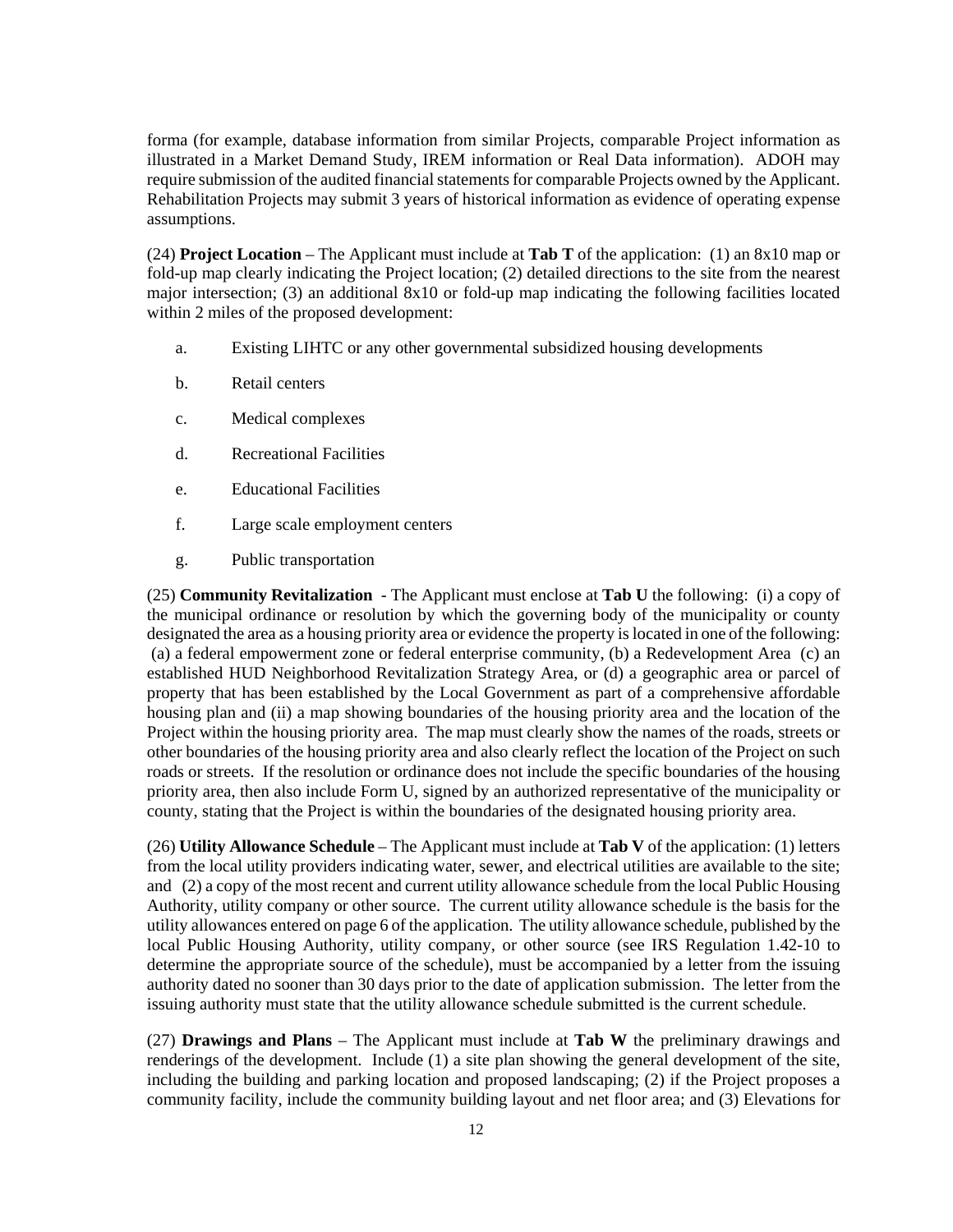each proposed building and clubhouse. The Applicant must submit plans and specs (submitted to the Local Government for approval) at the time of Carryover. Also enclose at **Tab W,** completed Exhibit W.

(28) **Property Design Standards -** As applicable, all newly constructed and rehabilitated properties must meet the current Uniform Building Code, the National Standard Plumbing Code, the National Electric Code, the 2000 International Energy Code, the International Building Code and the Federal Fair Housing Act (42 U.S.C. §§ 3601, et seq.), the Arizona Fair Housing Act (A.R.S. §§ 41-1491 through 41- 1491.37), and HUD Fair Housing Regulations (24 C.F.R. Part 100, subpart D), the Uniform Federal Accessibility Standards (Section 504 of the 1973 Rehabilitation Act) and the Americans with Disabilities Act (42 U.S.C. §§ 12101 through 12213). The Applicant must include at **Tab W**, completed Exhibits W, W-1, and W-2 signed by the Architect for the Project and the general contractor respectively for the Project certifying that the Project meets the above design standards, Exhibits W and W2 submitted with the 8609 package.

(29) **Lead-based Paint -** If the Project includes a building or structure that was built before January 1, 1978, the Applicant must have a lead-based paint inspection completed by a certified lead-based paint inspector. That inspector must prepare and the Applicant must include in its application at **Tab W** a complete copy of that report. If the report indicates the presence of lead-based paint, the Applicant must include at **Tab W** : (1) a written amelioration plan for the elimination and disposal or encapsulation of the lead-based paint, and (2) a written on-going maintenance plan to manage the lead-based paint.

(30) **Project Schedule** – The Applicant must complete and execute Form X and insert it at **Tab X**.

(31) **Capital Needs Assessment** - Applicants are required to provide to ADOH a Capital Needs Assessment ("CNA") for all rehabilitation and combined acquisition and rehabilitation Projects. Insert at **Tab Y** a CNA that meets the requirements outlined below. Applicants must include a statement from the architect or engineer that the report was prepared according to ADOH's CNA Guidelines and that the information included is accurate and that the report can be relied upon by ADOH to present a true assessment of the proposed rehabilitation budget and immediate repairs required at the property. ADOH may determine the CNA report is unsatisfactory and may require additional information at the sole expense of the Applicant.

The CNA shall examine and analyze the following building components:

- Site, including topography, drainage, pavement, curbing, sidewalks, parking, landscaping, amenities, water, storm drainage, gas and electric utilities and lines;
- Structural systems, both substructure and superstructure, including exterior walls and balconies, exterior doors and windows, roofing system, and drainage;
- Interiors, including Unit and common area finishes (carpeting, vinyl tile, plaster walls, paint condition, etc.), Unit kitchen finishes and appliances, Unit bathroom finishes and fixtures, and common area lobbies and corridors;
- Mechanical systems, including plumbing and domestic hot water, HVAC, electrical, and fire protection; and
- Elevators.

The CNA report shall include the following major parts:

• Critical Repair Items. All health and safety deficiencies, or violations of housing quality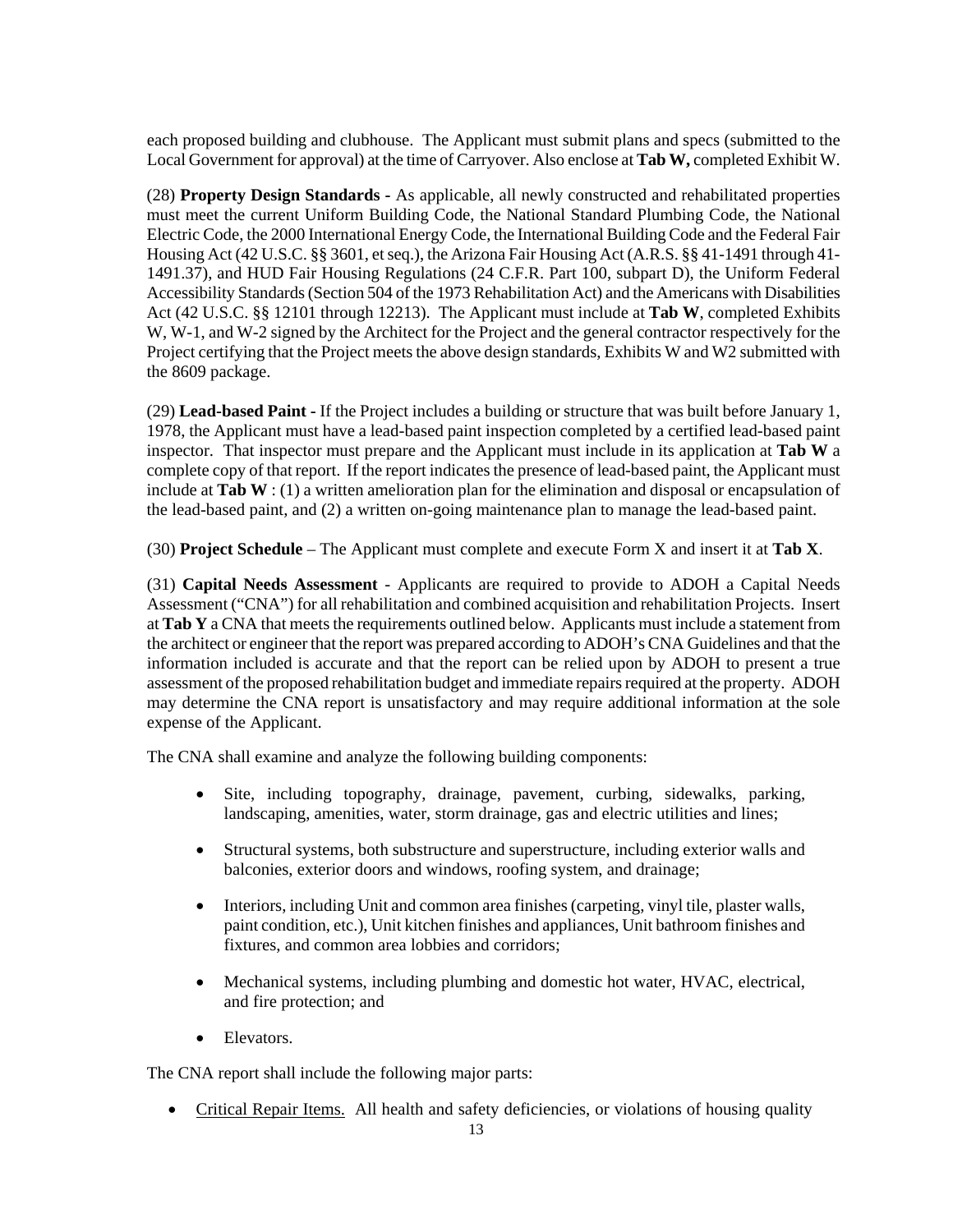standards, requiring immediate remediation. If the Project has tenants, these repairs are to be made a first priority.

- Two-Year Physical Needs. Repairs, replacements, and significant deferred and other maintenance items that need to be addressed within 24 months of the date of the CNA. Include any necessary redesign of the Project and market amenities needed to restore the property to the standard outlined in this QAP, Exhibit D. These repairs are to be included in the development budget and funded by construction-period sources of funds.
- Long-Term Physical Needs. Repairs and replacements beyond the first two years that are required to maintain the Project's physical integrity over the next twenty (20) years, such as major structural systems that will need replacement during the period. These repairs are to be funded from the reserves for replacement account.
- Analysis of Reserves for Replacement. An estimate of the initial and monthly deposit to the reserves for replacement account needed to fund long-term physical needs, accounting for inflation, the existing reserves for replacement balance, and the expected useful life of major building systems. This analysis should not include the cost of the critical repair items, the two-year physical needs, or any work items that would be treated as operating expenses.

The professional preparing CNA report must:

- (a) Be an architect or mechanical/structural engineer licensed by the State.
- (b) Conduct site inspections of a minimum of 35 percent of all Units. Units shall be randomly sampled while taking into consideration the Unit size mix, e.g., one-bedroom, two-bedroom, etc. All vacant Units must be inspected.
- (c) Identify any physical deficiencies as a result of (i) visual survey, (ii) review of pertinent documentation, and (iii) interviews with the property Owner, management staff, tenants, community groups, and government officials.
- (d) Identify physical deficiencies, including critical repair items, two-year physical needs, and long-term physical needs. These should include repair items that represent an immediate threat to health and safety and all other significant defects, deficiencies, items of deferred maintenance, and material building code violations that would limit the expected useful life of major components or systems.
- (e) Explain how the Project will meet the requirements for accessibility to persons with disabilities. Identify the physical obstacles and describe methods to make the Project more accessible, and list needed repair items in the rehabilitation plan.
- (f) Prepare a rehabilitation plan, addressing separately all two-year and long-term physical needs.
- (g) Prepare a replacement reserve schedule, including an estimate of the initial and annual deposits, accounting for inflation and based on a 20-year term.
- (h) Conduct a cost/benefit analysis of each significant work item in the rehabilitation plan (items greater than \$5,000) that represents an improvement or upgrade that will result in reduced operating expenses (e.g., individual utility metering, extra insulation, thermo-pane windows, setback thermostats). Compare the cost of the item with the long-term impact on rent and expenses, taking into account the remaining useful life of building systems.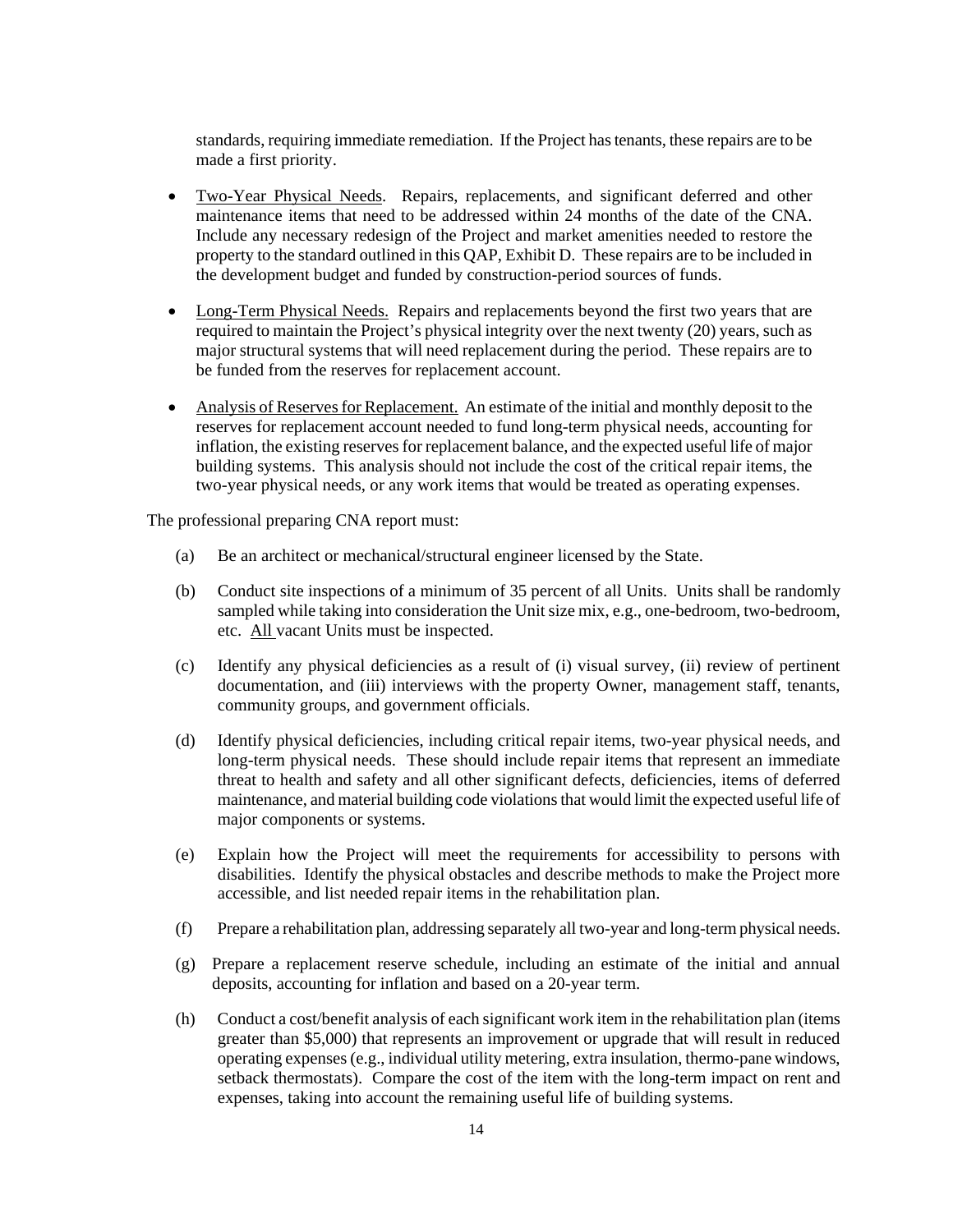(32) **Internet Access** - All Units shall be wired with three networks back to a central location: 1) a network for phone using CAT-5 wire; 2) a network for television using COAX cable, and 3) a network for data using CAT-5 wire.

(33) **Registration With Social Serve** - Applicants who receive an allocation must agree to register the units with socialserve.com and maintain such registration with socialserve.com for the duration of the Compliance Period.

(34) **ADOH Signage -** Applicants who receive an award of tax credits must erect a sign at the construction site indicating that the Project is funded through the ADOH and listing the sources of funds. The sign must be a minimum size of 24 inches high by 36 inches wide, include a minimum 5 inch high ADOH logo and text printed at a minimum 72 point font. An individual ADOH sign does not have to be provided if incorporated into a larger group sign.

## **2.7. 2006 Set-Asides**

(A) BASED ON SCORING. For Census Designated Places with populations of 50,000 or less according to the 2000 U.S. census data, an Allocation will not be made to more than one family, one senior and one Special Needs Project in any year with no more than \$900,000 being devoted to Special Needs Populations Projects per Tax Credit round. Provided, there is viable application in each category, as a priority, and at the sole discretion of ADOH, ADOH will award Tax Credits first to the highest-scoring applications meeting all Eligibility requirements and Underwriting Criteria in each of the following set-aside categories:

| <b>SCORING SET-ASIDES</b>          |                                                                                |  |
|------------------------------------|--------------------------------------------------------------------------------|--|
| <b>HOPE VI</b>                     | A total of \$1.2 million is available for HOPE VI Projects                     |  |
| <b>Acquisition/Rehabilitation-</b> | Acquisition/Rehabilitation development located in an urban area where          |  |
| <b>Urban</b>                       | 100% of the Units undergo rehabilitation                                       |  |
| <b>Acquisition/Rehabilitation-</b> | Acquisition/Rehabilitation development located in a rural area where 100%      |  |
| <b>Rural</b>                       | of the Units undergo rehabilitation                                            |  |
| <b>Special Needs Populations</b>   | A total of \$900,000 is available for Projects allocating 100% of their Units  |  |
|                                    | to Special Needs Populations.                                                  |  |
| <b>Senior Set-Aside</b>            | A total of \$1,000,000 for Senior Projects allocating 100% of their Units to   |  |
|                                    | Seniors (62 or older or handicapped) with Supportive Services.                 |  |
| <b>Tribal Land</b>                 | A total of \$1,000000 for Projects located on Tribal Lands                     |  |
| <b>Rural Council of</b>            | One Project located in each of the four Rural Councils of Governments          |  |
| Governments                        | Regions (see Chapter 9, "Council of Governments"). In cases where              |  |
|                                    | another set-aside has provided a development within a particular Rural         |  |
|                                    | Council of Governments Region, no additional development shall be              |  |
|                                    | provided by this set-aside.                                                    |  |
| <b>Non-Profit Set-Aside</b>        | 20% of the State's annual credit authority is set-aside for "non-profit"       |  |
|                                    | Projects," as defined in Section $2.6(B)(11)$ of this QAP. Only non-profit     |  |
|                                    | Projects that meet all of the eligibility requirements will be eligible for an |  |
|                                    | Allocation of non-profit set-aside credits. The Allocation of non-profit set-  |  |
|                                    | aside credits will be based on the rankings of non-profit Projects under the   |  |
|                                    | scoring system.                                                                |  |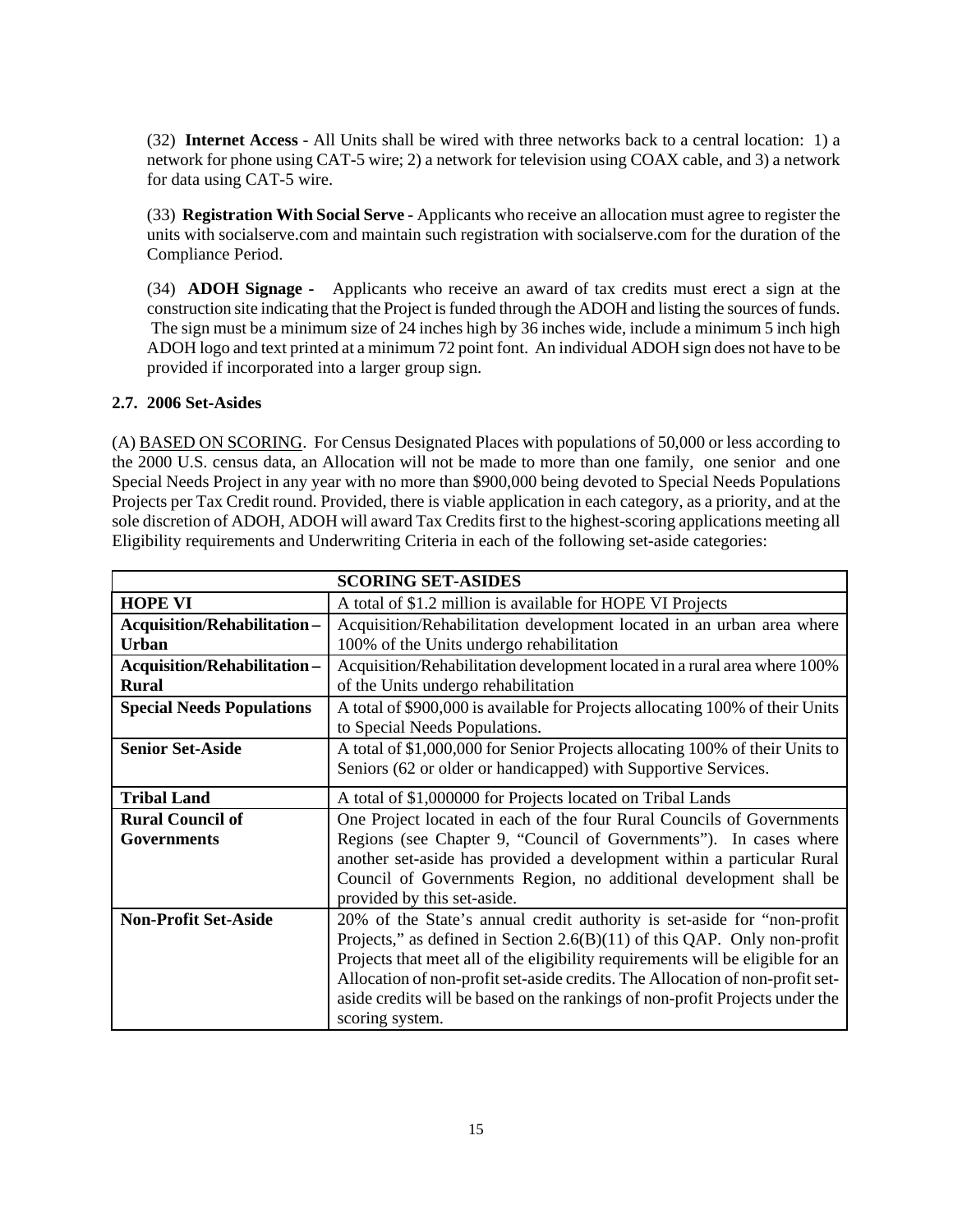| <b>Rural Set-Aside</b> | 10% of annual credit authority is set aside for Projects to be located in rural |
|------------------------|---------------------------------------------------------------------------------|
|                        | areas. For purposes of this paragraph, "rural areas" shall mean counties        |
|                        | fewer than 400,000 in population according to the most recent United            |
|                        | States decennial census and "Census County Divisions" under 50,000 in           |
|                        | population in counties with populations of 400,000 or more according to         |
|                        | the most recent United States decennial census. These Projects may              |
|                        | compete for overall credit authorization. If no application meeting the         |
|                        | requirements of this QAP for rural areas is submitted, rural set-aside funds    |
|                        | may be pooled with non-set-aside funds for Allocation to any Project.           |

(B) In its sole discretion, ADOH may limit the number of developments in a specific market or geographical area based on concentration or negative impact in a given market area. In the case where multiple applications are submitted for a given market area, ADOH will select the application that scores the highest within its set-aside category. If the Project does not fall within a set-aside category, selection will be based on scoring and new market need. If multiple applications are filed for a given market area proposing to serve different populations (e.g., elderly, family or Special Needs Populations), ADOH will analyze the applications to ensure that neither Project will be unnecessarily redundant or may cause harm to the other.

(C) DIRECTOR'S DISCRETION. \$900,000.00 of the State's annual Low-Income Housing Tax Credit authority is reserved by and for the Director of ADOH to allocate in the Director's sole discretion to Projects that need additional credits because of technical errors of ADOH or Projects with severe hardships.

- (1) SEVERE HARDSHIP. Requests based on severe hardships may be submitted from 1-3-06 to 8-15- 06, or until funds are exhausted, along with an additional application fee of \$2,500. Hardship requests must be documented to the satisfaction of ADOH and must demonstrate the existence of an unforeseen hardship or emergency situation where the completion of the Project is jeopardized without an award of additional Tax Credits.
- (2) MAXIMUM CREDIT ALLOCATION. Applicants cannot apply for Tax Credits from the Director's discretion if they have already received the maximum credit Allocation allowed by eligible basis limits, gap financing limits or the Maximum Tax Credit Reservation limits.
- (3) UNRESERVED SET-ASIDE. Any Director's Discretion Set-Aside authority not reserved to specific Projects by August 15, 2006, or such earlier date that may be selected by the Director, will be released to be used for Projects on the Year 2006 waiting list, or any project that received a partial allocation of credits.

(D) Those Projects meeting the eligibility requirements, but not ranking high enough to receive Tax Credits during the Year 2006 application round, will be placed on a waiting list and remain eligible to receive any Tax Credits returned during the Year 2006. Depending upon availability returned Tax Credits will be allocated to the next highest scoring Year 2006 Project(s) in the queue meeting threshold criteria as described above.

## **2.8. 2006 Project Scoring**

(A) ADOH will conduct scoring based solely on the information submitted in the application.

(B) A self-scoring sheet will be provided with the application and will require the Applicant's signature. It is to be submitted behind the cover letter at **Tab A**.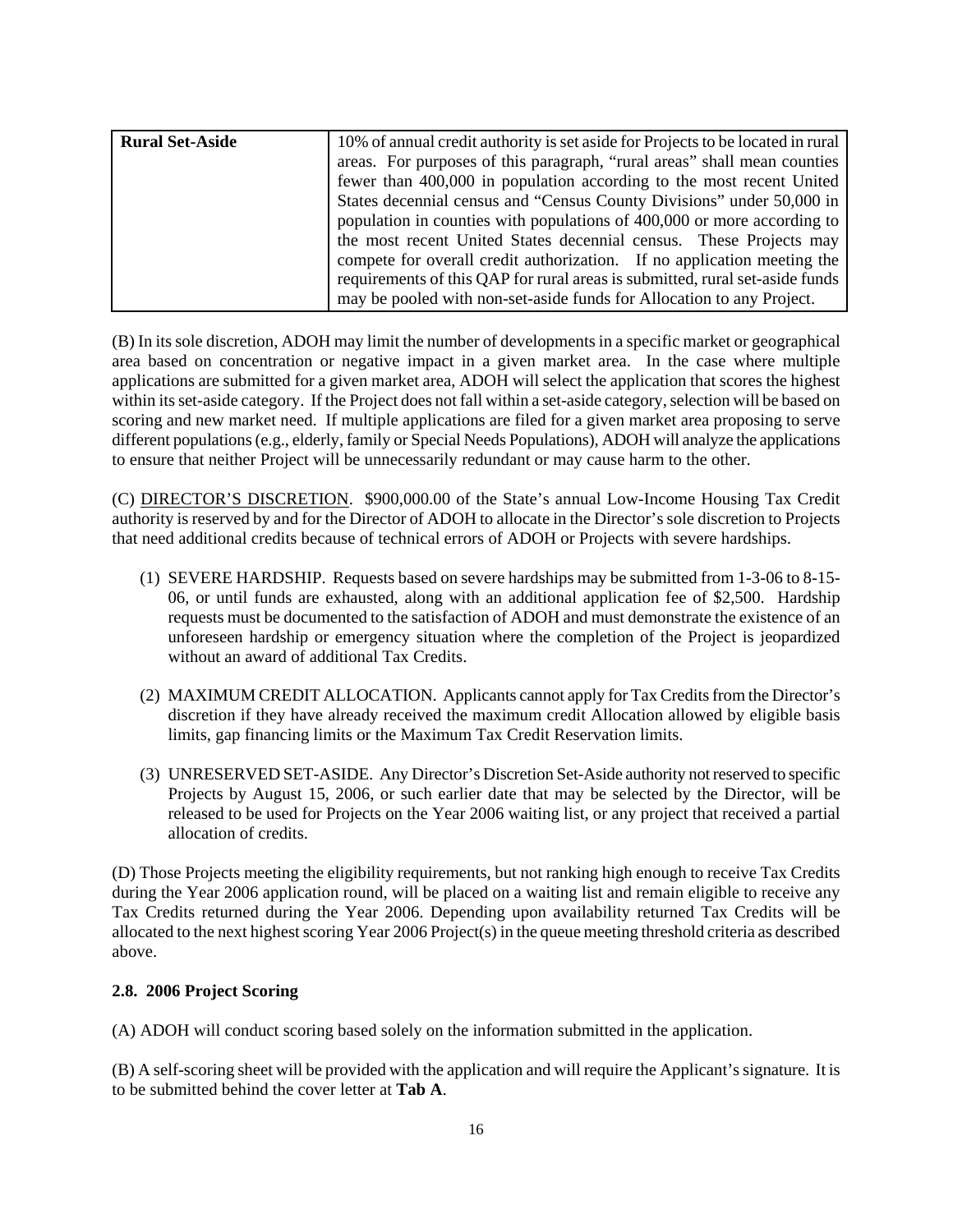(C) ADOH will not award points if the correct forms or required information are not submitted, or are not submitted at the correct tab.

(D) ADOH will count Employee Units (see Chapter 9, Definitions) as 60% Low-Income Units in making scoring calculations.

(E) The Applicant's commitment to serve specific populations as set-asides shall be binding for the duration of the Extended Use Period and shall be included in the recorded Extended Use Agreement. ADOH will monitor resident files to determine that the set-asides are being honored.

(F) ADOH will score Projects in the following 14 categories:

#### **(1) Historic Preservation**: up to 40 points

15 points for (i) A letter from the National Parks Service or State Historic Preservation Office (SHPO) identifying the structure as individually listed in the National Register of Historic Places, or (ii) A structure certified by the National Parks Service, SHPO Office or Certified Local Government as contributing to a Register District (a Register District is a designated area listed in the National Register, or listed under State or Local Statute as substantially meeting the requirements for listing of districts in the National Register), or (iii) Location of a Project within an area that has been zoned an historic area. The Applicant must include the municipal zoning ordinance that was adopted on or before the Deadline Date and a letter from the local municipality indicating that the design will meet the requirements outlined in the zoning ordinance. (At **Tab P**, submit the appropriate evidence as identified above.)

25 points- for Projects that have received a certification signed by the National Park Service for Historic Tax Credits.. (At **Tab P**, submit the certification signed by the National Park Service

## **(2) Acquisition/ Rehabilitation**: up to 30 points

Projects containing Acquisition/Rehabilitation and New Construction will be given points in this category only if the rehabilitation Units total 50% or more of the total Project and the Acquisition/Rehabilitation is 100% of the acquired Units. The type of rehabilitation improvements and the amount of rehabilitation costs shall be appropriate for the Project and proportionate to the benefit as determined by ADOH. ADOH will utilize the services of a cost estimator in determining whether the rehabilitation costs are reasonable. The Applicant shall be responsible for the costs of the cost estimator. Cost of rehabilitation per Unit is determined by adding Direct Construction Costs and appliances, then dividing that sum by the number of qualified rehabilitation Units.

*Applicants should indicate that the Project is a Rehabilitation or Acquisition/Rehabilitation in the Cover Letter of the application* (**Tab A**) *and on Form C, as applicable.* 

| Cost of Rehabilitation per Unit | Points Awarded |
|---------------------------------|----------------|
| $$15,000+$                      | 30             |
| 14,999-10,000                   |                |
| 9,999-5,000                     | 10             |

#### **(3) Preservation of Existing Subsidized Housing**: 40 points

40 Points will be given to projects that are preserving projects with existing rental assistance, i.e. project based Section 8 or RD rental assistance that would otherwise be lost.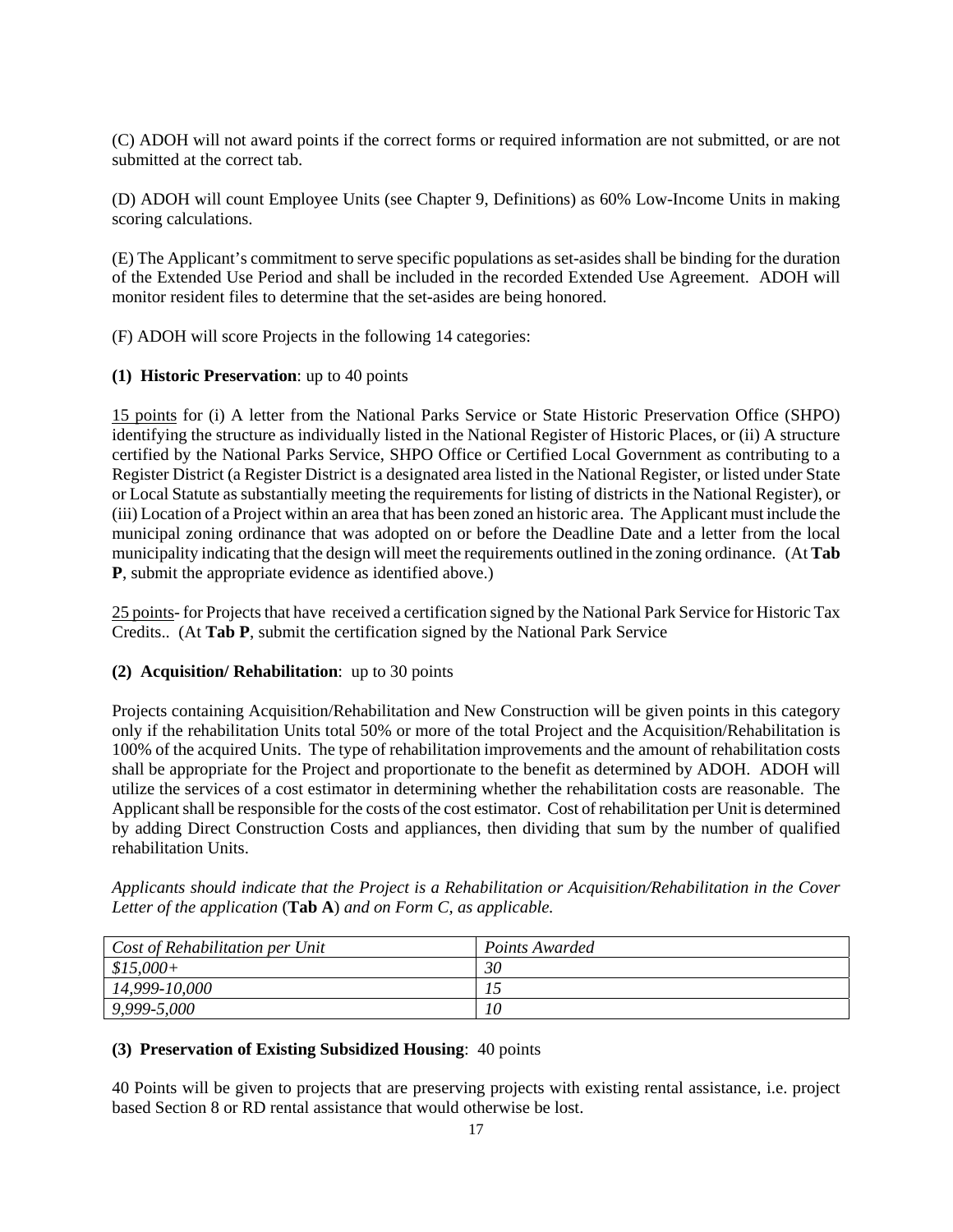## **(Note: points will only be given in one area of Preservation, not all three (Historic Preservation, Acquisition/Rehabilitation, Subsidized Housing).**

## **(4) Tenant Lease Purchase**: 6 points

6 points - will be awarded if 100% of the Project is designed for tenant home ownership opportunities after the 15-year compliance period. (At **Tab O**, provide: (A) Letter of Intent from a qualified non-profit organization to purchase the Units, including how the purchase price will be calculated at the end of the 15 year compliance period should no qualified tenants be identified and willing to operate the Project as a rental Project for the remaining term of the LURA; (B) a detailed description of the ownership proposal to include: (i) a strategy that incorporates an exit strategy; (ii) home ownership financial counseling services; (iii) how the eligible tenants will be identified and offered the right of first refusal; (iv) how the Units will be priced in accordance with IRC Section 42(i)(7); (v) a manner in which homebuyer assistance will be generated from the project and provided to the homebuyer; and (vi) proposed sale agreement. Applicants that intend to utilize these points shall be required to execute and record an Extended Use Agreement that indicates the provisions set forth above for the remaining compliance period. Also, there are additional fees associated with these points. See Chapter 6, Fees. **Only Projects consisting of exclusively single family, duplex or four-plex designs with no more than 60 Units are eligible for this scoring item.** 

**(5) Developer Experience Points for New Construction or Rehabilitation**: Maximum of 15 points awarded for Developer experience category.

Up to 15 points are awarded for Developer experience with either rehabilitation or new construction of residential rental Projects using the LIHTC program or significant participation by a Developer(s) with a demonstrated track record in the timely development of new construction or rehabilitation of residential rental housing. In scoring this category, ADOH will count the number of residential rental Projects Placed in Service by the Developer, any Co-Developer, and any Person who owns part of either the Developer or Co-Developer. These points are not available for Consultants or other development team professionals. If a Project relies on a Co-Developer's experience, the Applicant must submit to ADOH, as part of **Tab H**, a written agreement between the Developer and the Co-Developer that outlines the length of time that the Co-Developer will be associated with the development of the Project and evidencing the scope of the Co-Developer's participation in the development of the Project.

Developers, or Co-Developer who have outstanding compliance issues with the Department or any other state allocating agency, will receive 0 points in the Developer experience category.

Attach at **Tab H** Form H-1 and any additional lists of residential rental housing Projects developed by the Developer, any Co-Developer and any Person who owns part of either the Developer or Co-Developer. (Include the name of the Developer or other Person, name of the Project, address of the Project, city, state, number of rental Units, and the role the Developer played in development of the Project.)

| Number of Projects | Points.<br>Awarded \ |
|--------------------|----------------------|
| $5+$               | . .                  |
| , –                | <b>I</b>             |

**(6) Rent Restricted Units Set-Aside for 50% and 40% AMGI Tenants**: a maximum of 35 points for any combination of set-asides of Low-Income Units at 50 or 40 AMGI (15 points for 50% AMGI and 20 points for 40% AMGI).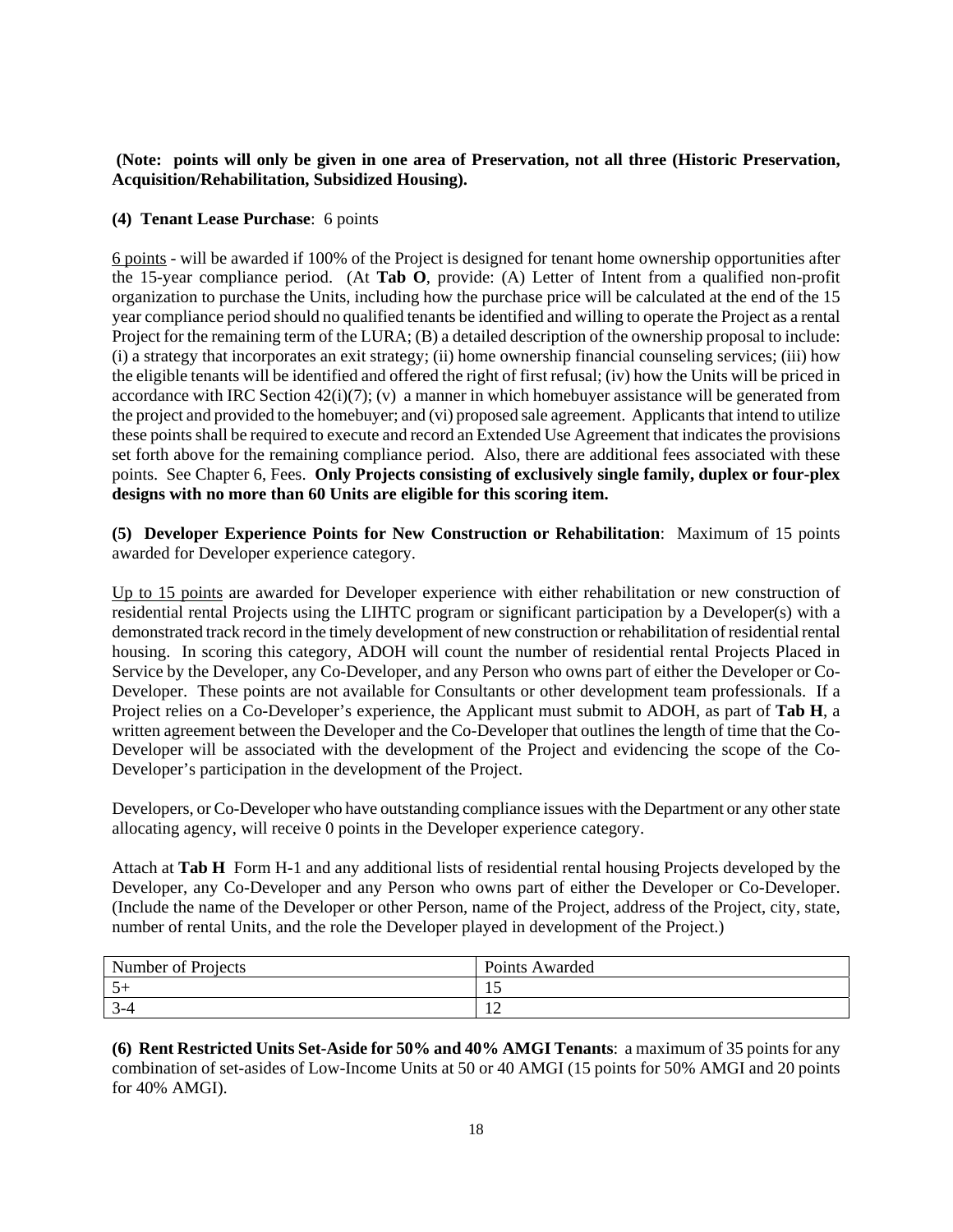*See Section 2.6 (18) Priority Market Need for guidance regarding the income and rent restrictions regarding these points. Attach at Tab N of the application Form N, "Commitment to Lower-Income Set-Aside."* 

*\*(NOTE: This calculation is based on total Units in the Project. AMI is equal to or less than 40 or 50% AMGI. Form X is not to be submitted until 10% test is due on December*  $I^{st}$ *.).* 

| 50 % AMGI Rural Points | 50% AMGI Urban Points |
|------------------------|-----------------------|
| $51\% + 15$            | $51\% + 15$           |
| 21-50% = 10            | $41 - 50\% = 10$      |
| $10 - 20\% = 5$        | $20 - 40\% = 5$       |

Up to 20 points are awarded for rent restricting a percentage of total Units for populations at 40% AMGI. Rents will be restricted for the Low-Income Units to ensure that households pay no more than 30% of the applicable income limit during the Extended Use Period.

| 40% AMGI Rural Points | 40% AMGI Urban Points |
|-----------------------|-----------------------|
| $41\% + 20$           | $51\% + 20$           |
| $16 - 40\% = 15$      | $21 - 50\% = 15$      |
| $5 - 15\% = 10$       | $5 - 20\% = 10$       |

## **(7) Development Location - Community Revitalization Projects**: 15 points

15 points will be awarded if the proposed project addresses an identified planning need or objective of the local government as evidenced by one or more the following: 1) correspondence between project principals and local government originating at least 9 months prior to application deadline; 2) local governing body resolution or ordinance dated at least 9 months prior to application; 3) planning document approved by the local governing body at least 9 months prior to application. The points will also be awarded if the property is located within one of the following housing priority areas:

- Federal Empowerment Zones or Federal Enterprise Communities
- Established HUD Neighborhood Revitalization Strategy Areas
- Established Colonias as designated by the United States Department of Agriculture or HUD
- Geographic areas or parcels of property that are established by the Local Government as part of a comprehensive affordable housing plan.

Include at **Tab U**: (i) Local Government ordinance or resolution, correspondence, planning document excerpts; (ii) maps showing boundaries of the housing priority area or designated redevelopment area and the location of the Project within that area. The map must clearly show the names of the roads, streets or other boundaries of the housing priority area or designated redevelopment area and also clearly reflect the location of the Project on such roads or streets.

#### **(8) Projects in a QCT, DDA or outside an MSA:** 10 points

If a Project is located within a Qualified Census Tract (QCT) or Difficult Development Area (DDA), or outside of a Metropolitan Statistical Area (MSA) as designated by HUD the Project will be awarded 10 points.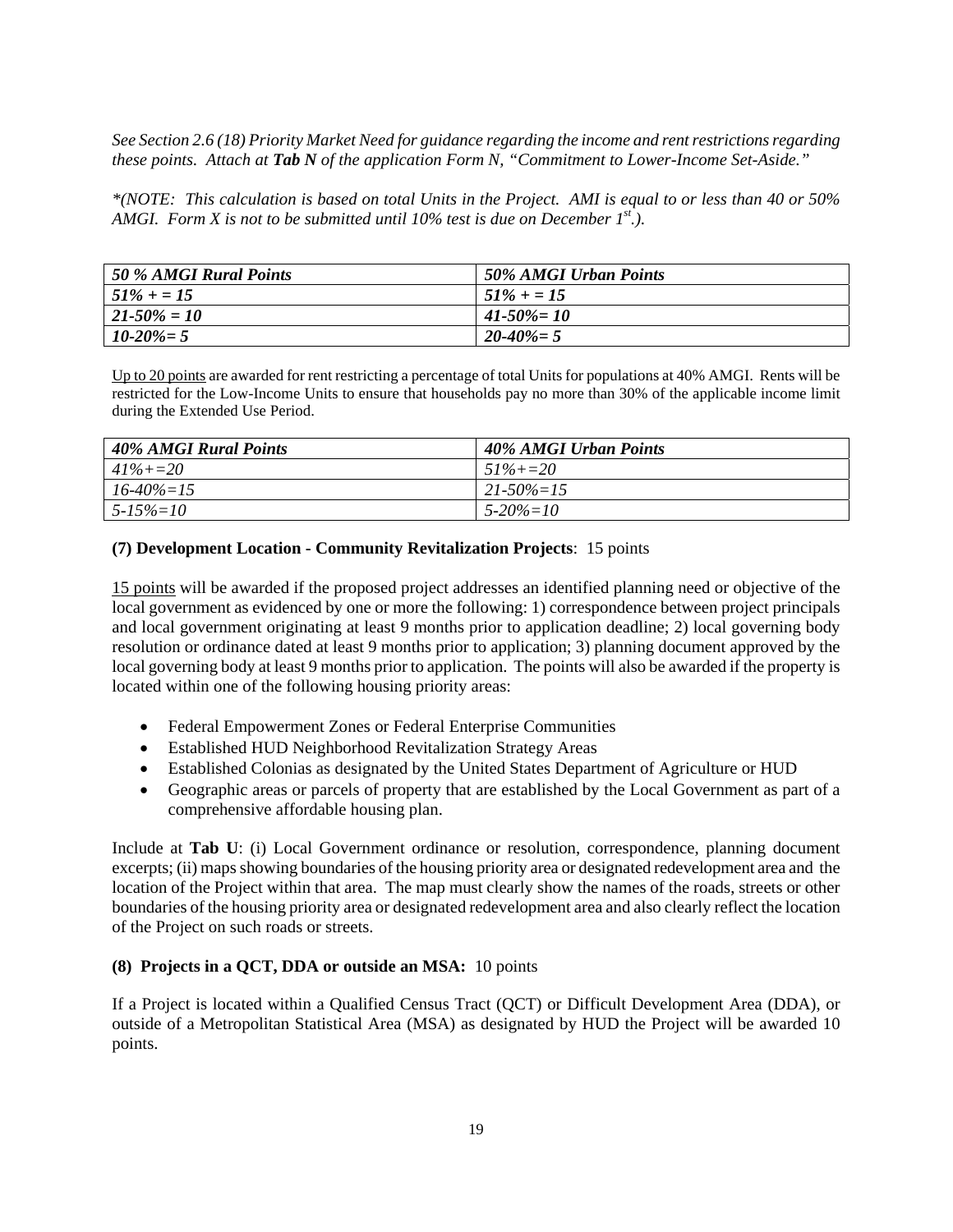#### **(9) Family Project:** 20 points

20 points will be awarded for Projects in which at least 40% of the Low-Income Units are three or four bedrooms and have a minimum of two bathrooms.

#### **(10) Project Zoning**: up to 10 points

Up to 10 points are awarded for successful documentation that zoning is in place for all Project land. Zoning that has been conditionally approved by the Local Government will receive points only if the Applicant submits documentation from the Local Government stating the specific conditions to be satisfied and ADOH is satisfied that the conditions are minor. On sites that don't require zoning, the Applicant must submit a letter from the appropriate governmental entity stating such. For Projects located on Tribal lands, a Tribal resolution may be used to substitute for zoning certification. The Tribal resolution should state that the Project will be located in an area where the zoning requirements established by the Tribal government permit the Project or, if there are no specific zoning requirements, in an area in which the Tribal government authorizes the Project to be constructed and operated. Include at **Tab J** of the application ADOH **Form J**, "Project Zoning Certification," and other documentation required under this section.

#### **(11) Special Needs Populations**: 10 points

10 points will be awarded to Projects of which at least 25% of the Project serves Special Needs Populations, as defined in Section 9. ADOH will review all service agreements and pre-approve applications that intend to utilize these points. The following information must be submitted to ADOH no later than February 13, 2006 to receive an evaluation letter. ADOH will respond with an evaluation letter no later than March 1, 2006. Applicants must provide evidence of coordination with agencies specializing in services to Special Needs Populations, a client source (e.g. letters from a referring agency, etc.) and service agreement for each population served, which also must be inserted at **Tab M**. This agreement must be on the service entity's letterhead, signed and dated by both parties. The Applicant must also submit under **Tab M** other documentation that demonstrates previous experience for each entity that will be providing services. Also submit Forms **M** and **M-1**. Applications that are not pre-approved by ADOH or do not demonstrate satisfactory experience serving Special Needs Populations will not be eligible for these points. ADOH will require that the applicable set-aside be included in the Extended Use Agreement before issuing a final Allocation and will monitor performance of these set-asides throughout the compliance period.

Applicant must provide evidence of funding source to be used by service agency. Sufficient evidence consists of grant agreements for Shelter Plus Care, Supportive Housing Funds, Project-Based Section 8, and contracts with Behavioral Health Organizations. Applicant must provide a line item in the operating budget for the cost of agency services.

#### **(12) Senior Projects**:

10 points for Projects serving 80% or more elderly individuals (at least one individual in the household must be 55 years of age or over).

15 points for Projects serving individuals who are 62+ years of age or who are disabled, and must offer Supportive Services (see Chapter 9). The tenant file must include proof of date of birth or proof of the qualifying disability. The Project will not contain 3 or 4 bedroom Units.

#### *Applicants should indicate this intention on Form C of the application and enclose at* **Tab M** *of the application Form M, "Commitment to Set-Aside Units," along with the supporting documentation required by*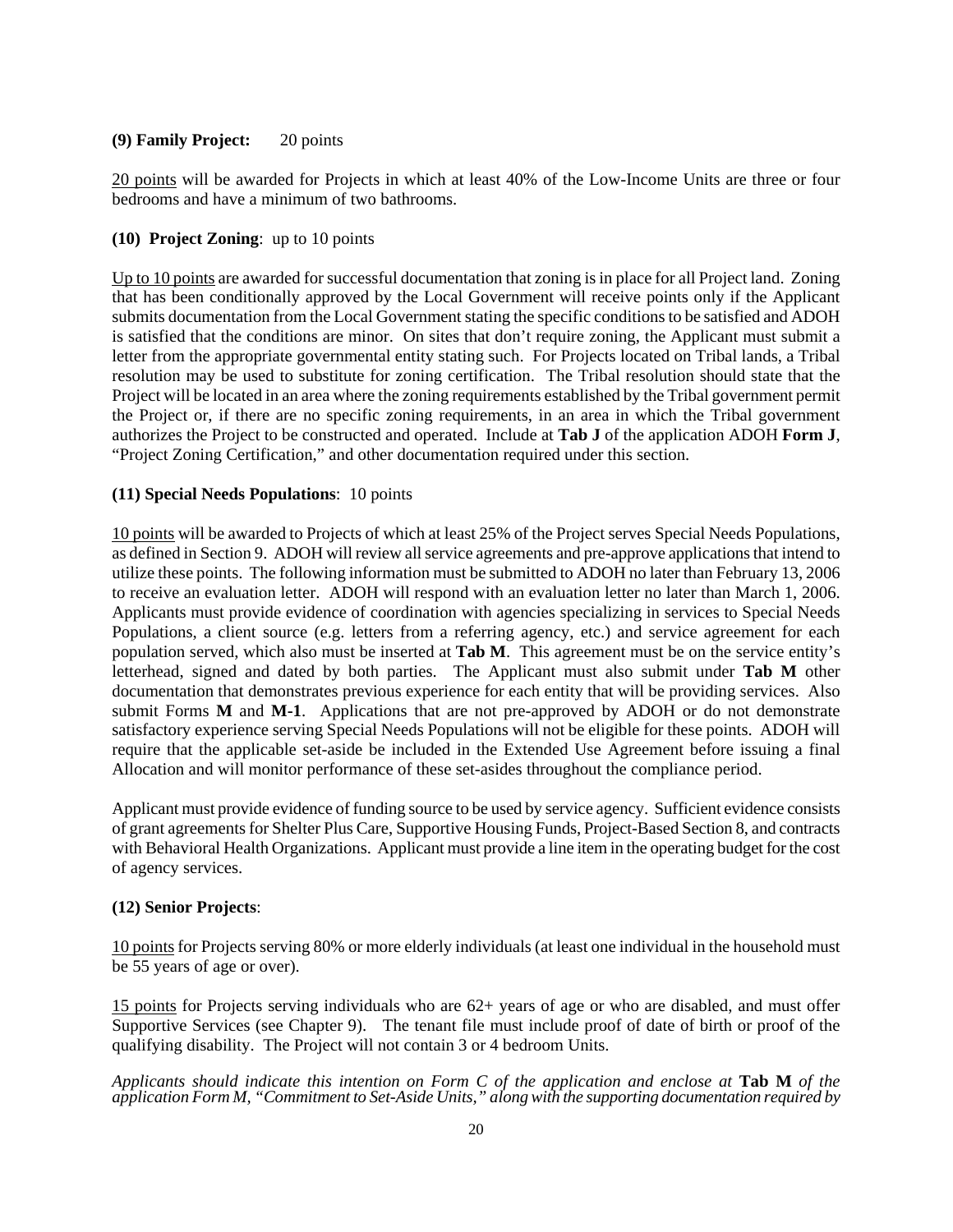*that form, and Form Z.* 

#### **(13) Mixed Income**: 5 points

This category offers an incentive to develop Projects for mixed income populations. Points will be awarded based on the percentage of market rate Units in the Project (total market rate Units divided by total Units in the Project).

| % Market Rate Units       | <b>Points</b> |
|---------------------------|---------------|
| 50%                       |               |
|                           |               |
| $\frac{40-49\%}{30-39\%}$ |               |
| 20-29%                    |               |
| 10-19%                    |               |

#### **(14) Rural Development**: 15 points

15 points are available for new construction, acquisition/rehabilitation, and preservation Projects that are funded by United States Department of Agriculture (USDA) through the Section 515/514/516 and Section 538 programs.

#### **(15) Water Conservation**: 10 points

10 points are available for Projects, which include water conservation devices into the Project, e.g., alternative and low-flow toilets, low-volume showerheads, aerator or flow restrictor devices in the faucets, front-loading or horizontal axis washers, and Xeriscape Landscaping.

#### **2.9 Rents**

The project's LIHTC rent should be 10% below market rents in the area the Project is going to be built, as evidenced by the Market Demand Study. Please note that the calculation of rent must include any utility allowances and any rent tax imposed by the municipality in which the project is located. The budget should show a line item for the tax.

#### **2.10. Tiebreaker**

In the event two Projects in the queue have the same score, the following tiebreaker will be used.

Tiebreaker Criteria (possible points = 12)

- 1. Efficient use of credits per tax credit Unit: 1 point (calculation will be made before QCT and DDA adjustments)
- 2. Rehabilitation Projects: 4 points
- 3. Rural: 1 point
- 4. Sole Non-profit: 1 point
- 5. Efficient use of Tax Credits per Occupant: up to 2 points
- 6. Direct Construction cost per Bedroom less land and soft costs: up to 3 points

These are not bonus points and are not added to the Project's total score. This scoring system only determines the ranking of Projects with the same final score under the Program's competitive scoring process.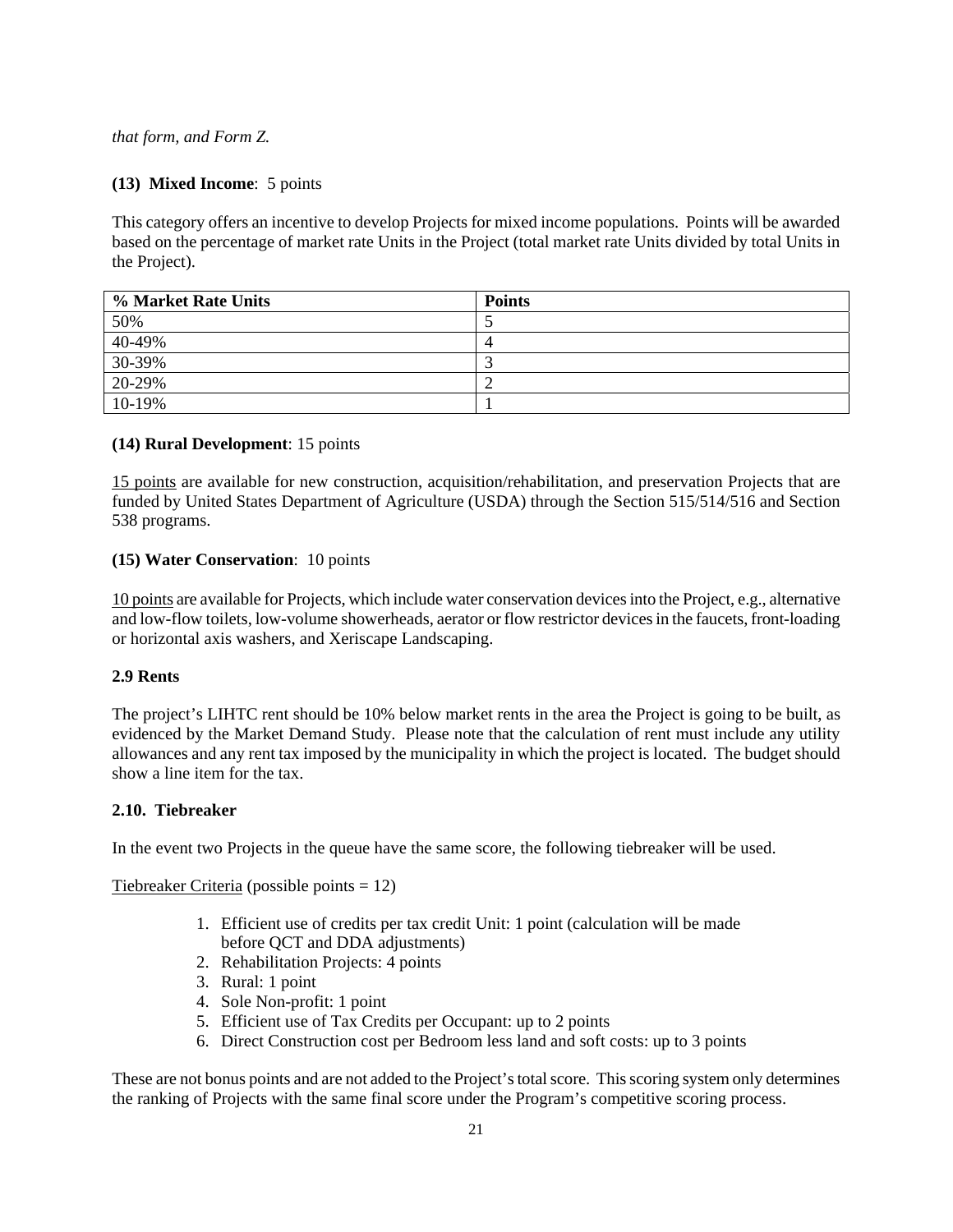## **2.11. Project Ranking**

All of Arizona's available Year 2006 annual Tax Credit authority, and any Tax Credits returned after January 1, 2006 or made available from the National Pool, will be available for Reservation in 2006, except that portion of the Tax Credit authority reserved in the Director's Discretion set-aside. Of the State's total annual Tax Credit authority, 10% is set aside for rural Projects, 20% is set aside for Projects owned/operated and controlled by non-profit corporations, \$900,000 is reserved for the Director's Discretion set-aside. In addition, Tax Credits will first be awarded to the highest scoring Projects identified in each of the "set-aside" categories set forth in Section 2.7. ADOH will establish a waiting list from eligible applications not receiving Reservations. This waiting list will remain in existence until December 31 of the Application Year. ADOH, however, reserves the right to hold Tax Credits during the application period, and to accept applications after the Deadline Date for consideration after all applications in this round have been reviewed.

Those Projects meeting the eligibility requirements (see Section 2.6.), but not ranking high enough to receive Tax Credits during the current application round, may be eligible to receive any Tax Credits returned during the Year. Depending upon availability, ADOH will allocate Tax Credits that have been returned and those it has received during the Year from the National Pool to the next highest scoring Year 2006 Project(s) on the waiting list meeting the eligibility requirements. ADOH will award Tax Credits per the ranking until December 31 of the Application Year. ADOH will carry forward remaining Tax Credits to the next calendar year as permitted under IRC Section 42. Any Applicant not receiving Tax Credits from the current Year Allocation must resubmit its application in order to be considered for subsequent Year's Tax Credits. ADOH reserves the right not to reserve or allocate Tax Credits for any Project(s) in 2006, regardless of ranking under the Project scoring criteria, if it determines, in its sole discretion, that an Allocation for such Project does not further the purpose and goals set forth in IRC Section 42 or in the QAP, or otherwise attempts to circumvent the goals and requirements of the QAP or ADOH.

## **2.12. Carryover Allocation**

Projects under which the Applicant intends to place buildings in service after December 31, 2006, may receive a Carryover Allocation. Federal law allows a Carryover Allocation of Tax Credits for Projects that have expended, within six (6) months of the Allocation of credits, **more than 10%** (including land costs) of the reasonably expected basis in the Project by the close of the second calendar year.

The following information is required for a Carryover Allocation and must be submitted to ADOH in  $8-1/2 \times$ 11 format, a three ring binder of adequate size, on or before the close of business December 1, 2006:

- (1) An updated application (ADOH **Form C**);
- (2) Per building Eligible Basis information required on **Draft Table A** (ADOH supplied form).
- (3) A 10% Test strategic plan, which includes the following items:
	- (a) A CPA or Legal Opinion which attests to the basis in the land, eligible basis, and amount of Tax Credits reserved for the Project and the amount of cost to be incurred to satisfy the 10% Test, as referenced in Section 2.12 of this QAP (the form of this opinion may be similar to **Exhibit E-1** "Sample CPA Opinion"); and
	- (b) "Project Cost Form" (**Exhibit F-1**) which shall indicate what line items will be expensed or accrued to meet the 10%Test.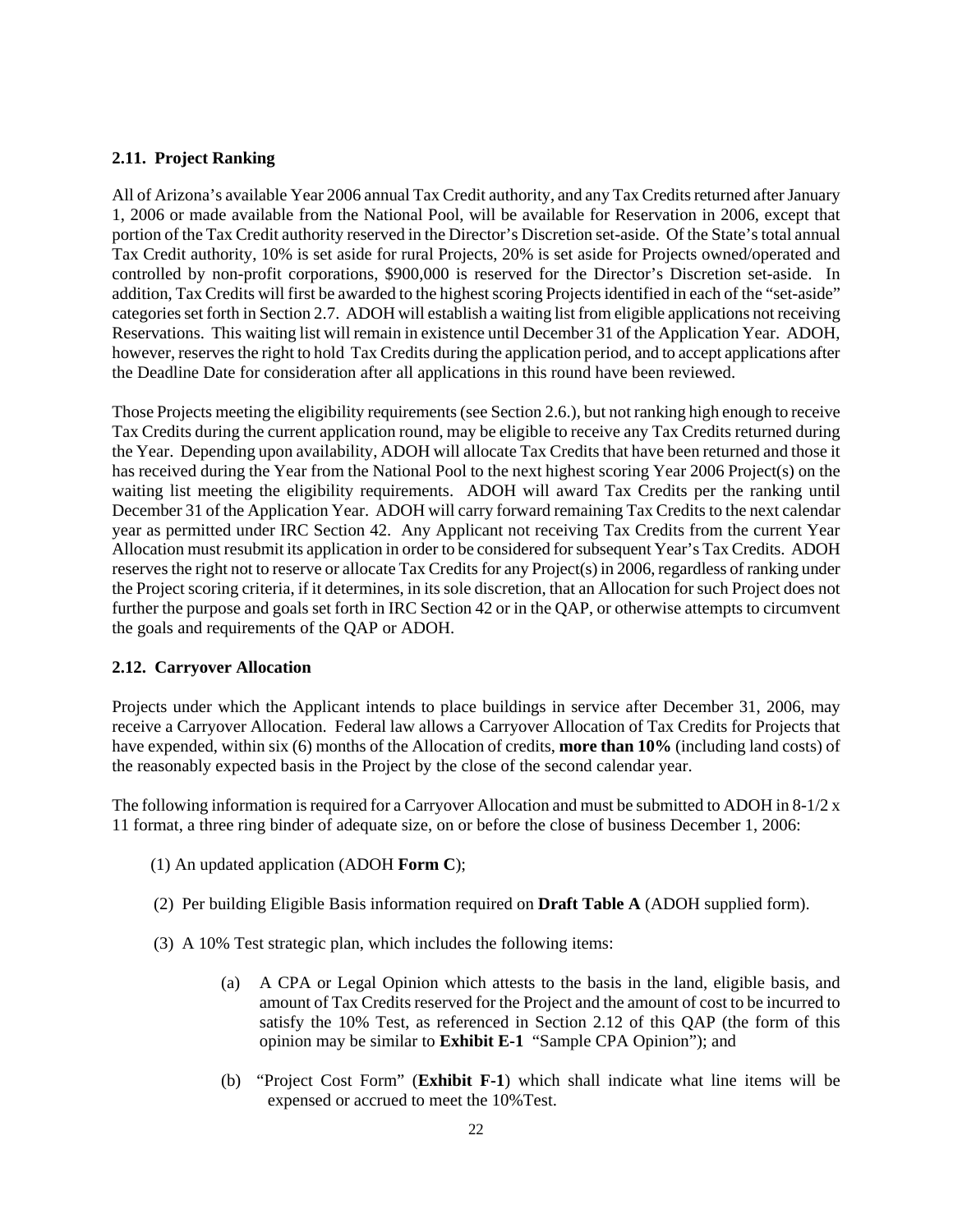- (4) Evidence, from the appropriate State agencies or commissions, that the entity that will own the Project is an existing legal entity authorized to transact business in the State and the ownership entity's taxpayer identification number. If the Applicant does not have a fully formed qualified legal entity that will own the property to which ADOH can assign the Allocation of Tax Credits, Satisfactory Progress (as described in Sections 2.6 (B)(3) and 4.2.) has not been met and ADOH may reject the application.
- (5) Provide, in accordance with IRC Section  $42(m)(2)(B)(i)$  and Section 2.6. (B)(15) herein, all updated, draft and firm financing documents in existence including, but not limited to, the equity syndication prospectus (offering memorandum or equity letter), limited partnership agreement, operating agreement or joint venture agreement, partnership administration services agreement, development agreement, any amendments to the aforementioned documents, and any relevant agreement between and among the relevant parties setting forth the terms of the financial arrangements, final Commitment Letters and mortgage documents**.**
- (6) A Phase I Environmental Review Report for all Projects.
- (7) Payment of all applicable fees to ADOH.
- (8) Any additional information requested by ADOH.
- (9) Copy of the Plans and Specs for the Project (submitted to the Local Government for approval).

#### **2.13. 10% Test and Other Required Documentation**

IRC Section 42(h)(1)(E)(ii) requires Applicants with an executed Carryover Allocation to meet a 10% Cost Test the later of (a) the date which is 6 months after the date the Allocation is made, or (b) the close of the calendar year in which the Allocation is made. ADOH has chosen the close of the calendar year in which the Allocation is made to meet the 10% Test because Allocations are made in June. To determine if a Project with a Carryover Allocation is or has progressed in a satisfactory manner, the IRS requires a test of whether the amount of qualified costs which have been accrued or expensed within the six months described above is greater than 10% of the reasonably expected basis (eligible basis plus land). This 10% Test shall be certified by an Independent Auditor's Report in 8-1/2 x 11 format, placed in an adequately sized three ring binder and shall include the following:

- (1) A certification in the form of **Exhibit F** and **Exhibit F1** completed by an independent third-party certified public accountant or qualified tax attorney, on firm letterhead, that 10% or more of the reasonably expected basis in the Project has been incurred by the above-prescribed dates. If the Developer fee is included in the 10% Test basis it must be reasonable (should not be greater than 20% of the total Developer fee and should not include fees that will be deferred). A certification that is equal to or less than 10% may result in ADOH revoking the Carryover Allocation due to unsatisfactory progress.
- (2) Evidence of ownership or basis in the land and improvements (if applicable), supported by a title report and closing statement from the title company. On governmental or Tribal lands, the Applicant must provide evidence of a fully executed, irrevocable lease between the Developer/Owner and the Tribal or other government for a specific rental amount and a term equal to or longer than the Extended Use Period and, for Tribal lands, evidence that all necessary approvals have been secured from the Tribe, the Bureau of Indian Affairs (BIA), and other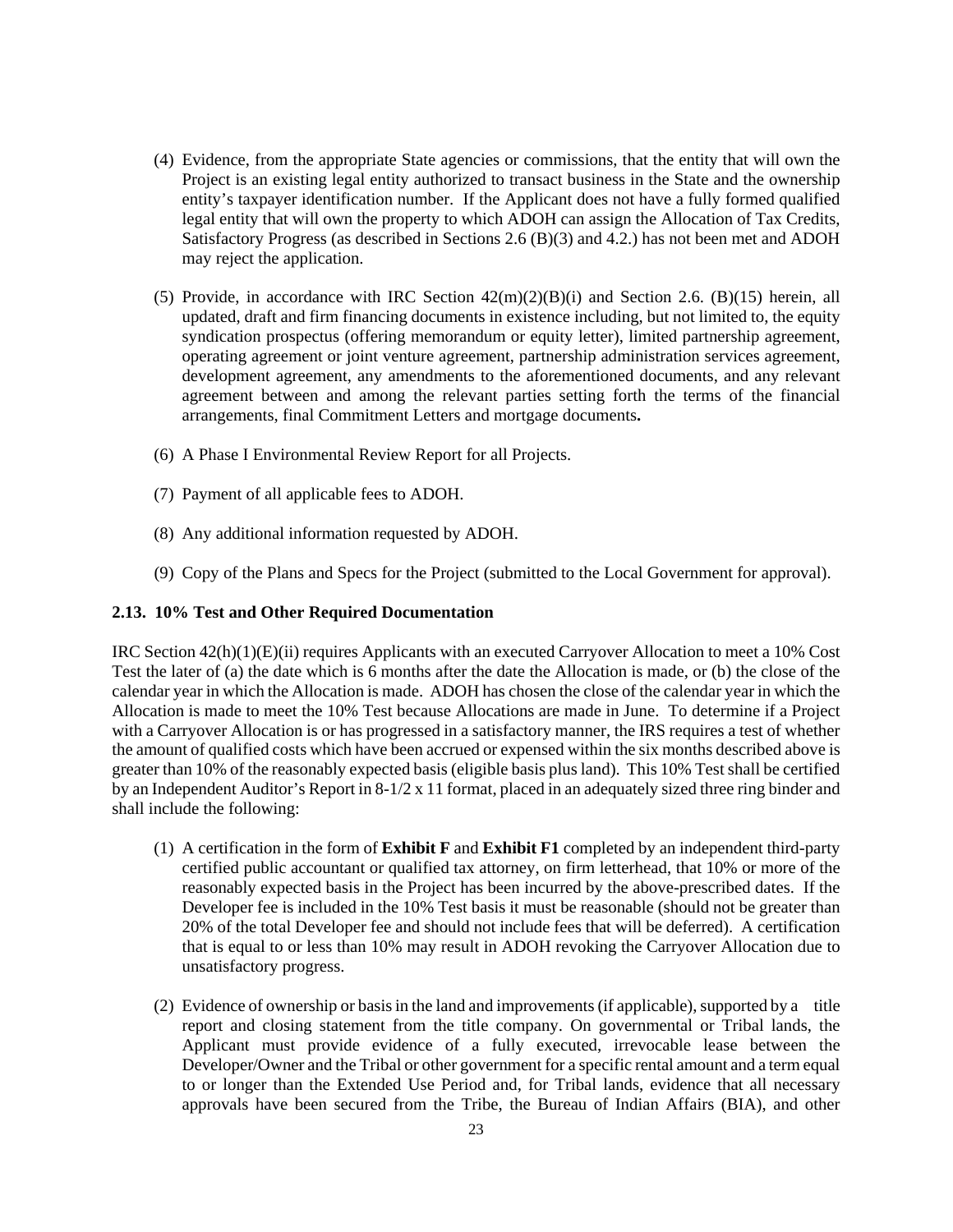governmental agencies.

- (3) Complete copies of all applicable construction contracts for the Project.
- (4) Applications for Projects not previously Placed in Service must provide evidence that the Project is now appropriately zoned for the proposed use and that the Local Government permits the construction of the proposed Project.
- (5) Evidence of appropriate building permits or any other applicable permits allowing for the construction of the Project, issued by the Local Government within 275 calendar days of the executed Carryover Allocation Agreement.

## **2.14. Forward Commitments**

ADOH may consider forward commitments for Projects. Projects that will be considered for a forward commitment are the first Project on the waiting list which is short \$100,000 or less in Tax Credits based on the requested amount in the application if such amount of Tax Credits is necessary for funding of the Project. Applicants that exceed the \$100,000 are not eligible for a Forward Commitment. Forward commitments will be granted by ADOH in its sole discretion.

## **2.15. Questions**

ADOH will accept written questions concerning its scoring of items in an Applicant's application. Questions must be based solely on facts provided in the Applicant's original application. Copies of ADOH's scoring sheets are available at ADOH and may be copied for the standard fee.

## **2.16. Non-Allocated Projects**

Those applications that fail to receive an Allocation by December 31 of the Application Year are denied. Projects that are denied may reapply and compete in subsequent years to be considered for Tax Credits. All fees paid to ADOH are non-refundable.

## **3. TAX CREDITS FOR DEVELOPMENTS FINANCED WITH STATE VOLUME CAP BOND AUTHORITY**

## **3.1. Determination of Tax Credits for Tax-Exempt Bond Projects**

 IRC Section 42(h)(4) allows low-income housing Projects financed with tax-exempt bonds to be eligible for 4% Tax Credits if they meet the minimum requirements of the QAP. Applications for Projects financed with tax-exempt bonds may be submitted to ADOH as soon as Applicants receive confirmation of volume cap Allocation from the Finance Division of the Arizona Department of Commerce (phone: 602-771-1112, fax: 602-771-1208). At the time of final Allocation, Applicants sponsoring tax-exempt bond financed Tax Credit Projects will be required to pass all eligibility requirements (see Chapter 2.6), adhere to all General Regulations set forth in this QAP, and comply with all applicable requirements under Section 5, "Final Tax Credit Allocation." Applicants should consult with their legal advisors to determine a Project's eligibility. Applications for eligible tax-exempt bond Projects may be submitted, will be reviewed, and ADOH may allocate such Tax Credits outside the normal application round. The review of an application for a Determination of Qualification under IRC Section 42(m)(1)(D) will coincide with the Tax-Exempt Bond Hearing that is required under A.R.S. Section 35-726(E).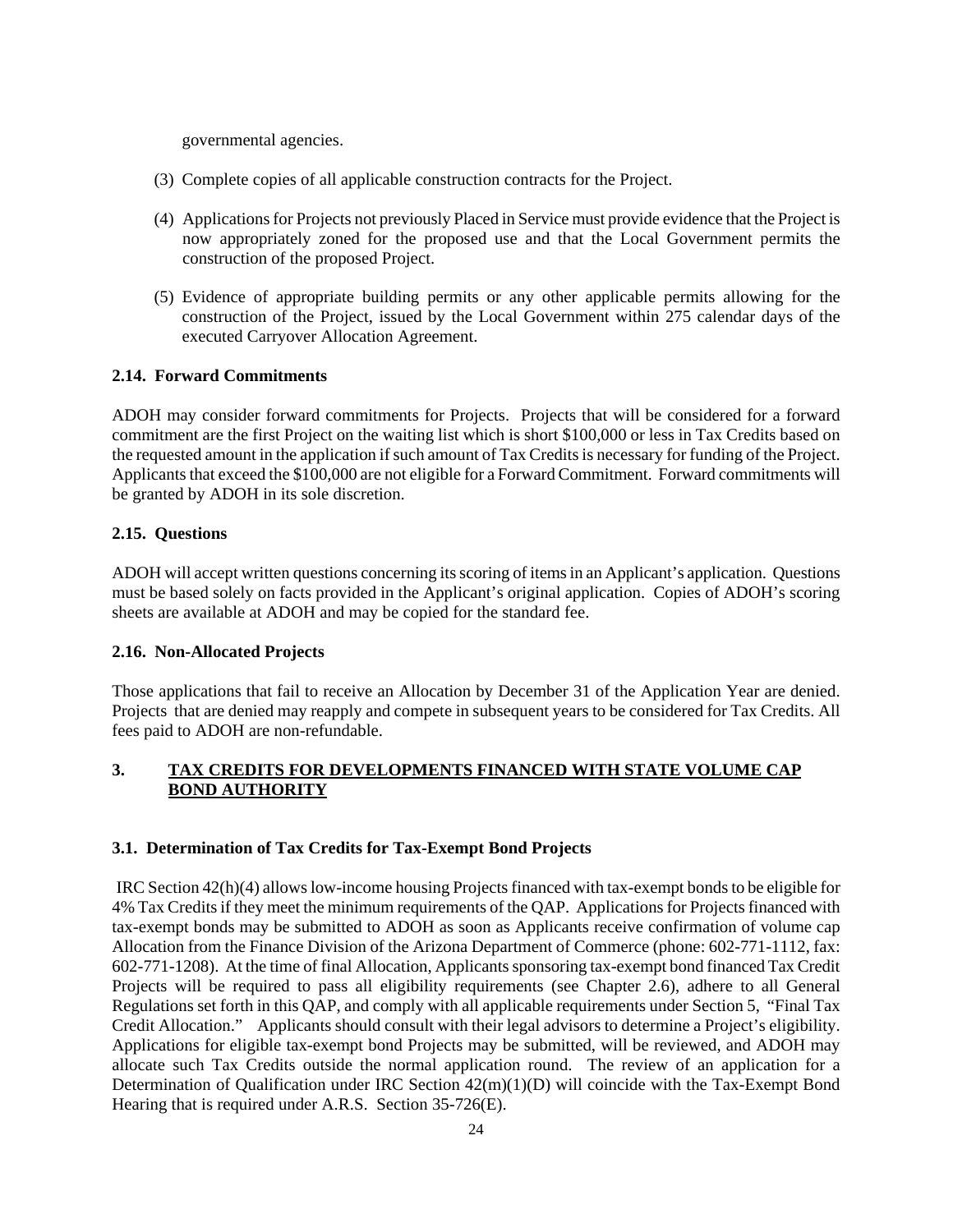Tax-exempt bond financed Projects may receive Tax Credits on the full amount of their eligible basis only if at least 50% of the Project's "aggregate basis" of any building and land upon which the building is located is financed with tax-exempt bonds. Tax-exempt bond Projects with funding gaps, requesting State Housing Funds to fill those funding gaps, must submit an application at the same time that the Applicant submits its Tax Credit application. The procedures followed by ADOH in processing applications for bond-financed Projects are set forth below.

## (A) Upon application:

- 1. ADOH will review Tax Credit applications at any time of the year after the Applicant has received a final resolution from the bond issuing authority. An Applicant must submit a complete Tax Credit application, at least 30 calendar days prior to the Section 35-726 (E) hearing. The Applicant must use the current year Tax Credit application forms. The application must be accompanied by the appropriate application fee.
- 2. To fully utilize 4% Tax Credits for tax-exempt bond Projects, the Applicant must include a letter from a certified public accountant or tax attorney at **Tab A** that attests that 50% or more of the Project's aggregate basis of any building and land upon which the building is to be located is "financed" by the taxexempt obligation.
- 3. ADOH will determine whether the Applicant and the Project comply with all eligibility requirements of the QAP.
- 4. The Applicant must submit a certification that principal payments on the bonds will be applied within a reasonable period of time to redeem bonds that funded the financing for the Project.
- 5. ADOH will perform the first of two feasibility analyses to determine the amount of credits necessary for the viability of the Project. Before ADOH will make a Determination of Qualification of Tax Credits, ADOH will complete underwriting and comparison of the application submitted for the Section 35- 726(E) hearing. ADOH feasibility analysis will include an underwriting of the Project in accordance with ADOH's current standards as set forth in this QAP.
- 6. The Applicant must pay all required fees to ADOH when due.

## (B) After Volume Cap Allocation for the bonds:

1. ADOH will issue a Determination of Qualification letter after both the Section 35-726 (E) hearing and after ADOH issues an approval letter.

2. The Applicant will submit to ADOH a written election statement, referencing IRC Section  $42(b)(2)(A)(ii)(II)$ . This election statement will certify that the Applicant has chosen to lock in the applicable percentage as of the Placed in Service date or as of the month that the tax-exempt bonds are issued. If the latter is elected:

- (a) The certification must specify the percentage of the aggregate basis of the building and the land on which the building is located that is financed with bond proceeds;
- (b) The certification must state the month in which the bonds are issued;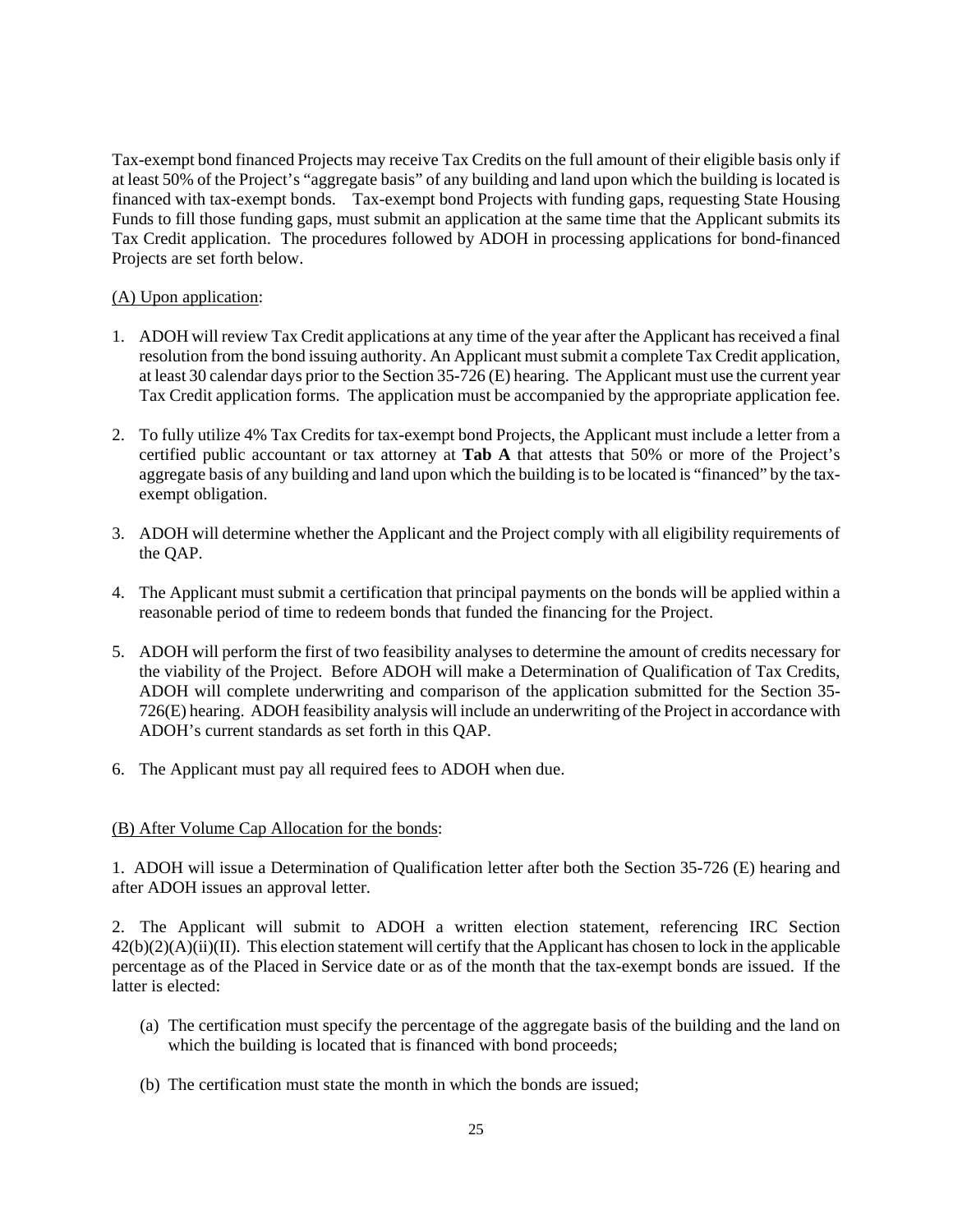- (c) The certification must state that the month in which the bonds are issued is the month elected for the applicable percentage to be used in the building;
- (d) The certification must be signed by the Applicant;
- (e) The Applicant must provide the original notarized election statement to ADOH before the close of the 5<sup>th</sup> calendar day following the end of the month in which the bonds are issued. If this certification is not received by that date, then ADOH must use the percentage based on the Placed in Service date; and
- (f) The Applicant must provide ADOH with a signed statement from the governmental Unit that issued the bonds that certifies: (1) the percentage of the aggregate basis of the building and the land on which the building is located that is financed with bond proceeds and (2) the month in which the bonds were issued.

3. At the Placed in Service date, the Applicant will submit to ADOH: (a) a completed cost certification, and (b) an opinion of the Applicant's certified public accountant that 50% or more of the aggregate basis for any building included within the Project and the land on which the building is located are financed with taxexempt bonds, and (c) an opinion of the Applicant's counsel that the Project is eligible to receive Tax Credits under IRC Section 42(h)(4). At this point ADOH will perform the final feasibility analysis of the Project.

4. The Applicant will submit to ADOH the recorded Extended Land Use Agreement and Consent and Subordination Agreement for the Project along with certifications that:

(a) The bonds issued to finance all or a portion of the Project have received an Allocation of the State's private activity bond volume cap pursuant to 26 U.S.C. § 146;

(b) That principal payments on the bonds will be applied within a reasonable period of time to redeem bonds the proceeds of which were used to provide financing for the Project; and

(c) That the governmental Unit which issued the bonds made a determination under rules similar to those set forth in IRC Section 42 (m)(2)(A) and (B) that the housing credit dollar amount for the Project does not exceed the amount necessary for the financial feasibility of the Project and its viability as a qualified low-income housing Project throughout the credit period.

5. If the requirements of IRC Section 42 and this QAP are satisfied, ADOH will issue IRC Form 8609 for the Project at the applicable credit percentage under IRC Section 42(B)(2) and will file the original of the election statement with the original of the Form 8609 with the appropriate IRS Form 8610.

## **4. GENERAL REQUIREMENTS**

## **4.1. False Filing**

An application, including all exhibits, appendices and attachments thereto, made to ADOH for an award of low-income housing Tax Credits, including any materials filed at a later time with ADOH in connection with an application, is considered to be an "instrument" for the purposes of A.R.S. Section 39-161. According to that statute, knowingly including any false information in or with the application is a class 6 felony. Such an act may also result in barring the Applicant and Development Team Members from future awards of lowincome housing Tax Credits. In addition, false filing may be subject to the provisions of A.R.S. Section 13- 2311, "Fraudulent schemes and practices; willful concealment...."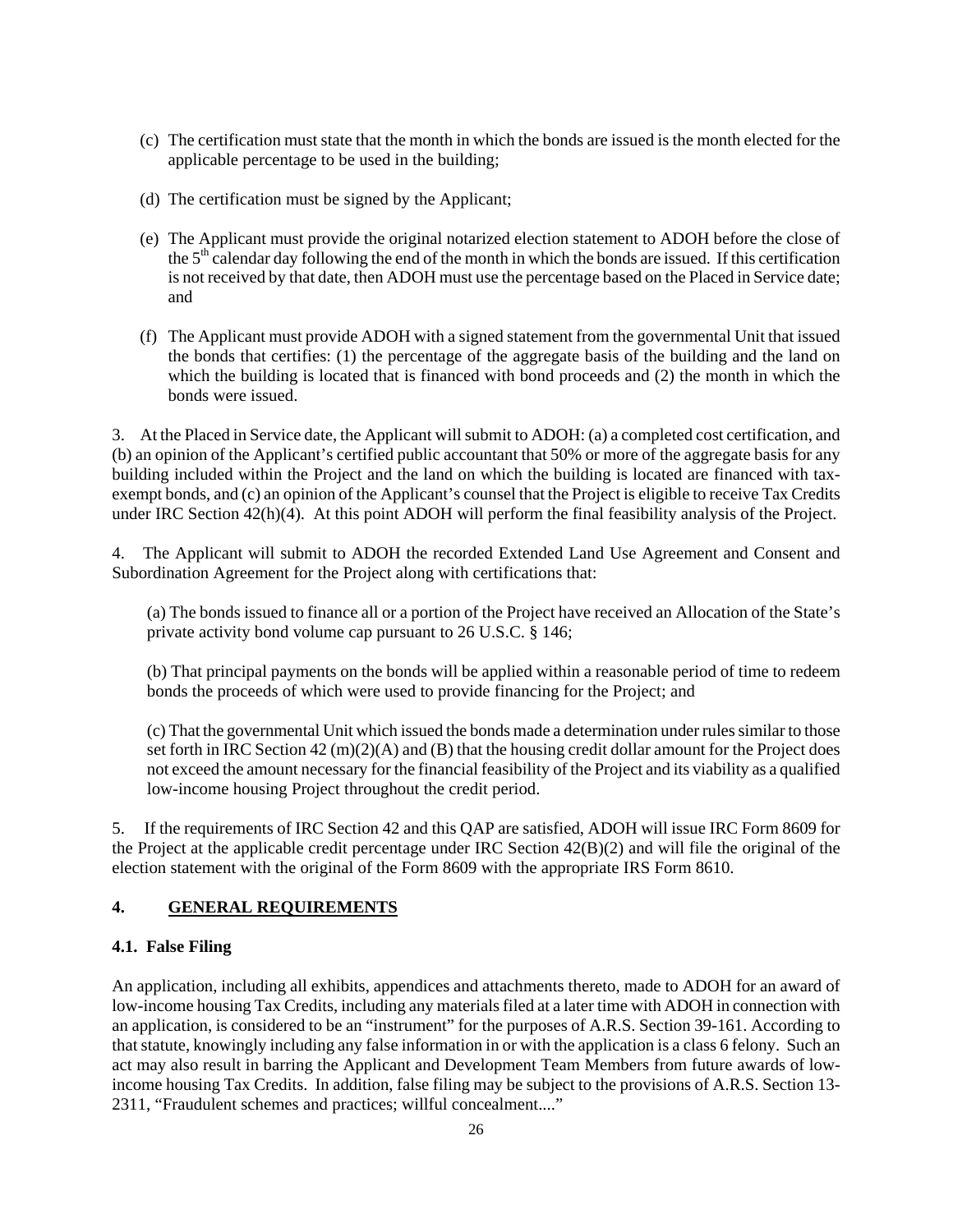#### **4.2. Satisfactory Progress**

Applicants who have previously received a Determination of Qualification, Reservation or Allocation in Arizona or any other state must make Satisfactory Progress and be in substantial compliance with the requirements of federal law with respect to all prior Projects before ADOH will consider a new application. "Satisfactory Progress" means that the Applicant including any Person with an ownership interest in the Applicant or Development Team Member, has presented sufficient evidence, as determined by ADOH that the Applicant has met the benchmarks for various phases of the development of each Project e.g. financing, construction or rehabilitation, as established in the Project schedule (Form X) submitted in the Tax Credit application, or as may otherwise be reasonable or as amended and approved by ADOH. If the Applicant fails to demonstrate Satisfactory Progress, ADOH may recapture the Reservation or Allocation of Tax Credits and reject any new application from the same Applicant, Development Team, and any Person with an ownership interest in the Applicant, or a member or members of the Applicant or Development Team.

Applicants that have received previous Allocations must demonstrate Satisfactory Progress towards any Project Placed in Service (See Section 9, Definitions). Applicants that have not closed on construction loans or utilized bond proceeds for construction within 240 days of Allocation are not eligible for future awards without a written waiver request explaining the circumstances causing and justifying the delay. Waivers for any delay shall be granted or denied by ADOH in its sole discretion. All Applicants that have received a Determination of Qualification or Reservation, Carryover Allocation or Allocation will be required to report on Project progress, using Form X, the "Project Schedule," accompanied by a brief narrative, every 60 calendar days after receipt of the Determination, Reservation, Carryover Allocation or Allocation. Applicants with Projects that include Tax Credits that have not received a final Allocation must make a written request for an approval of the deviation from the approved Project schedule submitted with the application. Projects that are not proceeding according to the original Project schedule submitted, and approved amendments, may be subject to revocation due to lack of Satisfactory Progress.

ADOH may monitor both the progress and quality of construction. If progress or quality has not been satisfactory, ADOH may report significant deficiencies to any funding source, to other members of the Project team, and to the Applicant.

#### **4.3. Change of Ownership**

ADOH's prior written approval is required for any kind of change of ownership of the Applicant. Once a Determination, Reservation, Carryover Allocation or Allocation has been issued for a Project, transfer of ownership of that Project (sale of ownership of any kind) will constitute an automatic event of revocation by ADOH. ADOH may revoke or reverse a Determination, Reservation, Carryover Allocation or Allocation or reduce the amount of Tax Credits at any time.

#### **4.4. Special Needs Populations**

For Projects serving Special Needs Populations, the Project Owner will provide Supportive Services to the residents. It is the Owner's responsibility to plan and coordinate these Supportive Services so that they are provided by on-site providers or by existing off-site social service agencies. This requirement will be included in the Applicant's Extended Use Agreement. The Applicant must appropriately detail and break down the costs in its Supportive Services operating budget.

In all cases, tenants applying for Special Needs Population Low-Income Units must present to the property manager a letter of referral or equivalent documentation from a licensed M.D. or recognized social service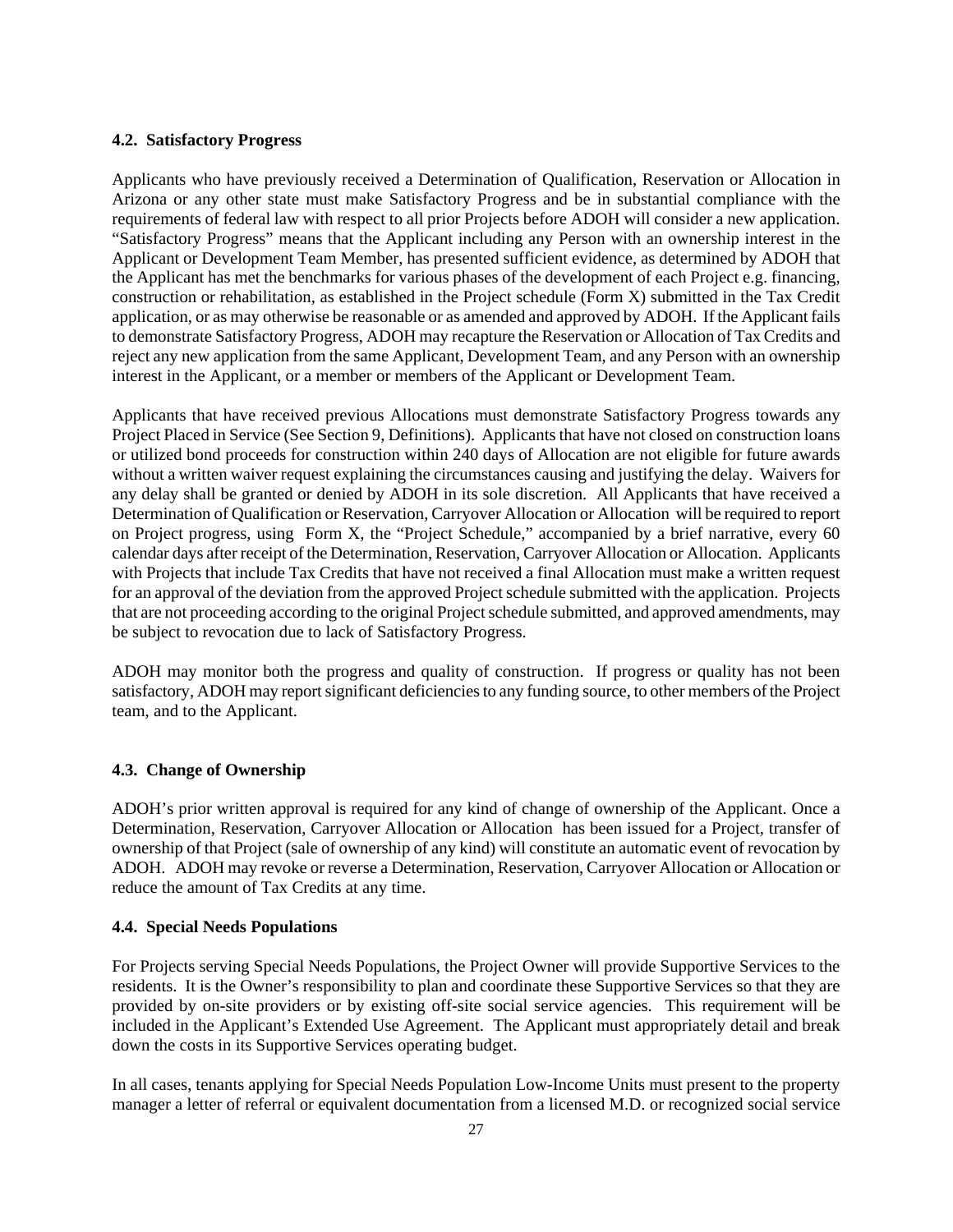agency, certifying the tenant as a member of the Special Needs Population and noting any special accommodations required.

#### **4.5. Senior Projects**

The Project Owner will provide to the residents a service package that promotes the resident's quality of life and independence while providing efficient delivery of Supportive Services to the residents.

#### **4.6. Revocation of a Certificate of Qualification for 4% Tax Credits, Tentative Award Letter, Certificate of Reservation or Carryover Allocation for 9% Tax Credits.**

ADOH may deny or revoke a Determination of Qualification for 4% Tax Credits, Tentative Award Letter, Reservation or Carryover Allocation for 9% Tax Credits for any Project. Denial or revocation may occur at ADOH's sole discretion, due to actions taken by the Applicant, Affiliate or Project Owner from time of the Certificate of Reservation up to the Placed in Service date, for any of the following reasons:

- (1) Subsequent regulations issued by the Department of Treasury or the Internal Revenue Service.
- (2) Information submitted to ADOH is determined to be fraudulent.
- (3) Failure to pay fees.
- (4) Failure to meet eligibility requirements, as outlined above, or other requirements of this QAP.
- (5) Site evaluation and suitability based on the market impact on other affordable housing developments within the primary market area, the proximity to railroad tracks, freeways, excessive noise levels and general site suitability and other conditions regarding clean title, easements, floodplains or wetland issues.
- (6) Failure to make Satisfactory Progress as defined in Section 4.2. of this QAP towards Placed in Service date.
- (7) Instances of curable or incurable noncompliance existing at any time during the compliance period for any federal or state subsidized Project located in any state.
- (8) Applicant or Owner fails to promptly notify ADOH of any material or adverse changes from the original application.
- (9) Material Changes without written approval of ADOH.
- (10) Change in Unit design, square footage, Unit mix, number of Units, number of buildings without the written approval of ADOH.
- (11) Debarment by HUD or other Federal and State programs, bankruptcy, criminal indictments and convictions.
- (12) Failure to comply with federal or state Fair Housing Laws.
- (13) Other cause demonstrating the failure of the Applicant or the Project to be qualified or meet the requirements of federal or state law or the requirements of the applicable tax credit program.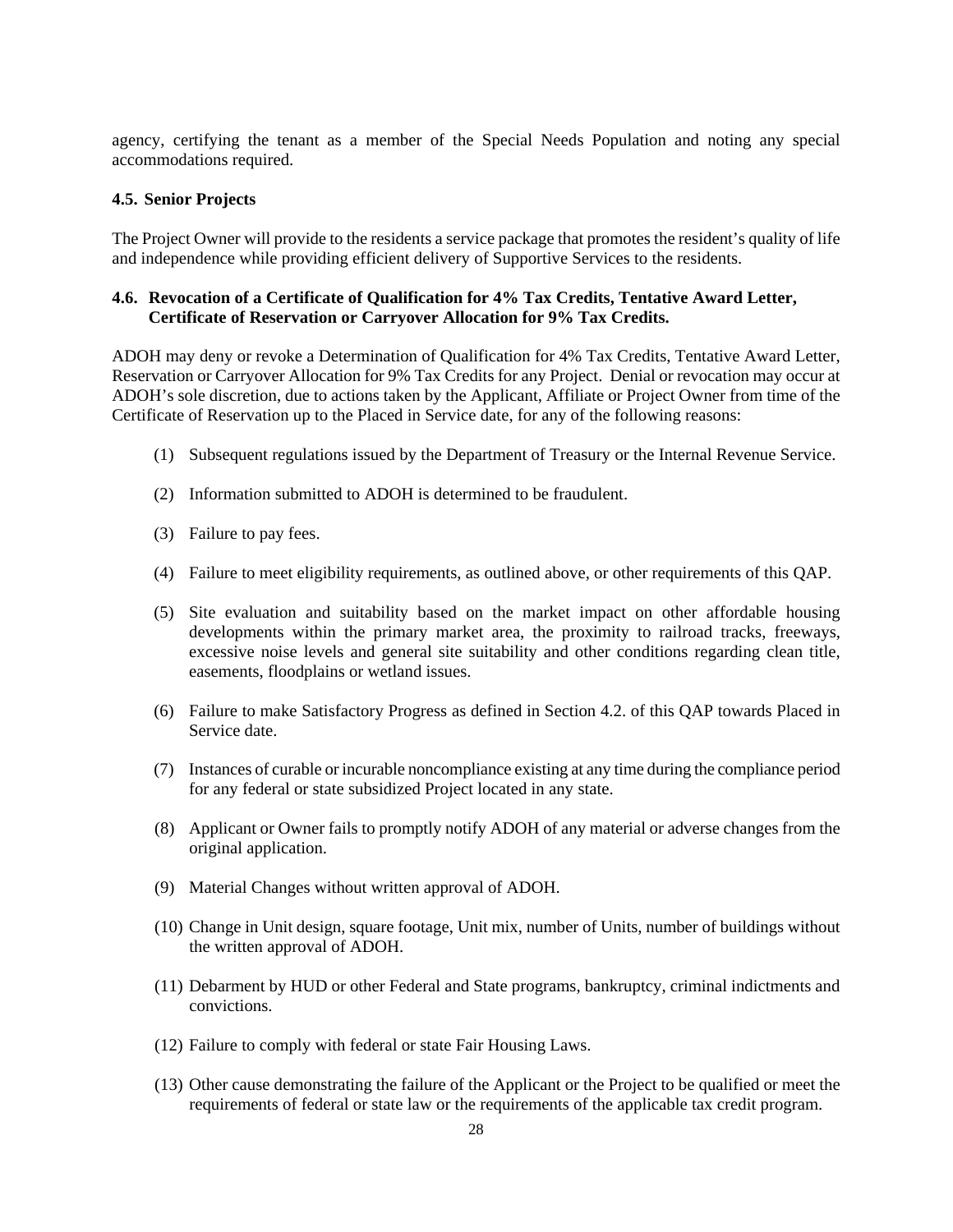#### **4.7. Disqualification**

ADOH will reject an application if ADOH the Applicant, including any Person with a Controlling Interest in the Applicant or other members of the Development Team have: (a) failed to make Satisfactory Progress in the construction or rehabilitation of any Project ; (b) not corrected compliance problems in other tax credit Projects in a timely manner; (c) not paid, when due, ADOH's compliance monitoring fees or any other fees required by ADOH; (d) filed with ADOH any materials containing false information, documents, or instruments, whether in the Application Year or prior program years; (e) failed to build a previously-approved Project in conformity with the terms, provisions, and agreements contained in the application submitted to ADOH, in the applicable year's Allocation Plan, and in the Extended Use Agreement for the Project, including but not limited to, the terms, provisions and agreements to conform to the minimum design standards, install equipment, amenities, or design features to serve a specific target population, to provide a specific mix of Unit sizes, to serve Special Needs Populations, or to set aside a certain number of Units for persons at or below a specific percent AMGI; (f) developed or partially developed prior Projects that are poorly constructed, evidence substandard workmanship, or do not comply with ADOH's Minimum Design Standards; or, (g) been convicted, are currently under indictment or complaint, been found liable or is currently accused of fraud in this state or any other state, or misrepresentation relating to: (1) the issuance of securities, (2) the development, construction, operation, or management of any Tax Credit or other government subsidized housing program, (3) the conduct of the business of the applicable party, in any criminal, civil, administrative or other proceeding, or (4) any filing with the Internal Revenue Service in any state; (h) have been suspended or debarred by HUD.

#### **4.8. Extended Use Period**

Pursuant to IRC Section 42, the State requires that all recipients of Tax Credits enter into an initial 15-year compliance requirement and an additional extended use restriction for at least an additional 15 years after the initial compliance requirement, extending the total commitment to a minimum of 30 years. Prior to the issuance of Form 8609(s), the Owner of the Project will be required to execute and record with the county recorder where the Project is located, such an Extended Use Agreement, which shall constitute a restrictive covenant running with the property upon which the Project is located. The agreement shall be in the form provided by the State and is available from ADOH upon request. See Section 5.4.

## **4.9. Acquisition of Land and Buildings**

Applicants are required to acquire land and buildings from unrelated third parties in arms length transactions. Requests for a waiver of this requirement must be submitted with the application and include a full justification, including an appraisal less than six months old prepared by an Arizona Certified General Real Estate Appraiser.

#### **4.10. Material Changes**

Notwithstanding the foregoing, ADOH strongly desires that each Applicant strictly adhere to the terms of its application, which was the basis upon which any Reservation or Allocation was made. All Material Changes must be approved by ADOH . In order to obtain ADOH approval of a Material Change, the Applicant must submit a written request to ADOH explaining the change and the reasons justifying the change. A \$1,000 Administration Fee must accompany the written request. ADOH will not consider the request unless the fee is included. Because of ADOH's statutory mandate to award Tax Credits only to the extent they are necessary for Project feasibility, the Applicant must communicate in writing any proposed Material Change in the Project immediately to ADOH for an assessment of the impact on final underwriting and Allocation . The written request must include the Applicant's reasons under IRC Section 42 or in this Allocation Plan for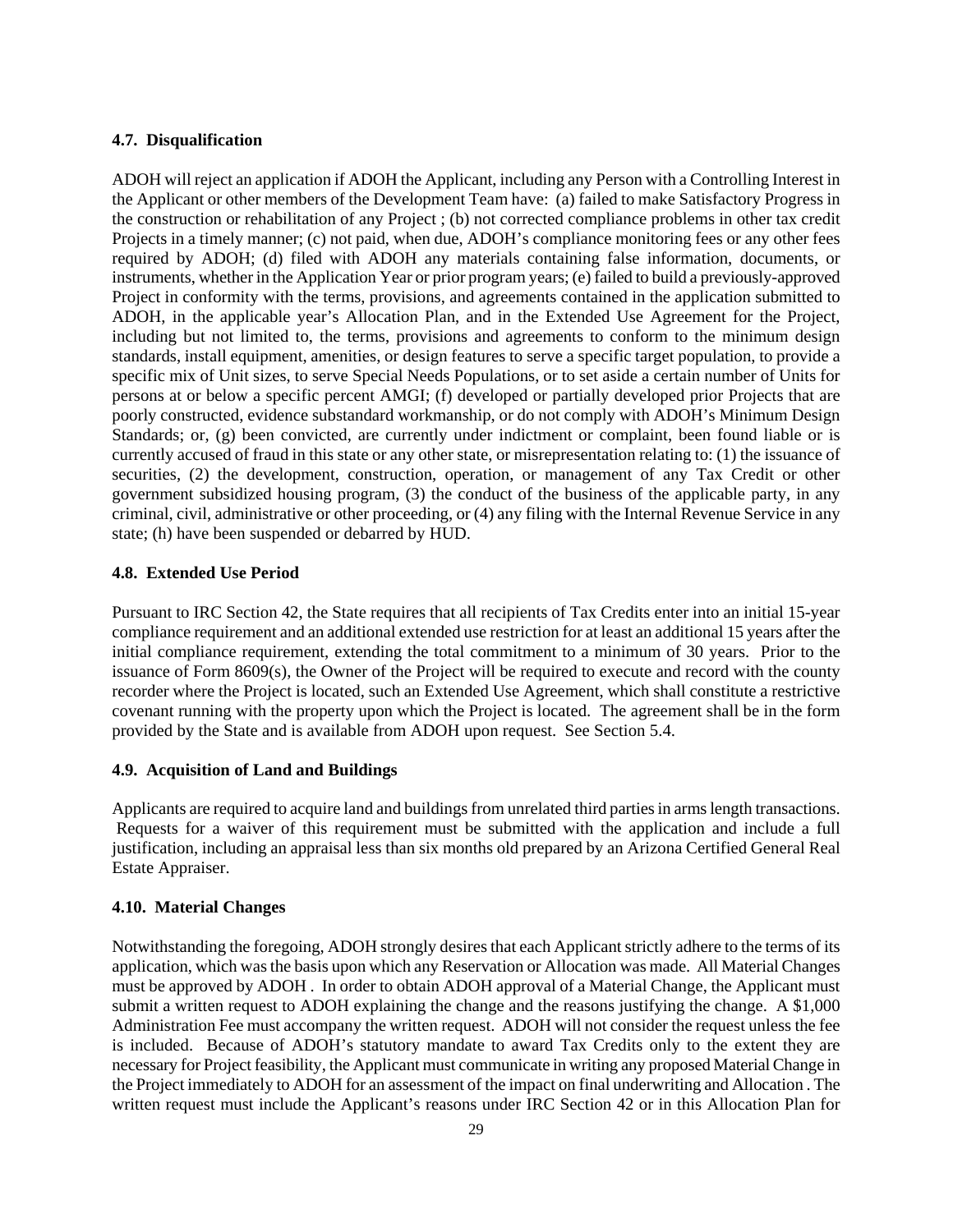believing that the change is permissible. Projects applying for a Material Change will be underwritten to the standards in the Allocation Plan of the year that Tax Credits were awarded. The Applicant must submit to ADOH written approvals of the Material Change from the Local Government, the lender, and the syndicator as discussed below.

- A. Change of Location and Use. ADOH will not allow an Applicant to change the location of a Project once the application has been submitted. Notwithstanding the foregoing, ADOH, may allow a Project relocation prior to the Carryover Allocation of Tax Credits if the new site for the Project is within the census tract specified in the application, ADOH receives the written approval of the Unit of Local Government, and the need for relocation was unforeseeable and beyond the Developer's control at the time of application. If an Applicant changes the location of a Project without the written approval of ADOH, ADOH will revoke the Tax Credits Determined or Reserved for the Project. Changes in the use of a Project (e.g., elderly, family, transitional) after the application has been submitted will not be allowed except with the written approval of both the Unit of Local Government and ADOH. See also below "Complex Material Changes" if the change in location involves an increase in Project costs.
- B. Changes to Principals. Substitution of a general or limited partner, or in syndicator or permanent lender may constitute a Material Change, and therefore, must be reviewed by ADOH. If ADOH determines there is no negative effect on the Project's feasibility, the change will not be considered material and no fee is due.
- C. Complex Material Changes. Complex Material Changes, (e.g. restructurings that involve a change in the number of Units in the amount of borrowed funds, or in the sources of funds), will be reviewed following the guidelines below:

(1) Unforeseeable circumstances or the imposition of extraordinary governmental rules and regulations, if fully documented and justified, will be viewed as reasons to approve Material Changes.

(2) When a Project is underwritten as the result of a Material Change, any decrease in the scoring or ranking of the Project will not be allowed.

(3) Requests for Material Changes necessary to prevent substantial hardship to the Project or its feasibility will be considered for approval by ADOH on a case-by-case basis.

(4) If, without approval of a waiver at the time of application, cost caps are later exceeded and create a need for additional funding, ADOH resources will not be a source of the additional funding. In addition, ADOH may consider the presence of newly found sources of governmental or non-governmental funds in a Project as evidence that ADOH State Housing Funds are not needed in the Project. If that occurs, ADOH may reduce or eliminate its contribution to the Project.

(5) When the Material Change involves a restructuring, all commitments (e.g., set-asides, amenities) must be proportionately the same as at time of application.

D. Failure to get ADOH approval. If the Applicant fails to obtain ADOH's approval to Material Changes, ADOH may recapture or reduce all or part of the Tax Credits Determined or Reserved for the Project.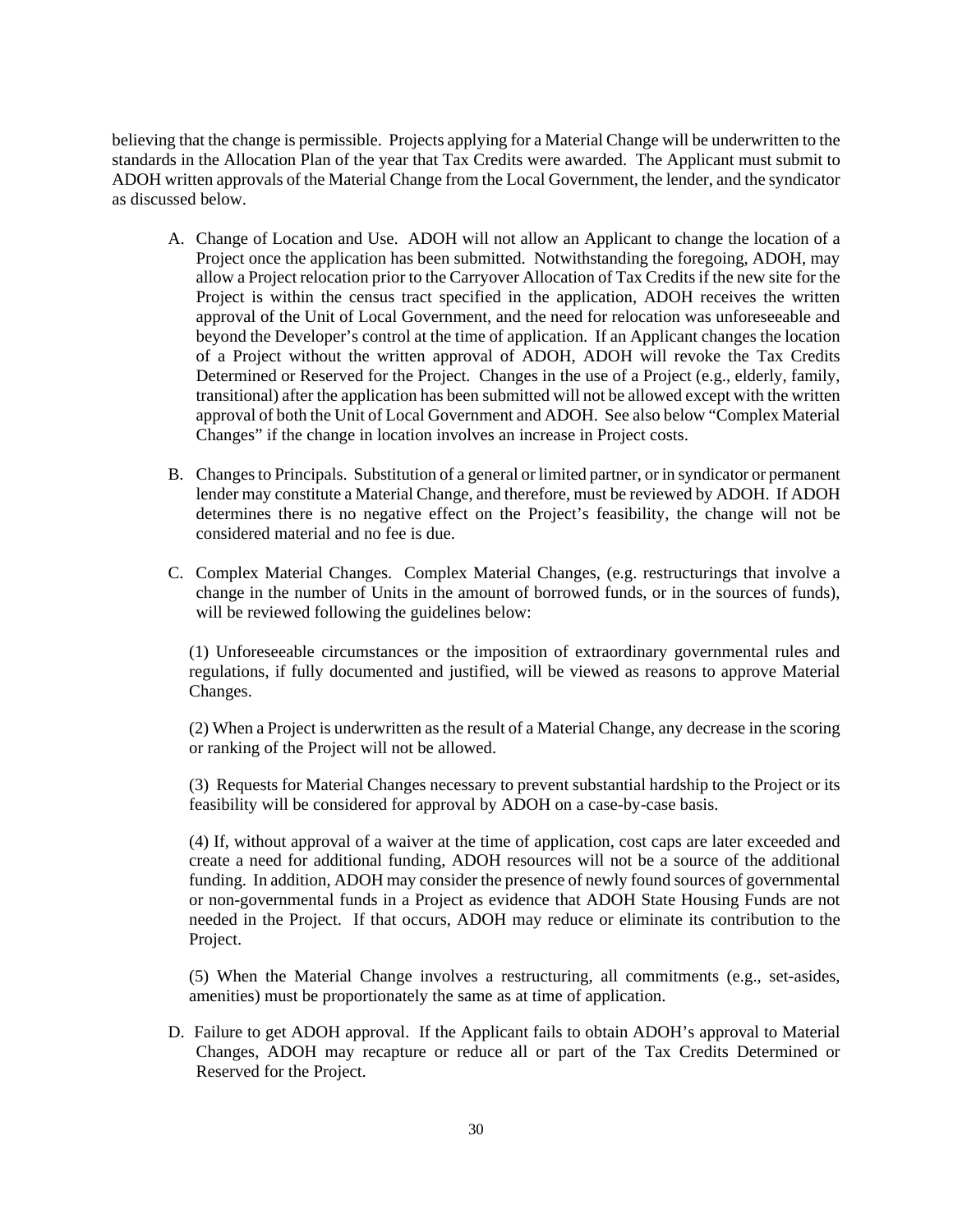## **4.11. Distribution of Units**

Projects shall allocate the low and moderate income Units among the different sized Units to reflect the same percentage distribution as the number of different size Units to the total number of Units. A greater percentage of the low and moderate income Units may, however, be allocated to the larger Units. Additionally, low and moderate income Units shall be distributed throughout the Project so that tenants of those Units will have equal access to and enjoyment of all common facilities of the Project.

## **4.12. Amendments to the QAP**

ADOH may modify this QAP, including its compliance and monitoring provisions, from time to time, or for any other reasons as determined by ADOH: (i) to reflect any changes, additions, deletions, interpretations, or other matters necessary to comply with IRC Section 42 or regulations promulgated there-under; (ii) to insert such provisions clarifying matters or questions arising under this QAP as are necessary or desirable and that are contrary or are inconsistent with this QAP or IRC Section 42; or (iii) to cure any ambiguity, supply any omission or correct any defect or inconsistent provision with this QAP or IRC Section 42.

#### **4.13. Disclaimers**

ADOH makes no representations to the Applicant, Developer, Owner, or syndicator or to any other Person as to Project eligibility or compliance with the Code, Treasury Regulations, or any other laws or regulations governing the Low-Income Housing Tax Credit program. No member, officer, agent or employee of ADOH shall be liable for any claim arising out of, or in relation to, any Project or the Tax Credit program. Applicants will be required to execute a release and indemnification of ADOH and related parties prior to issuance of the Form 8609.

## **4.14. Return of Tax Credits**

At any time, ADOH may determine that Tax Credits reserved in a Reservation or awarded in a Carryover Allocation or a Letter of Qualification (for Tax-Exempt Financed Developments) be returned to ADOH upon notice to the Applicant.

## **5. FINAL TAX CREDIT ALLOCATION**

## **5.1. Final Tax Credit Allocation and First Year Certification by ADOH**

By law, an Applicant must receive a Determination of Qualification or a Certificate of Reservation and a Carryover Allocation of Tax Credits from ADOH by December 31 of the Application Year. ADOH will make a final determination of the amount of Tax Credits at the time the Project is Placed in Service. ADOH will evaluate the Project's final costs and the amount of revenues from the sale of the Tax Credits. ADOH's final evaluation may include a review of invoices, canceled checks and contracts. Accordingly, ADOH encourages Developers to keep detailed records of construction costs. ADOH, in its sole discretion, may reduce credits based on its final evaluation and require a return of Tax Credits to ADOH. The Applicant must submit an 8609 package within 120 calendar days of the last building being Placed in Service. Along with the 8609 package, the Applicant must also submit a complete copy of an appraisal of the Project and the property prepared by an Arizona Certified General Real Estate appraiser indicating the value of land and buildings separately. At the time of a final Allocation, ADOH and the Applicant will execute and record an Extended Use Agreement. Evidence of that recording must be presented to ADOH before the issuance of IRS Form 8609(s). Applicants will receive a final Allocation of Tax Credits as described below.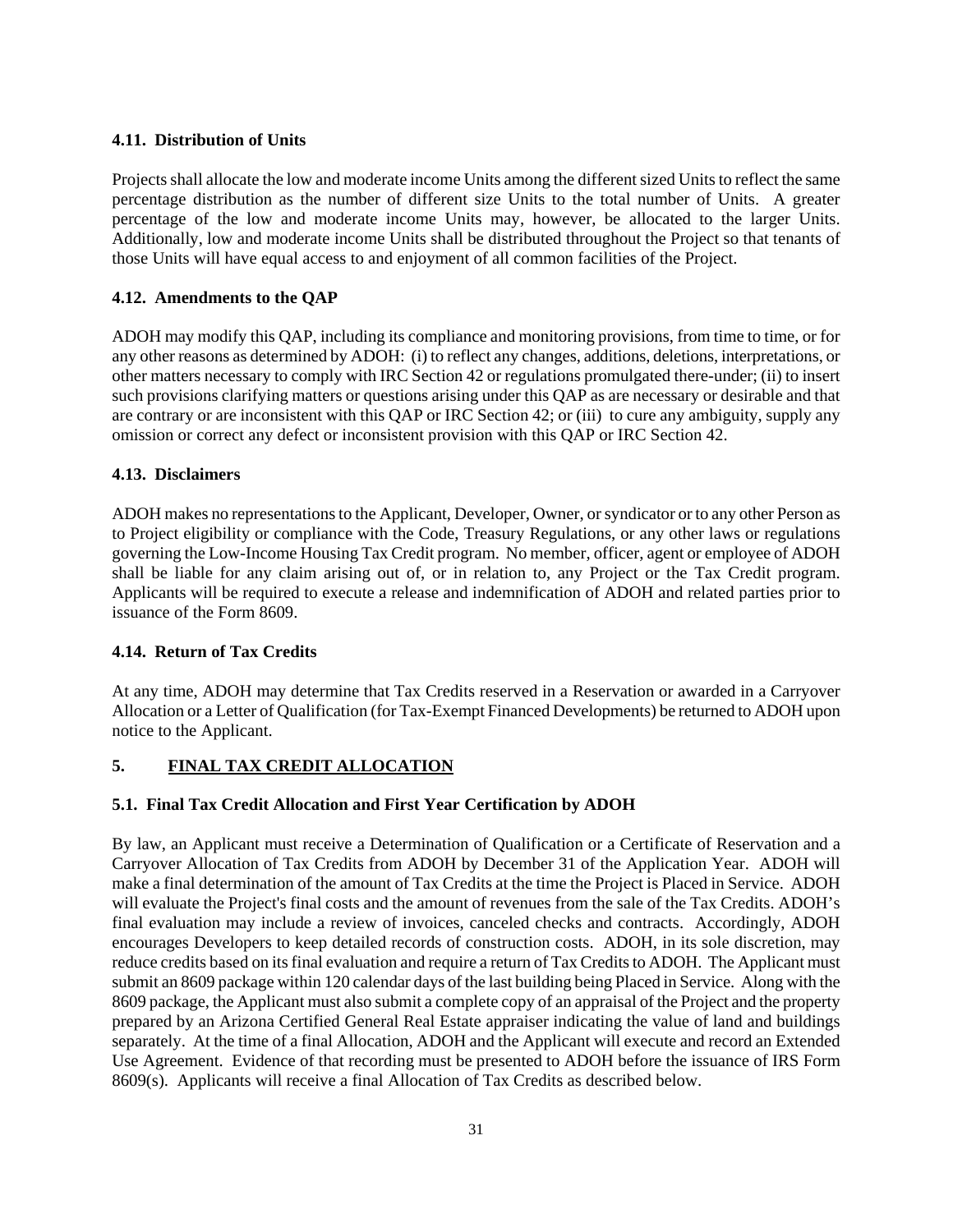#### **5.2. First Year Certification and Issuance of Final Allocation (IRS Form 8609)**

For buildings that are Placed in Service as part of a qualified Project (by December  $31<sup>st</sup>$  following the 24 months of closing of the bonds or from issuance of a Carryover Allocation), and upon compliance with all requirements of the Code and ADOH, ADOH will issue an IRS Form 8609 for each building as of the time the building is Placed in Service. The Applicant must fully pay all fees and file the following items in 8.5x11 format, adequately bound, in a three ring binder and tabbed to correspond to the following order prior to 8609 issuance:

- (1) An updated application (ADOH Form C).
- (2) A 15 year pro forma, in the form stated in Section 2.6.B(23) of this Allocation Plan, starting with the Placed in Service date.
- (3) A permanent lender's final appraisal of the Project.
- (4) All Certificates of Occupancy, issued by the appropriate governmental authorities, for qualifying buildings that must indicate the dates the buildings were Placed in Service and the addresses of those buildings.
- (5) An Owner's Certification of actual costs (ADOH supplied form).
- (6) An Independent auditor's report certifying the final cost (ADOH supplied sample).
- (7) The Applicant's building by building Tax Credit computation (on ADOH form Table A).
- (8) A letter from the permanent lender summarizing the terms and conditions of the permanent loan. Upon closing of the permanent loan, the Applicant must submit copies of the promissory note and deed of trust to ADOH.
- (9) A Promissory Note from the Project's ownership entity payable to the Developer in an amount sufficient to cover any Deferred Developer Fee . Other forms of obligation to pay may be substituted if allowed under the definition of Deferred Developer Fee and if they include the following: (1) the interest rate; (2) the term of repayment; (3) the source of repayment and proof that the source of repayment is supported by cash flow Projections or a binding commitment from a party capable of repayment; and (4) if there is a lien, language stating that the lien is subordinate to other liens relating to permanent financing.
- (10) An Extended Use Agreement and Consent and Subordination Agreement signed by the Applicant (form provided by ADOH). All agreements to be signed and recorded by December 31st must be submitted to ADOH not later than December 1st of that same year.
- (11) One 8 x 10 color photograph of at least one of the Project's buildings with signage.
- (12) A Statement detailing the Project's first Credit Year.
- (13) Final partnership, operating, or joint venture agreements.
- (14) An investor certification letter (ADOH provided form).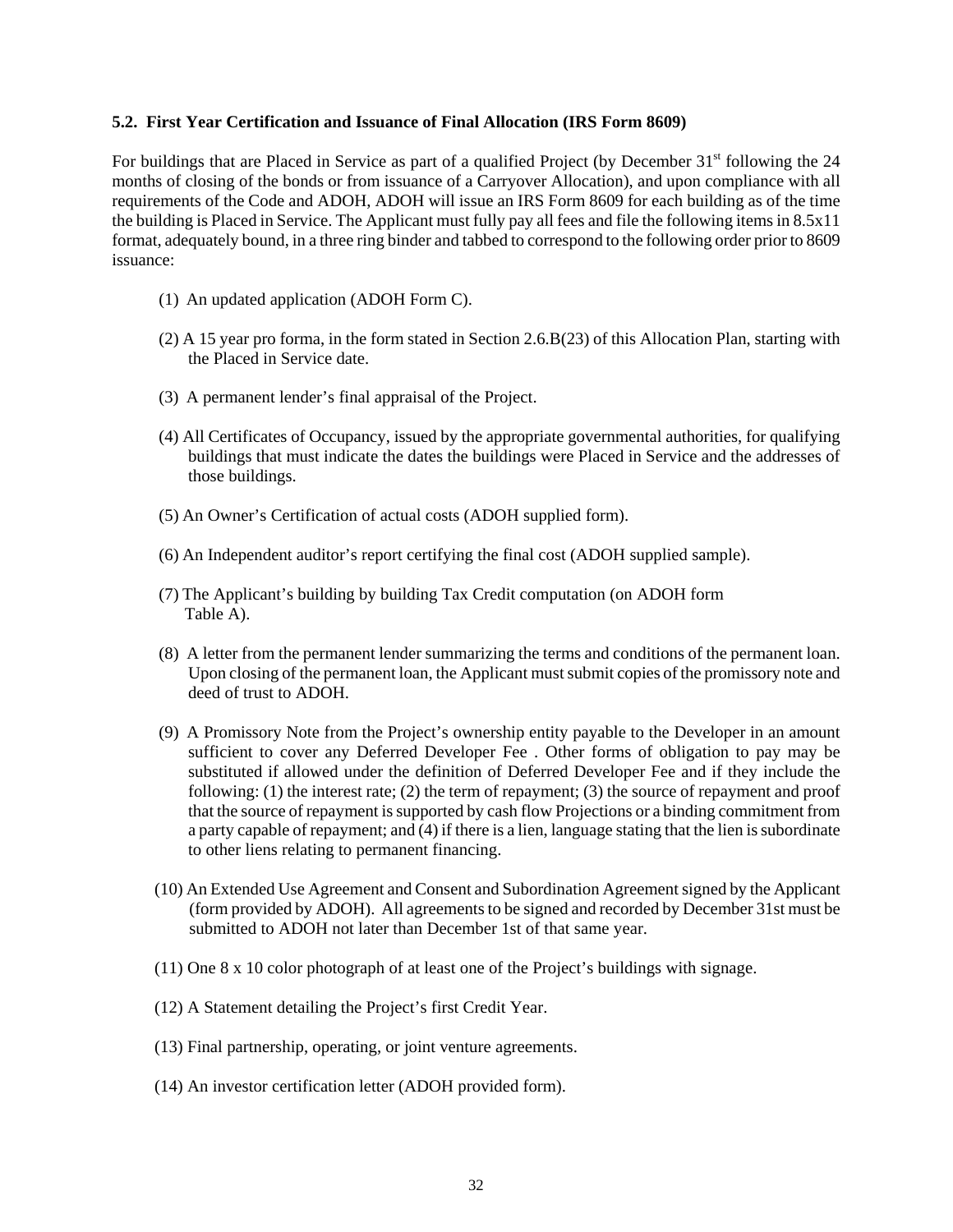- (15) Written certification from the architect that the Project meets the minimum requirements of the Uniform Building Code, Uniform Mechanical Code, Uniform Plumbing Code (1994 Editions), National Electrical Code (1993 Edition), Uniform Federal Accessibility Standards, 2000 International Energy Conservation Code (IECC), the International Building Code and the HUD Fair Housing Regulations (24 C.F.R., Part 100, Subpart D). (See Exhibit W.)
- (16) Certification from the Contractor is required. (See Exhibit W2.)
- (17) Certification from the Arizona Energy Office that the Project complies with the 2000 International Energy Conservation Code (IECC) (contact the Energy Office at the Arizona Department of Commerce: (602) 771-1149).
- (18) Proof of flood insurance, as applicable.
- (19) Any additional information requested by ADOH.

## **5.3. Final Allocation Underwriting**

Prior to the issuance of IRS Form 8609(s), ADOH will underwrite the Project a final time using actual sources and uses of funds. Applicants must submit to ADOH a final cost certification, executed loan documents for all funding sources, and a copy of the final executed agreement with the equity investor. ADOH will perform an Equity Gap Analysis a third and final time. Unreasonable costs, changes in financing sources, funding amounts, or excess equity may reduce the final amount of Tax Credits. ADOH reserves the right to adjust the high cost provision of section  $42(d)(5)(c)$  or the applicable credit percentage at final underwriting.

The requirements for the final cost certification are set forth in IRS Regulation 1.42-17. It states that the Applicant must certify to ADOH the full extent of all federal, state, and local subsidies that apply (or that the Applicant expects to apply) to the Project. The Applicant must also certify to ADOH all other sources of funds and all development costs for the Project. The Applicant must prepare the required schedule of development costs based on the method of accounting used by the Applicant for federal income tax purposes, and it must detail the Project's total costs as well as those costs that may qualify for inclusion in eligible basis under IRC Section 42. The Applicant must make the required certifications on the Certificate of Actual Costs Form (ADOH supplied form). IRS Regulation 1.42-17 also requires that Projects with greater than 10 Units submit a Certified Public Accountant's audit report on the schedule of Project costs. The CPA's audit must be conducted in accordance with generally accepted auditing standards, be unqualified, and be presented substantially in the form of Exhibit G to this QAP.

## **5.4. Extended Use Agreement**

(A) IRC Section 42(h)(6) requires that the Project be subject to an "extended low-income housing commitment." ADOH complies with these requirements by the execution and recording of an Extended Use Agreement at the time of the final Allocation. The Extended Use Agreement sets forth covenants running with the land for a minimum of 30 years. The Extended Use Agreement will also indicate the Units set-aside for lower income tenants, the percentage of median income tenants served, the special needs characteristics of tenants, tenant ownership, amenities, Supportive Services and other commitments or requirements, if any, that may apply based on the QAP or application. ADOH provides a standard form Extended Use Agreement.

(B) Applicants who have received a Determination of Qualification or Reservation and Carryover Allocation of Tax Credits and desire to have the Extended Use Agreement completed and recorded by the end of the year must request it by November 1, 2006. Any requests submitted after the November 1<sup>st</sup> deadline may not be completed by the end of the year.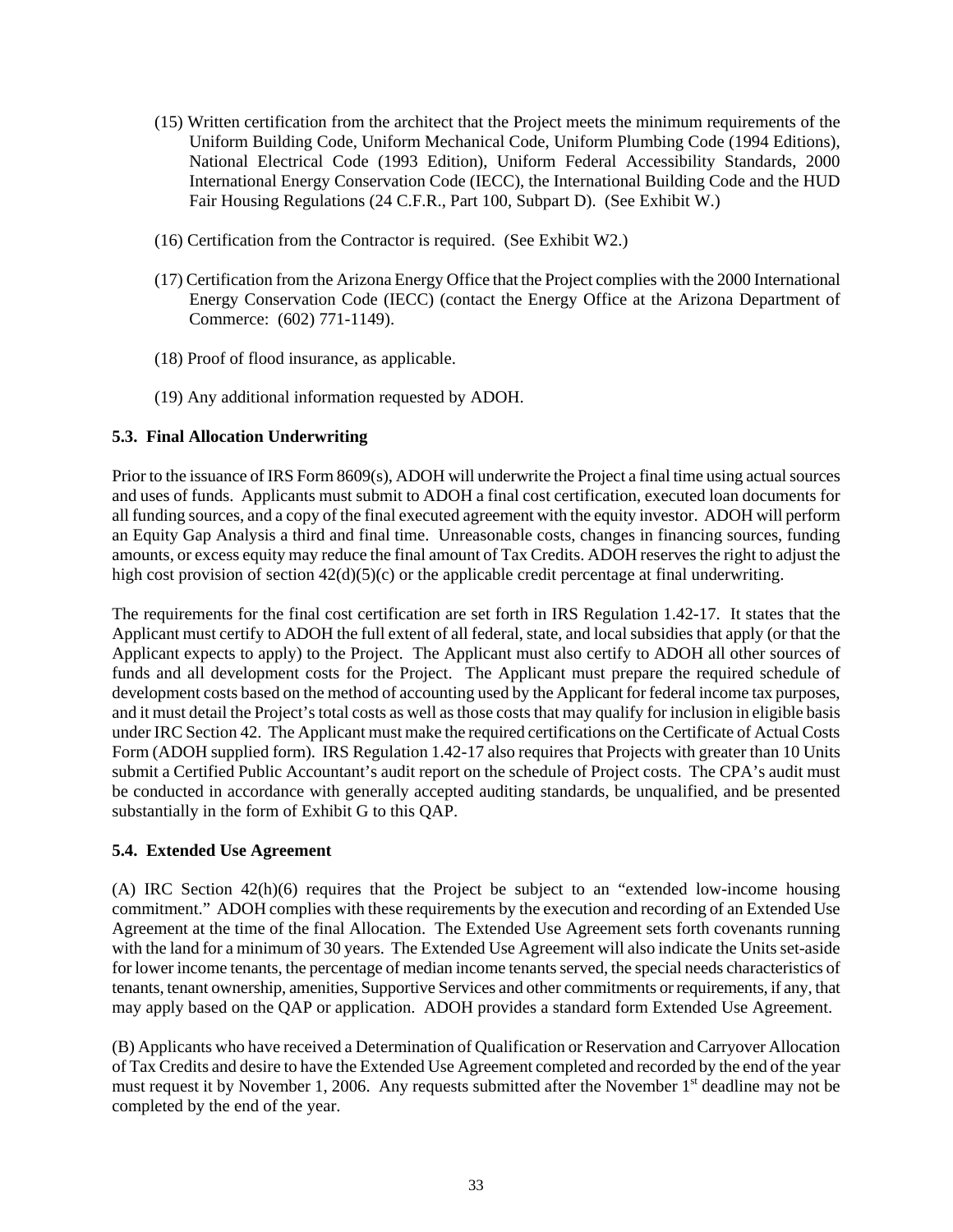## **6. FEES**

## **6.1. Application Fee**

A non-refundable fee of \$3,500 is due ADOH at the time of submission of the application. Applications will be rejected unless accompanied by this fee. For Applicants requesting joint LIHTC/State Housing Fund funding, please consult the current Notice of Funding Availability of the State Housing Fund for applicable fees.

NOTE: Please note that in accordance with the recent Rev. Ruling. 2004-82, application fees for applying for LIHTC are no longer allowed in basis.

## **6.2. Director's Discretion Application Fee**

Applicants for hardship requests must submit an additional application fee of \$2,500 to ADOH. Hardship requests must be documented to the satisfaction of ADOH and must demonstrate the existence of an unforeseen emergency situation where the completion of the Project is jeopardized without an award of additional Tax Credits.

## **6.3. Building Permit Extension Fee**

Within 240 calendar days of the executed Carryover Allocation Agreement, the Developer must submit ADOH evidence of appropriate building permits allowing for construction of the Project, issued by the appropriate governing municipality. If the Developer requires additional time, ADOH will grant a 30-day extension upon payment of a \$3,500 extension fee together with a written request for the extension, which must explain the reasons for the extension request. After three extensions, however, ADOH may revoke an Allocation, if it determines that the Applicant has not achieved Satisfactory Progress in accordance with Section 2.6.B(3) and Section 4.2..

## **6.4. Determination or Reservation Fee and Final Allocation Fees**

(A) ADOH will assess a Final Allocation Fee and either a non-refundable Determination of Qualification Fee (4% Tax Credits) or Reservation fee (9% Tax Credits) to process an application to the point of Tax Credit Determination or a non-refundable Reservation. ADOH will calculate the total Determination of Qualification Fee or the Reservation Fee as a percentage of Tax Credits requested by the Applicant and the Final Allocation Fee as a percent of the amount of Tax Credits allocated. The percentages applicable to the Determination of Qualification Fee and the Reservation Fee are:

(1) For-profit Applicants: 10.0% (2) Non-profit sponsored Applicants: 8.0%

(B) The total fee is payable as follows:

(1) The Determination of Qualification or Reservation Fee is payable after determination that an application represents a feasible and viable Tax Credit Project with a likelihood of completion. The Applicant must pay the Determination of Qualification or Reservation Fee to ADOH prior to issuance of a Determination of Qualification (4% Tax Credits) or Reservation (9% Tax Credits).

(2) Four percent Allocations that qualify for more Tax Credits at final Allocation will be required to pay an additional Reservation Fee on the additional credits at the final Allocation submission according to the following percentages of the additional credits: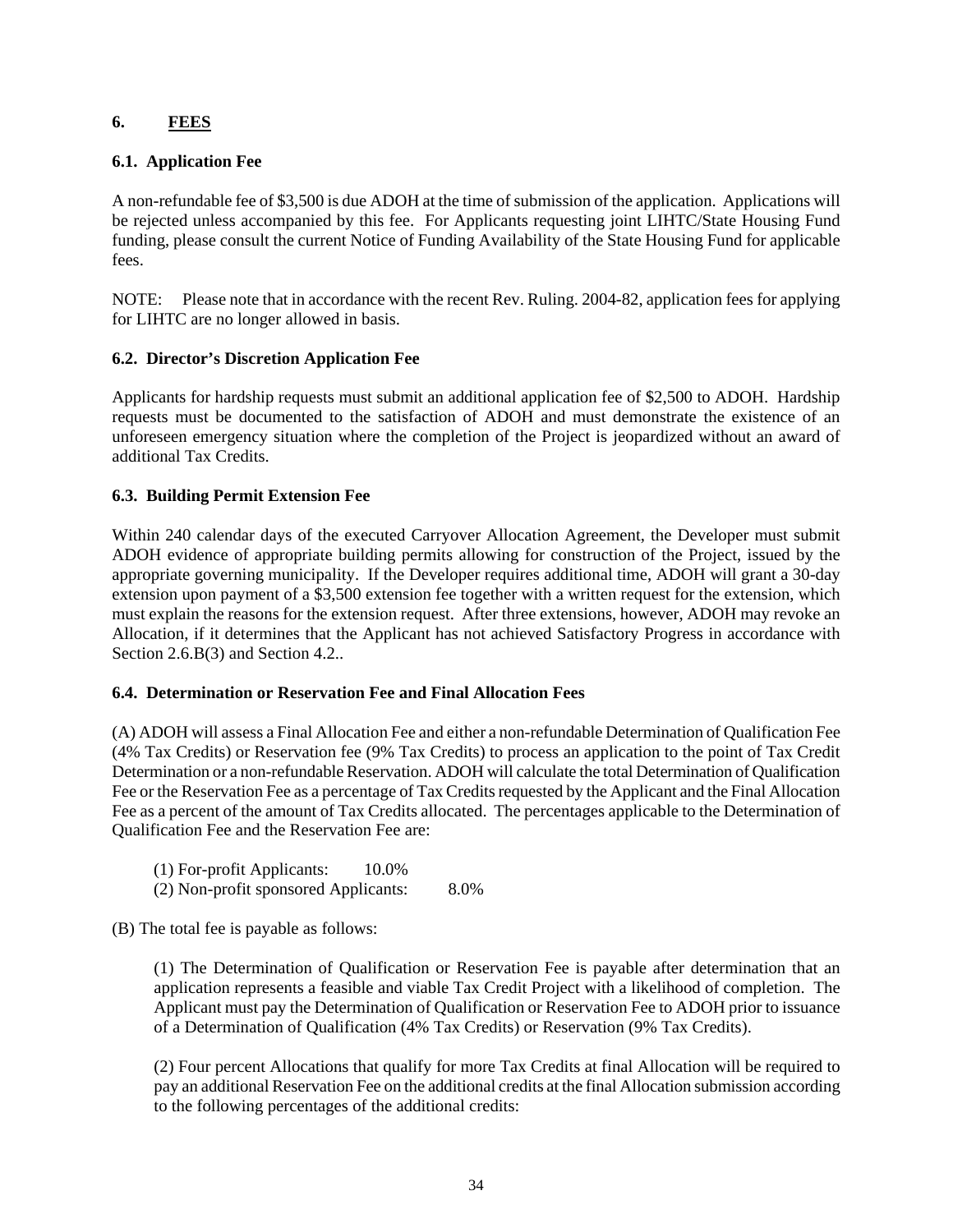(i) For-profit Applicants: 8.0% (ii) Non-profit sponsored Applicants: 6.0%

(3) The Final Allocation Fee of 2% is payable upon the issuance of an Allocation of credit as evidenced by the IRS Form 8609. The Applicant must submit the Final Allocation Fee together with the final Allocation information submitted in accordance with Section 5 of this QAP and prior to issuance of the IRS Form 8609(s). The Final Allocation Fee will be 2% of the final Tax Credits allocated.

## **6.5. Applicant's Obligation for Fee Payment**

ADOH will assess the non-refundable Determination or Reservation Fee and Final Allocation Fee for the purpose of covering the costs and expenses of processing an application to the point where the Applicant may receive a final Allocation. If a Determination or Reservation or Carryover Allocation is not assignable due to action or inaction by the Applicant, the fees are nonetheless due and payable to ADOH upon demand. If ADOH does not award the entire Allocation amount, upon issuance of Form 8609, ADOH will not refund any of the Determination or Reservation Fee and Final Allocation Fee.

## **6.6. Tenant Ownership Fees**

Applicants with applications that include Tenant Ownership will be required to pay an additional \$4,000 legal review fee at the same time that they pay the Determination or Reservation Fee.

## **6.7. Carryover Allocation Late Fees**

ADOH will charge a Carryover Allocation Late Fee of \$250 per day for any information received after the December 1st deadline of the Application Year. Carryover information not received by the close of business December 15 of the Application Year, will result in the Project not receiving a Carryover Allocation. In extreme circumstances, such as a late Reservation of Tax Credits, ADOH may waive the Carryover Allocation Late Fees.

## **6.8. Ten Percent Test Late Fees**

If the Developer requires additional time to submit the information required under Section 2.13, ADOH may grant extensions of 30 calendar days upon payment of the \$3,500 extension fee. After three extensions ADOH may refuse to grant any further extensions and may reject the application if the Applicant has not achieved Satisfactory Progress in accordance with Sections 2.6. (B)(3) and 4.2.ADOH will charge a \$500 per day fee for documentation regarding items (1) through (4) above submitted after the announced Deadline Dates. No documentation will be accepted after close of business on the announced dates. ADOH will recapture all Tax Credits and notify the Applicant if documentation is submitted later than the deadline.

## **6.9. Administration Fees**

Applicants must submit a fee of \$1,000 to ADOH before any interim underwriting requested by the Applicant or additional underwriting required by ADOH due to a Material Change is performed. If the Applicant fails to pay the Administration Fee, ADOH will recapture all Tax Credits allocated to the Project.

## **6.10. Compliance Monitoring Fees**

Every Applicant for a Project that receives an Allocation must pay to ADOH an annual, non-refundable monitoring fee . The monitoring fee will be \$65 per Low-Income Unit ,and is due annually whether or not a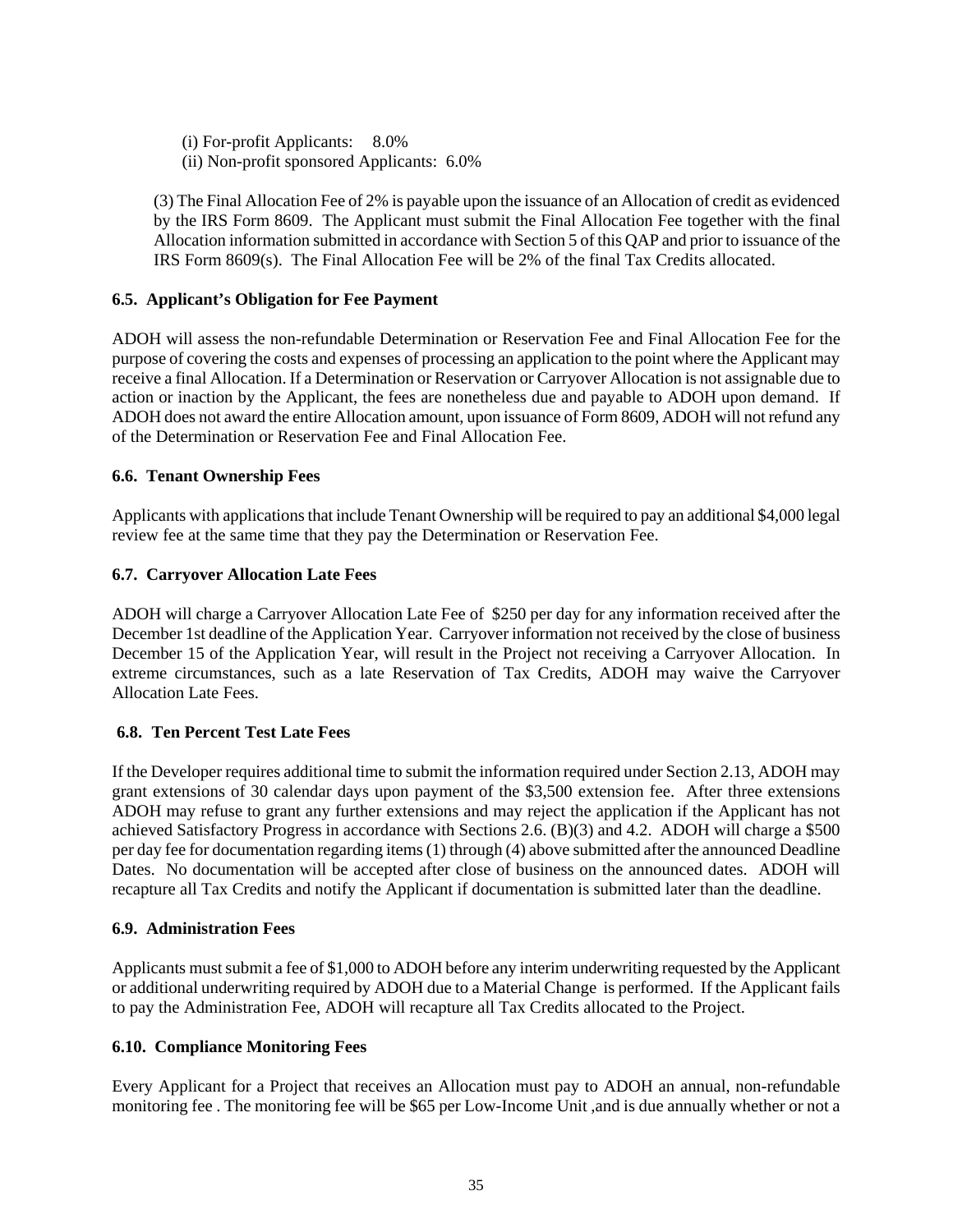physical inspection is conducted on the property. The monitoring fee will be due on or before March 15<sup>th</sup> of each year along with the submission of the annual report.

ADOH will assess a \$100 late fee for every 30 days that the Applicant is delinquent in paying the monitoring fee after March  $15<sup>th</sup>$ .

## **6.11. Fees Are Not Refundable**

All fees set forth in this Chapter 6 are nonrefundable.

## **7. UNDERWRITING**

## **7.1. Underwriting Standards**

Congress charges ADOH with allocating Tax Credits at the minimum level needed to realize the financial feasibility of a Project and its viability as a qualified low-income Project throughout the Extended Use Period. ADOH must make this determination three times: (1) at application; (2) at Carryover Allocation; and (3) at the Placed in Service date. ADOH, in its sole discretion, may request an update to any information contained in the application and thereafter underwrite a Project at any time based on such updated information, and will do so at the time of construction loan closing for Projects partially funded by the State Housing Fund.

ADOH will perform an evaluation of the Project costs to determine reasonableness as compared to other Projects in similar areas. Generally, costs in excess of 110% of the Department of HUD's most recent 221(d)(3) base mortgage limit for a three bedroom elevator building–currently \$89,719 per Unit– will not be permitted to be included in basis (although such costs are not prohibited). However, in unusual and welldocumented cases, costs in excess of this limit may be included in eligible basis based on ADOH's underwriting analysis. Unusual cases may include, but are not limited to, small size Projects, Projects located in Qualified Census Tracts or in a federally designated empowerment zones, federal enterprise community locations, HOPE VI Projects, Projects with deep rent targeting, Projects sponsored by local nonprofit organizations, Projects in Difficult Development Areas, or difficult substantial rehabilitation Projects.

In conducting its evaluations, ADOH will apply the following reasonableness standards in regard to fees:

A. Developer and Consultant Fees (excluding "Consultants" normally used in the development process, such as market analysts, environmental Consultants, construction manager/Consultant when not included in the construction contract, etc.) *ADOH will limit the Developer fee, overhead, and Consultant fees in calculating the amount of Tax Credits to be allocated to a proposed Project. The following parameters will change, however, if the Project is subject to subsidy layering analysis and/or there is an Identity of Interest between the Developer and the Builder.*

## **Developer Fee, Overhead, and Consultant Fee Limits As A Percent Of Total Eligible Basis In Cost Categories I-V of the Development Budget**

| <b>Number of Units</b> | <b>Percent Allowed</b> |  |  |  |
|------------------------|------------------------|--|--|--|
| $1 - 15$               | 18%                    |  |  |  |
| $16-30$                | 17%                    |  |  |  |
| 31-45                  | 16%                    |  |  |  |
| $46 - 60$              | 15%                    |  |  |  |
| $61+$                  | 14%                    |  |  |  |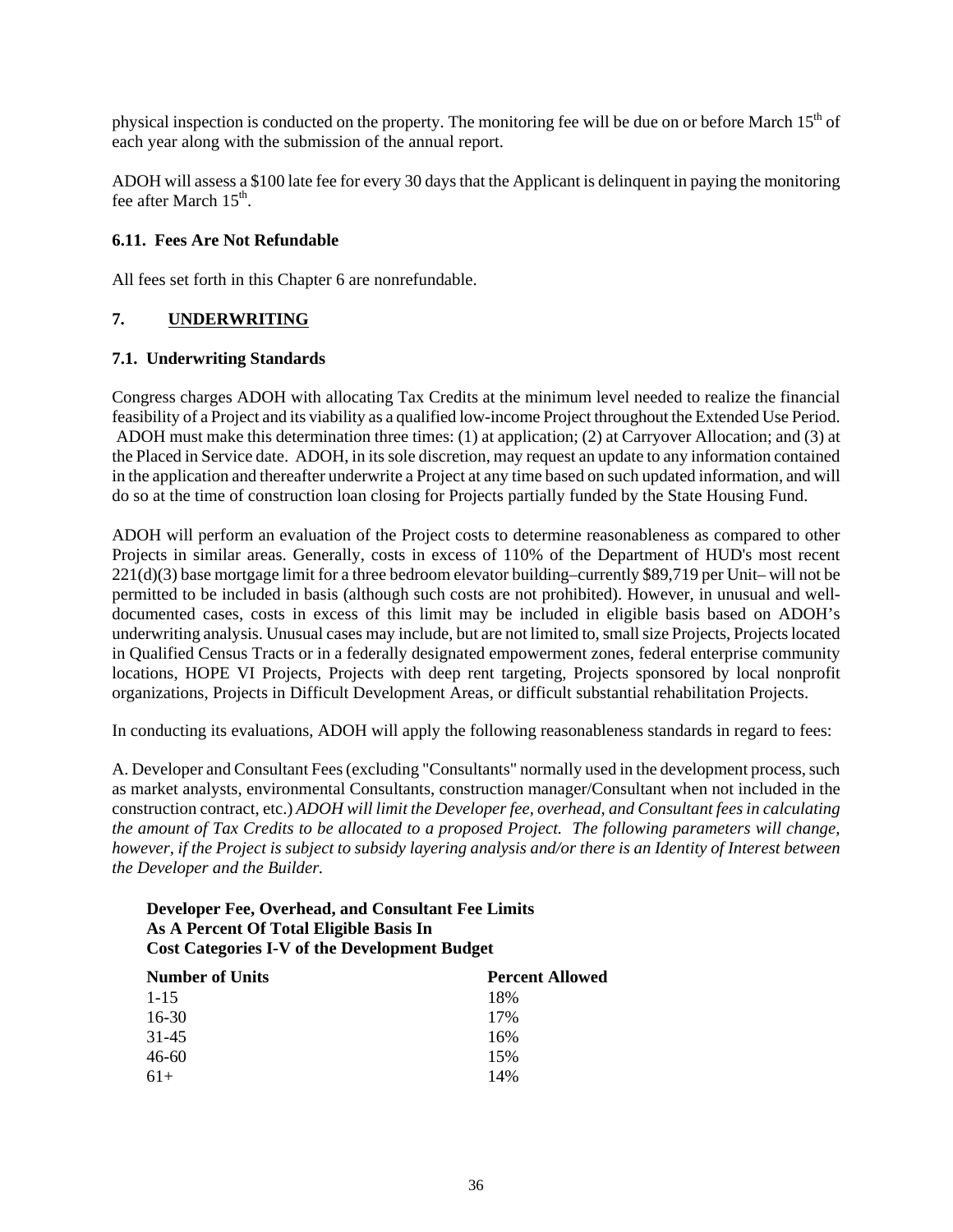For Category IX of the Development Budget, Developer's Fee, Overhead and Consultant Fee limits for Acquisition/Rehabilitation Projects are calculated using 14% on the eligible acquisition cost to be listed in the 4% column; the chart above will be utilized to calculate the developer's fee, overhead and Consultant fee on the eligible rehabilitation cost in the 9% column.

## B. Factors:

(1) Project Need. ADOH will evaluate the Market Demand Study to ascertain that there is strong new market demand for the type of low-income housing proposed. The Market Demand Study must be in the form and format required by ADOH. (See Exhibit L to this QAP.) ADOH underwriters will review data submitted concerning the market area; the target population (e.g., e, large family, priority populations with special housing needs); occupancy levels and vacancy rates of comparable Projects; absorption rates for comparable Projects recently entering the market; and current waiting lists, including the waiting list of the local Public Housing Authority. ADOH underwriting review will assess the risk associated with adding the proposed Units to the housing stock, including the risk of economic disruption to properties already offering comparable housing in the market area. If the Market Demand Study submitted with the application is incomplete, ADOH may require the Applicant to supplement the study in whole or in part before the evaluation of market risk can be completed. The Applicant must pay for any supplements ordered by ADOH.

(2) Affordability of Proposed Rents. ADOH underwriter will review the proposed LIHTC rents to determine whether they are: (i) 10% below market rents being charged for the same type Units in the Primary Market Area (PMA), (ii) will be affordable to the target population; and (iii) will generate sufficient income to cover operating expenses and debt service of the Project. The primary focuses of this review are affordability to the residents, the appropriate quality of the proposed housing, including design features and amenities committed to by the Developer/Owner, and the Project's long-term viability as affordable housing. This review will attempt to balance the initial cost of the Project against the affordability to low-income residents and against long-term viability. The review evaluates the risk of obtaining proper value for the taxpayer's investment and how that value is distributed between affordability and long-term viability.

(3) Developer Experience and Ability to Deliver the Project as Designed in the Time Allotted. ADOH will assess the "Developer risk," - the possibility that the Development Team is insufficiently skilled, experienced, or financed to deliver as promised. ADOH underwriter will review resumes and financial statements of key members of the Development Team for indications of sufficient experience and borrowing capacity. ADOH will investigate any indications of Identity of Interest among members of the team to determine whether appropriate adjustments should be made to the compensation allowed the team. ADOH reserves the right to perform credit or background checks on the Development team members.

(4) Project Feasibility. ADOH will award Tax Credits to only those Projects that ADOH determines are feasible. ADOH underwriter will determine whether all costs are appropriate and reasonable, the site can be built as proposed, all utilities and necessary community amenities are available to the site, and once completed, the Project will be able to make available affordable housing to the targeted low-income residents throughout the proposed Extended Use Period.

(5) Overall Project Cost Reasonableness. At each of the three times that underwriting is performed, ADOH shall review the cost reasonableness of all Project costs in order to calculate the amount of eligible basis for the Project. Failure to comply with cost reasonableness could be the basis for the denial, reduction, or return of a Reservation or Allocation of credits, at any of the three times underwriting is performed.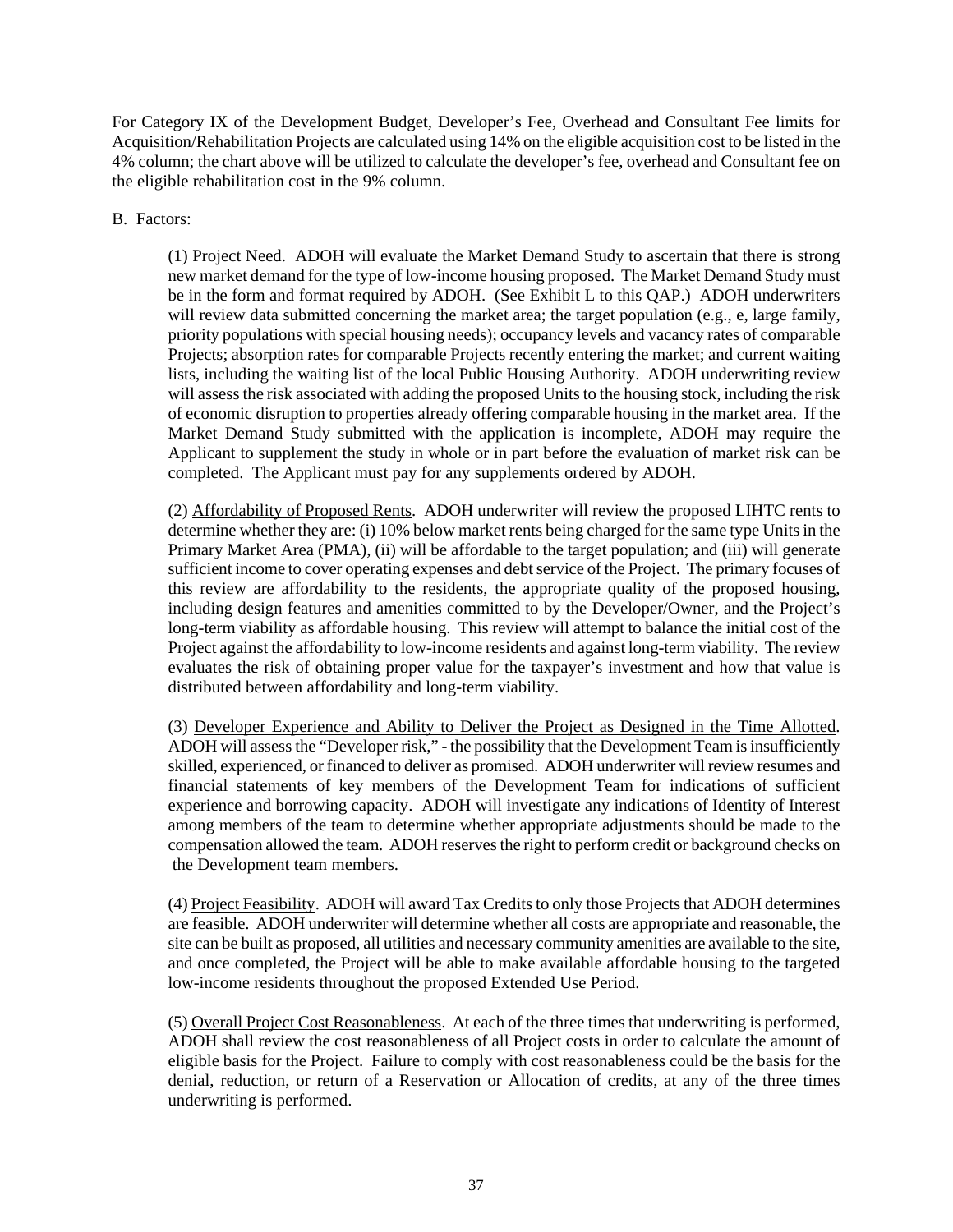(6) Reasonable and Customary Costs. All costs must be reasonable and customary with respect to Projects of comparable size and type, mix, location and amenities. ADOH will determine cost reasonableness from, among other sources, a database compilation of the experience of prior multifamily Projects in the State and consultation with construction cost experts.

(7) Acquisition Cost Limits. For Project land for multi-story multifamily Projects consisting of more than the limits in the table below, the Applicant must submit a plot plan on which all undeveloped land has been clearly identified.

| <b>Bedrooms</b> | Net Area Per Unit (Sq. Ft.) |
|-----------------|-----------------------------|
| 0-Bedroom       | 1,700                       |
| 1-Bedroom       | 2,200                       |
| 2-Bedroom       | 3,500                       |
| 3-Bedroom       | 4,200                       |
| 4-Bedroom       | 4.800                       |

Applicants for Projects awarded Reservations must substantiate land and building acquisition costs with an appraisal prepared by an Arizona Certified General Real Estate Appraiser as part of Carryover documentation, or, if the Project does not require Carryover, at final Allocation (see Section 5.3.). ADOH will not allow land and building acquisition costs in excess of appraised value.

## **7.2. Builder's Profit, Overhead and General Requirements Limits**

The Department will allow the following maximum percentages as Builder or general contractor charges. (Percentage will be applied to the aggregate of the "Total: Site and Demolition," the "Subtotal: Direct Construction," and the line item "Community Buildings," on the Development Budget, Form C of the application.) If an Identity of Interest exists between the Developer and the Builder, the Builder's Profit will be allowed at a lower percentage (see chart below.)

| Requirements**                                   |          |         |       |         |       |
|--------------------------------------------------|----------|---------|-------|---------|-------|
| Project size in Units                            | $1 - 15$ | $16-30$ | 31-45 | $46-60$ | $61+$ |
| Builder's Profit (with Identity of Interest), or | 2        |         |       |         |       |
| Builder's Profit                                 | 6        | 5.75    | 5.5   | 5.25    | 5     |
| Builder's Overhead*                              | 3        | 2.75    | 2.5   | 2.25    | 2     |
| General Requirements**                           | 6        | 5.75    | 55    | 5.25    | 5     |
| <b>Total Maximum Percentage</b>                  | 15       | 14.25   | 13.5  |         |       |

# **Builder's Profit, Overhead\* and General Percent of Costs**

\* Builder's overhead includes a percentage for main office expenses for the job.<br>\*\* Concret requirements include Project related site costs such as temporary fore

General requirements include Project related site costs such as temporary fencing, utilities to site during construction, job site supervisor, job site office, etc.

## **7.3. Construction Financing Cost**

ADOH, in its sole discretion, may lower the cost included in this category based on the reasonableness of the construction lender's Letter of Interest or Intent. ADOH will analyze: (i) if the interest rate is comparable to the market; (ii) the origination and loan fees are equivalent to 2% of the construction loan amount; and (iii) the construction interest will be calculated as follows: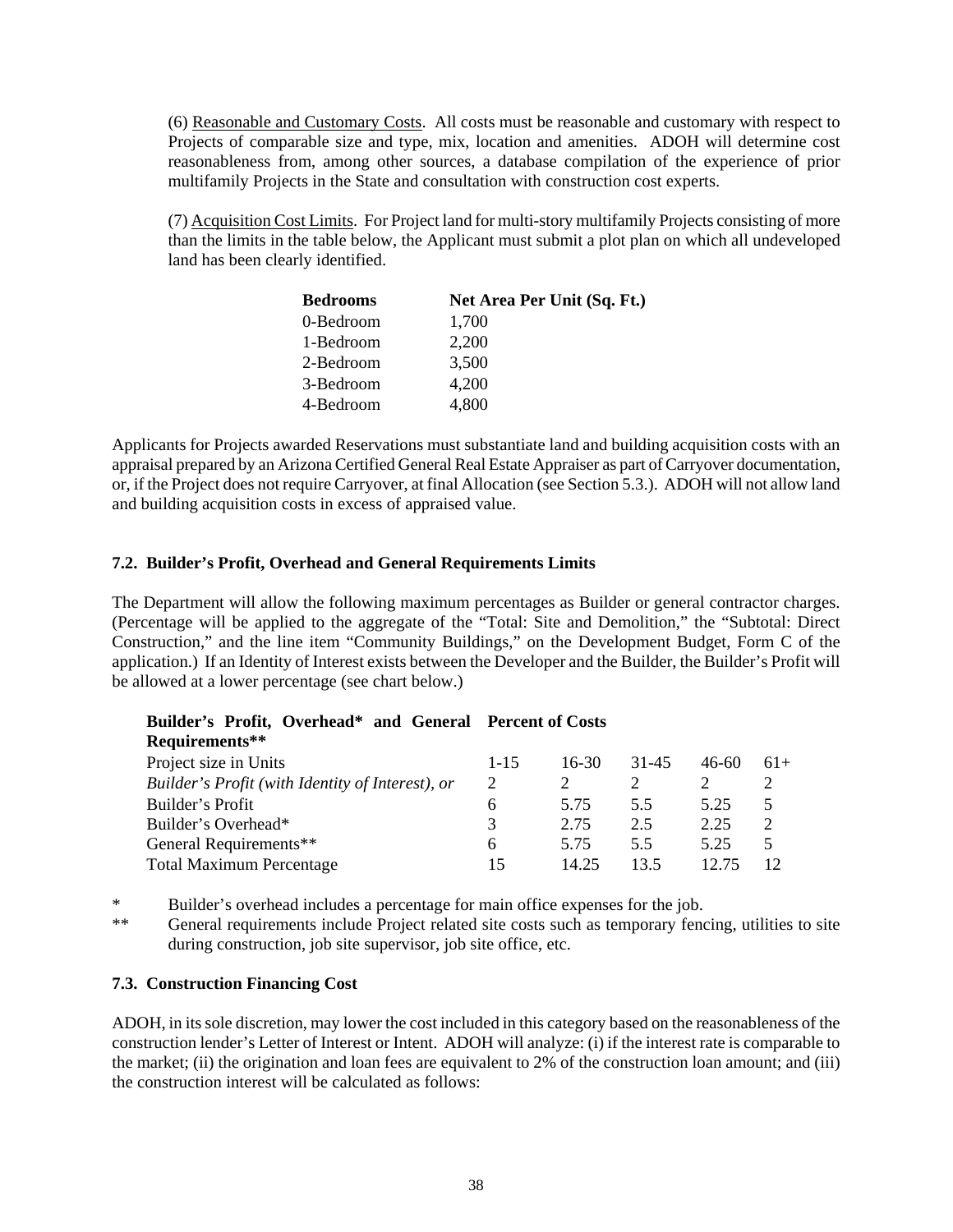Construction Loan Amount x Annual Interest Rate = Monthly Interest  $12<sup>2</sup>$ 

Monthly Interest x Months of Construction plus Stabilization = Interest x 50% Average Outstanding Balance = Construction Interest Amount.

## **7.4. Permanent Financing Cost**

ADOH, in its sole discretion, may lower the cost included in this category based on the reasonableness of permanent lender's Commitment Letter. ADOH will analyze: (i) if the interest rate is comparable to the market, and (ii) the origination and loan fees are equivalent to 2% of the permanent loan amount.

## **7.5. Rent-up and Operating Reserves**

A sum equal to six months' debt service, operating expense, and replacement reserve payments is required.

## **7.6. Replacement Reserve**

Annual operating reserves for New Construction must be \$250 per unit per year, for Acquisition/Rehabilitation \$350 per unit per year.

## **7.7. Cost Attributed to Market Rate Units**

Market rate Units can be built at a higher cost than the Low-Income Units in the building. However, if the market rate Units are above the average quality standard of the Low-Income Units in the same building, then, unless an election is made pursuant to IRC Section 42(d)(3)(B), the eligible basis of such building shall be reduced by an amount equal to the portion of the adjusted basis of the building which is attributable to such market rate Units.

Pursuant to IRC Section 42(d)(3)(B) an Applicant may elect to exclude from eligible basis only the excess costs of the market rate Unit rather than the entire cost of such Unit. An Applicant is only eligible to make this election for a market rate Unit if the "excess cost" of such market rate Unit is not greater than 15% of the amount which would have been the cost of such Unit had it been built at the average per square foot cost of Low-Income Units in the building. A market rate Unit's "excess cost" is the excess of the cost of such Unit over the amount that would have been the cost of the Unit at the average square foot cost of Low-Income Units in the building.

## **7.8. Other Features**

(1) Adaptable Units for the physically disabled are required in all ground floor Units.

(2) Swimming pools should be entered in the Development Budget under Cost Category II, "Site and Demolition," on the line item "Site work, landscaping, fencing, and swimming pool."

(3) The cost of elevators should be entered in the Development Budget under Cost Category III, "Direct Construction Costs," on the line item "Elevators."

(4) Community and recreational buildings, including a management office, laundry room, and maintenance storage, limited as described in Exhibit D, should be entered in the Development Budget on the line item "Community Buildings" following the "Subtotal: Direct Construction Costs."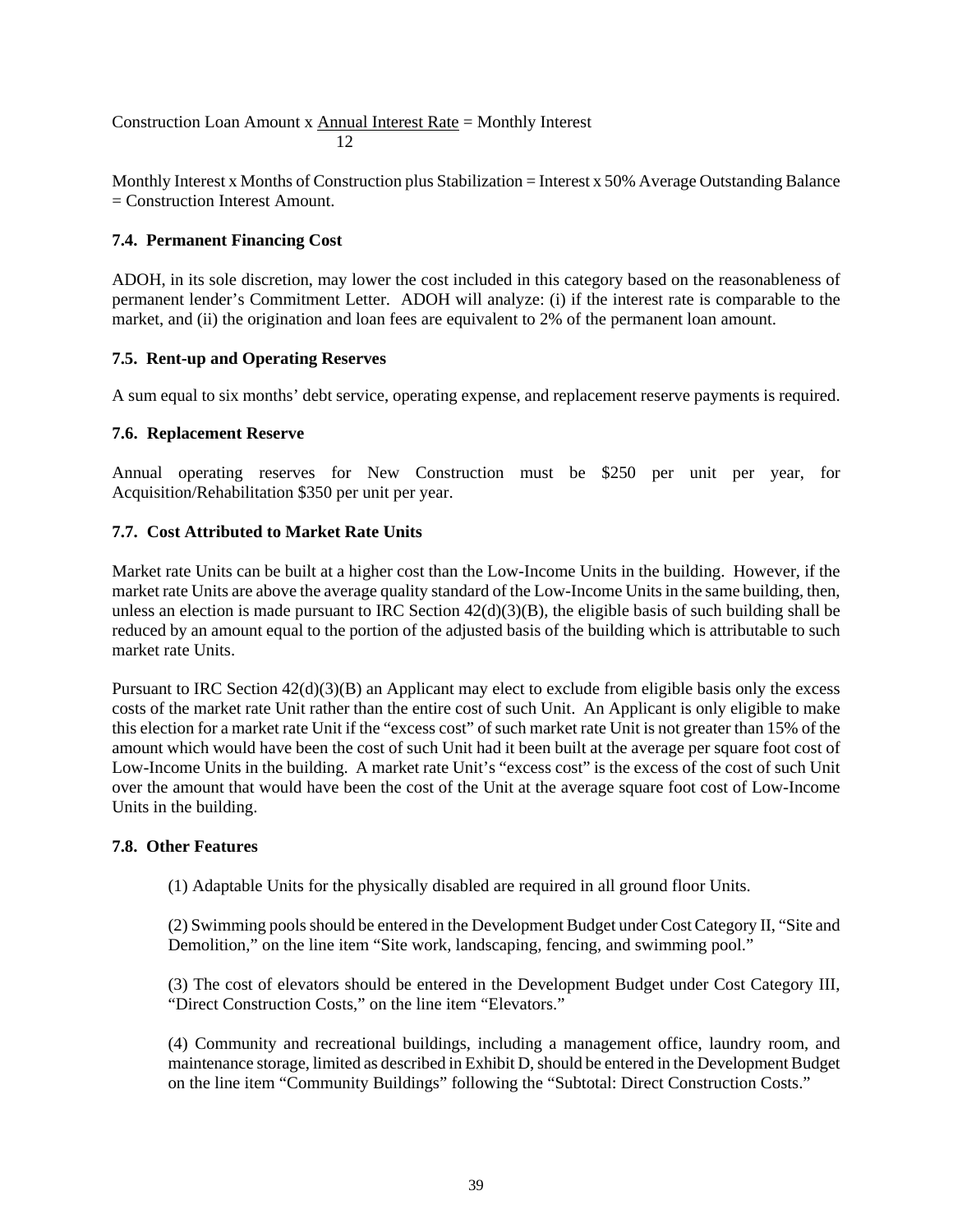(5) Enter cost in the Development Budget of Interior hallways, if they are required (e.g., in an elderly or physically handicapped Project), on the line item "Interior Hallways" following the "Subtotal: Direct Construction Costs."

(6) The cost of appliances, including disposal, dishwasher, range/oven, refrigerator, and kitchen exhaust hood, must be entered in the Development Budget on the line item "Appliances Per Allowance" following the "Subtotal: Direct Construction."

## **7.9. Development Cost Standards**

(A) In order to qualify for Tax Credits on rehabilitation expenditures, the rehabilitation expenditures must be equal to the greater of: (a) 10% of the unadjusted basis of the building; or (b) \$5,000 for each Low-Income Unit in the building. Only rehabilitation expenditures on the Low-Income Units or on common areas that substantially benefit the Low-Income Units are counted. Rehabilitation expenditures on non Low-Income Units cannot be used to meet this requirement. Nevertheless, in mixed income properties both the lowincome and the market rate Units must be rehabilitated to the same standard (at least \$5,000 per Unit).

(B) Upon completion of any Project ADOH will require final cost details and any other documents needed to verify the reasonableness of the costs. All Applicants shall submit to ADOH, as soon as available, an appraisal of the Project (normally prepared for the construction lender). Upon completion of the Project the Applicant shall submit a copy of the permanent lender's appraisal (or, if there is no permanent lender, an appraisal satisfactory to ADOH). All appraisals shall be prepared pursuant to the guidelines set out in the Financial Institutions Reform Recovery and Enforcement Act. In underwriting a Project ADOH will expect that the total of all permanent sources of funds will not exceed 130% of the market value of a Project located in an established market.

## **7.10. Calculation of Tax Credits**

ADOH will analyze and, if necessary, adjust the Project cost in accordance with this QAP. ADOH will analyze and adjust the proposed income, operating expenses and net operating expenses if necessary as hereafter set forth. ADOH will analyze and adjust permanent financing sources as necessary in accordance with this QAP.

## **7.11. Operating Costs**

(A) ADOH will evaluate the Operating Costs proposed in the application for reasonableness based on comparable properties.

(B) ADOH restricts the costs in the operating budget to the costs directly associated with operating the real estate. The Applicant must exclude Supportive Services costs from the operating budget and present them in the application in a separate budget.

(C) The conclusions set forth in the Market Demand Study must support a Project vacancy factor and credit losses (resulting from non-payment of rent). NOTE: This percentage must reflect the current vacancy factor in the PMA, but can be no less than 5%.

(D) ADOH will examine and compare Operating Costs to Historical Operating Statements, and/or ADOH's own database derived from LIHTC properties currently in service. ADOH may lower or increase operating expenses based on available data. ADOH may verify independently the real property taxes to be assessed the Project if the taxes presented by the Applicant vary significantly from the norm.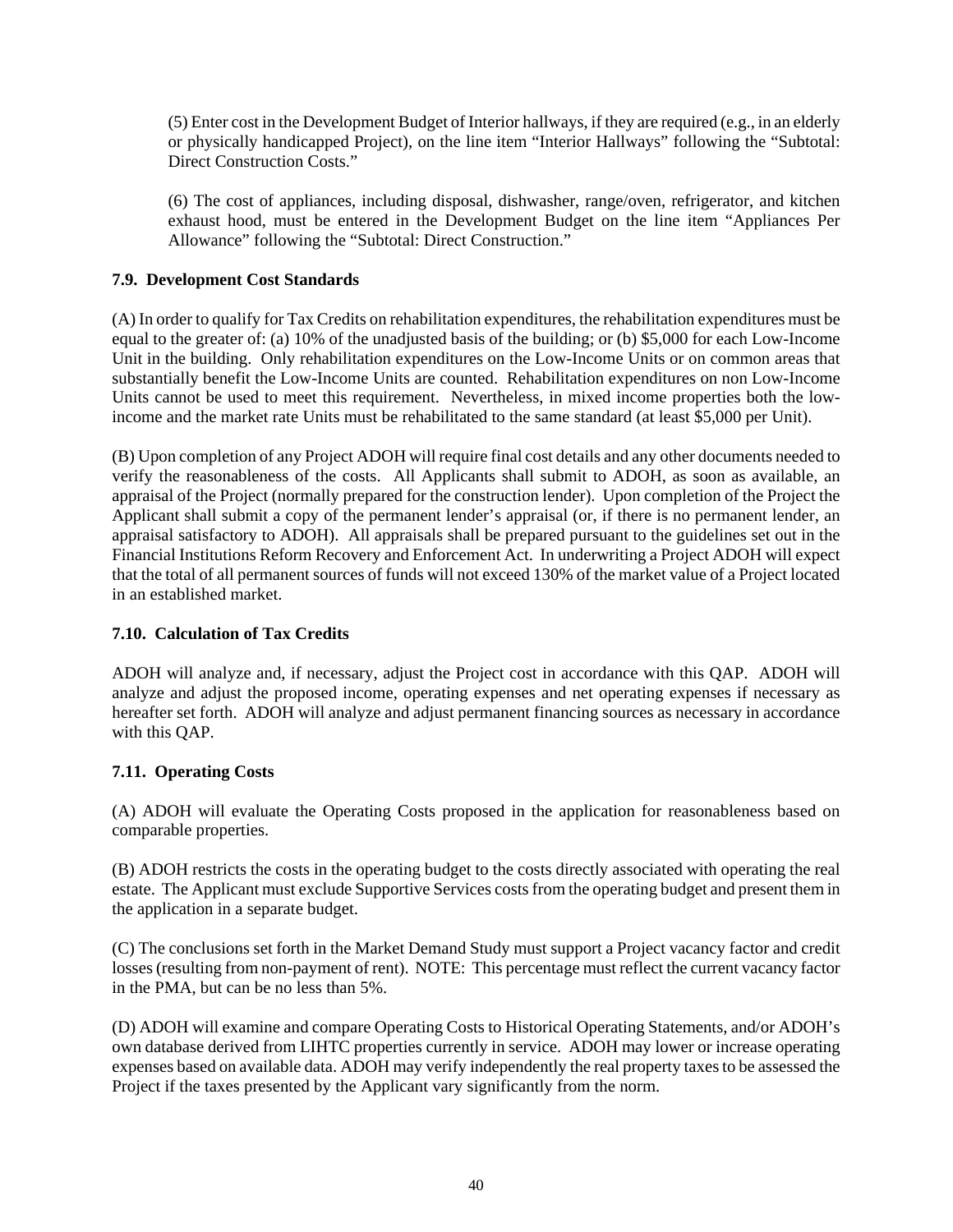(E) ADOH will examine operational risk management practices and proposed insurance coverage types, limits, deductibles and related risk strategies implemented by the Applicant. This examination will also include a review of the Applicant's operational staff capacity and stated practices for managing losses including fire and mold claims. Applicants whose risk management strategies demonstrate significant uninsured exposures and/or a lack of training may be asked to provide the rationale and provide plans for continuing operations under loss scenarios. Applicant shall complete and submit Exhibit X.

F) The Applicant must submit a written waiver request for management expense greater than 5% of effective gross income ("EGI"), for Projects of 30 Units or more, and management expense greater than 7% of EGI for Projects less than 30 Units. ADOH will deny any waiver request that fails to offer an acceptable justification.

(G) As part of the application, the Applicant must submit a written certification from the Treasurer's or Assessor's Office of the Local Government and any governmental entity that has taxing authority over the real property upon which the Project is located if the Applicant claims that the Project is exempt from real property taxes (e.g., has a non-profit exemption). If the Applicant fails to submit verification of the property tax exemption the Applicant must include the property taxes in the operating expenses. Applicants proposing housing for priority populations must present two operating budgets in their applications: (1) for the costs of operating the Project, less those increased costs attributable to serving the priority populations, and (2) indicating the increased Operating Costs attributable to serving priority populations.

## **7.12. Operating Income**

ADOH will recognize income only for apartment rents (as restricted) and other real estate-related sources (laundry, vending and parking/garage rentals). ADOH will underwrite ancillary income at no more than \$20/Unit/month. A higher amount of ancillary income may be utilized for underwriting if there are three (3) years of audited operating statements (including income and expense statements) available justifying a higher amount.

## **7.13. Permanent Financing Provisions**

ADOH will expect the Applicant to maximize its lending sources by paying at least the maximum mortgage payment described hereafter. The maximum mortgage payment on the Primary Permanent Funding (see Chapter 9, "Definitions") on an annual basis will be the quotient obtained by dividing the net operating income by a maximum of 1.30 (130%) for Projects with less than 50 Units and a maximum of 1.20 (120%) for Projects of 50 Units or more as modified by the debt service coverage and loan to value ratios established by the lender in the Letter of Interest or Intent. (See also Section 2.6. B(15), "Financial Ability to Proceed," for discussion of coverage ratios less than 1.00). ADOH will adjust Tax Credits if necessary to assume financing requiring maximum mortgage payments or such other maximum mortgage payment as is approved by ADOH. ADOH will take other mortgage terms (e.g., interest rate and amortization period) from the lender's Letter of Interest or Commitment Letter. ADOH will accept second mortgage(s)/lien(s) as long as the first mortgage meets the maximum guidelines as indicated above. ADOH will accept secondary mortgage/liens as long as the debt service coverage ratio does not fall below 1.05 (105%). This minimum debt service coverage ratio, however, does not apply to cash flow notes.

ADOH will impute an amount of Primary Permanent Funding at the prevailing interest rate and term, using standard underwriting criteria, if a Project is proposed that is funded 100% with equity, in order to perform the Equity Gap Analysis (see Section 7.16. below).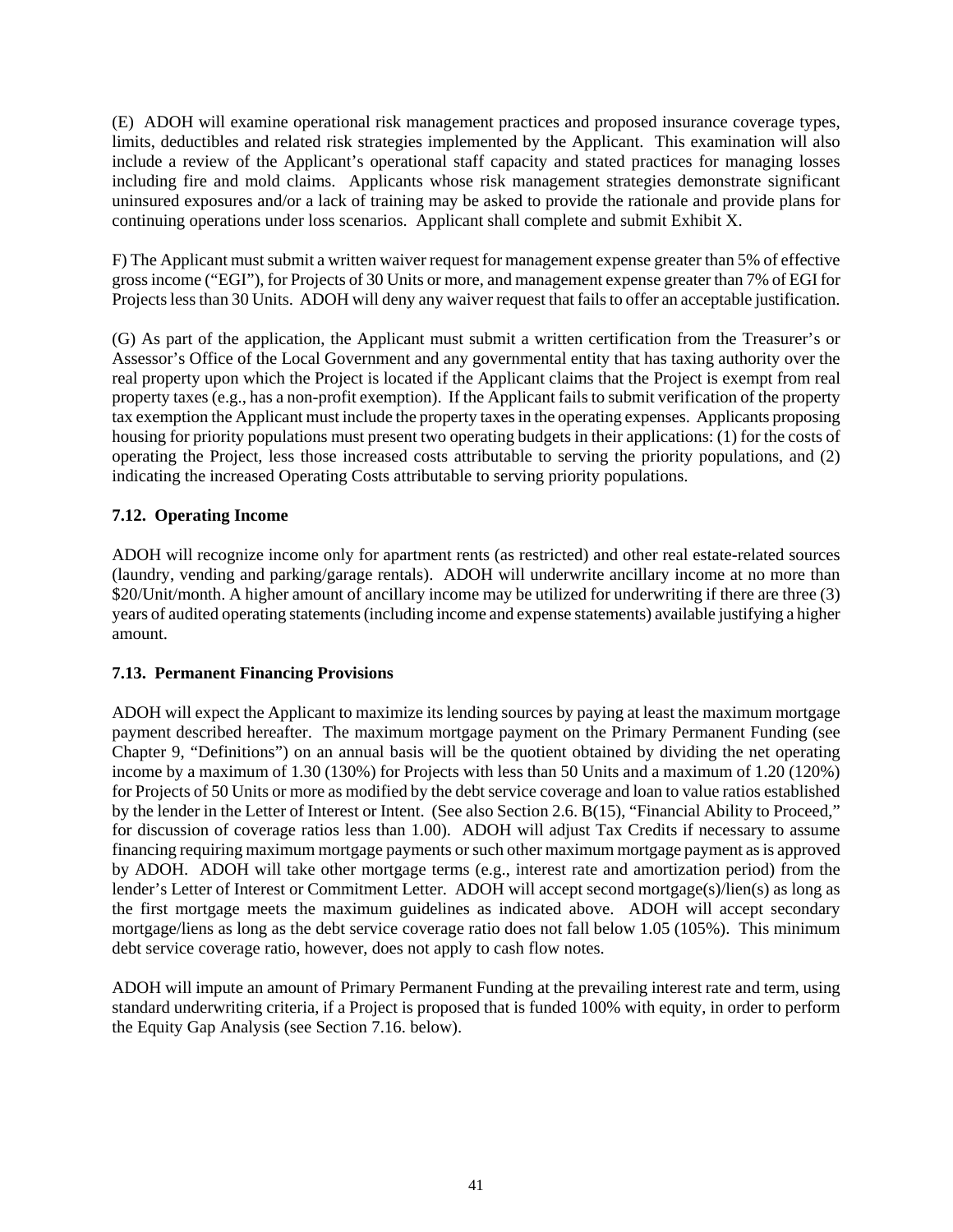## **7.14. Funding Gaps**

An Applicant should not submit an application with an unfilled funding gap. ADOH may reject any application with unfilled funding gaps. ADOH may, but is not required to, give written notice to Applicants with applications containing unfilled funding gaps, whether discovered as originally proposed or from the underwriting process, and may require the Applicant to submit proof of additional sources to fill the funding gap within 10 business days from the date of the written notice from ADOH. If, after notice from ADOH, the Applicant fails to submit adequate proof of additional funding, ADOH will reject the application. ADOH will consider exceptions only in cases where the Applicant has submitted an application for State Housing Funds to ADOH concurrently with the application for Tax Credits.

## **7.15. State Housing Fund**

(A) If ADOH determines that the Project is eligible, ADOH will provide an abbreviated State Housing Fund application to be submitted behind **Tab C** of the LIHTC application. Applicants should consult the current Notice of Funding Availability ("NOFA") for the State Housing Fund utilizing federal H.O.M.E. funds or State Housing Trust Fund monies for rules of submission, amounts available, etc. ADOH will accept State Housing Fund applications in conjunction with the application in the competitive round. ADOH will also accept abbreviated SHF applications from Projects that determine that additional funds are needed after submission of the initial application as long as the funding gap was not foreseeable when the initial application was submitted. Approval is conditioned upon the availability of funds.

NOTE: Late submittals will receive funding as long as it is available.

(B) The amount of State Housing Funds made available in the NOFA for funding gaps will be awarded in the order that Projects are listed on the Reservation List. Once the available funds are depleted, Applicants will be given 30 calendar days to identify another source to fill the funding gap. If a viable source is not identified within that timeframe, ADOH will reject the application.

(C) The State Housing Fund is comprised of two sources of money: (1) the H.O.M.E. Investment Partnership Program, and (2) the State Housing Trust Fund. If an Applicant submits an application for State Housing Fund gap financing, the Applicant must assure that the Project will be financially viable using the most restrictive source of State Housing Funds. ADOH will determine whether an Applicant qualifies for State Housing Fund gap financing and, if so, the source of that financing.

(D) Once ADOH has announced a State Housing Fund award amount, the award amount ordinarily will not be increased. Any award (LIHTC or State Housing Fund) may be reduced, however, if:

- (1) The Developer or Owner has brought new funds, governmental or non-governmental, into the Project.
- (2) Project costs have decreased.
- (3) The Syndication Rate has increased while approved costs have not

(E) Because ADOH's funds are regarded as "gap fillers", ADOH will consider other funds introduced into the Project without a corresponding change in approved costs as evidence that ADOH's funds are not needed. ADOH's funds will be reduced accordingly.

## **7.16. Eligible Basis Analysis**

To comply with IRC Section 42, ADOH limits the amount of Tax Credits that it may award to a Project to the amount computed under the "Eligible Basis Analysis." ADOH computes the eligible basis of a Project by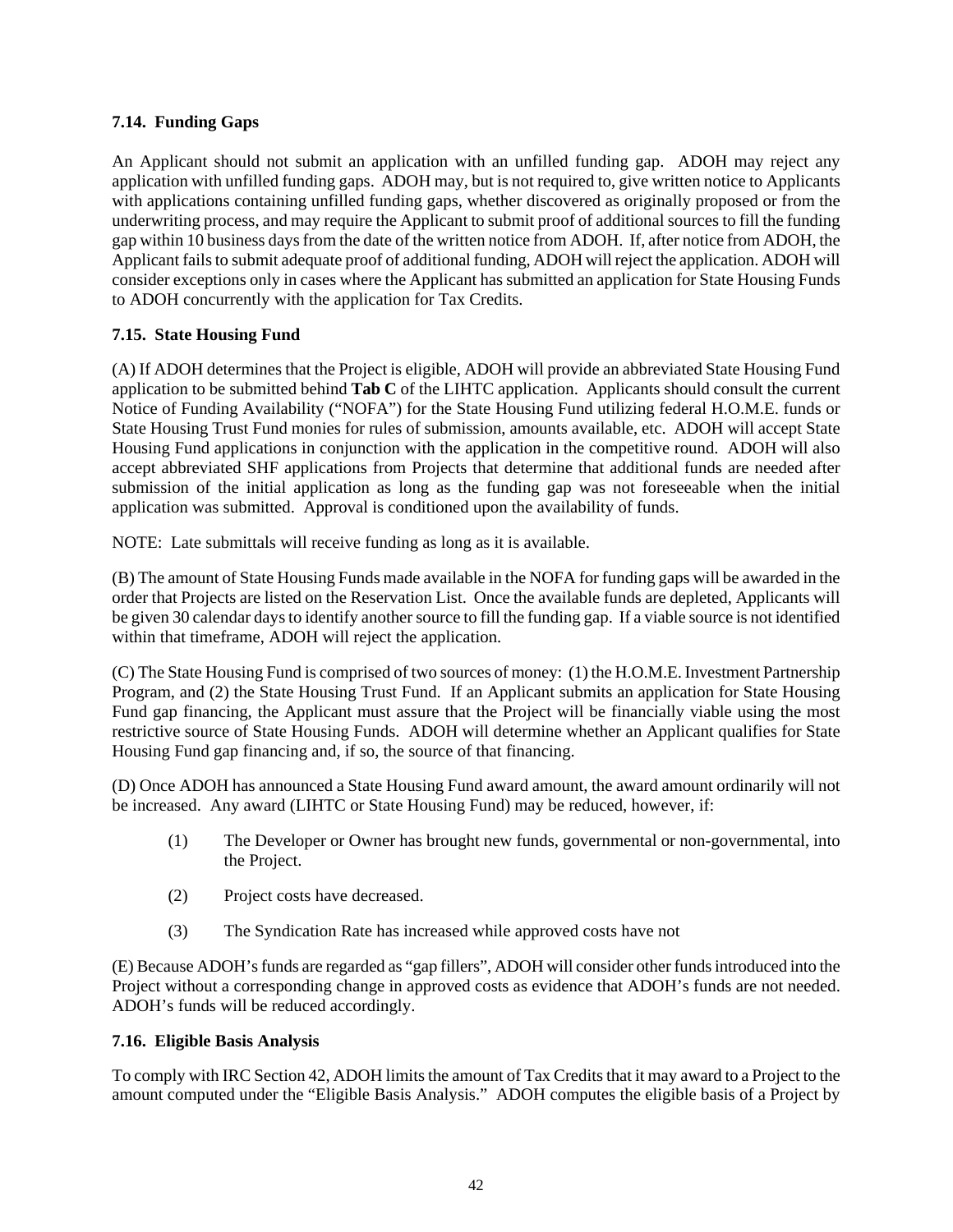multiplying the Project's "qualified basis" by its "applicable percentage." ADOH will use 8.25 and 3.50 for 9% and 4% credits respectively as the "applicable percentage" for underwriting the 2006 applications. See IRC Section 42(a). ADOH will compute the Project's qualified basis by multiplying the Project's "eligible basis" by the "applicable fraction." See IRC Section 42(c). A Project's eligible basis is the Project's tax basis, adjusted as required by IRC Section 42. In addition to the IRC Section 42 adjustments, ADOH limits costs, as discussed in this QAP, in calculating the eligible basis. Certain sources of funds (e.g., State Housing Fund *grants* of HOME program moneys) must be subtracted from a Project's eligible basis before ADOH may calculate Tax Credits. In cases where the Applicant has locked in the applicable percentage of the month of Carryover, ADOH will use the locked-in applicable percentage rather than the nominal percentage in any interim underwriting.

## **7.17. Equity GAP Analysis**

In addition to the limitation regarding eligible basis as discussed above, ADOH limits the total amount of Tax Credits that it may award to a Project to the amount computed under the "Equity Gap Analysis." The "Equity GAP Analysis" is an essential aspect of the underwriting process, performed: (1) at application, (2) Carryover Allocation and (3) at Placed in Service. So that Projects are not awarded credits in excess of the amount necessary to make the Project feasible, ADOH will calculate the "Equity Gap Analysis" for a Project by dividing the Project "Equity Gap" by the Project "Syndication Rate," by the Investor Ownership percentage, and by 10 years. A Project's "Equity Gap" is defined as the amount by which projected development funds of the Project exceed projected available funds to the Developer for development of the Project, after ADOH has adjusted uses and sources per the underwriting guidelines described above. The Syndication Rate for a particular Project is a ratio that reflects the price to the Project for one dollar of Tax Credits awarded to the Project (e.g., a Syndication Rate of .76 means that, for every dollar of Tax Credits awarded to the Project, the Project will realize \$.76). The Project's projected sources of funds for purposes of the Equity Gap Analysis consist of permanent conventional financing requiring the maximum mortgage payment as defined above in Section 7.12. "Permanent Financing Provisions," and any other loans or grants for which the Project has received a Commitment Letter or Award Letter. ADOH uses a Syndication Rate of the greater of .75 or the Syndication Rate set forth in the application. ADOH will make exceptions to this rule only if the investors have fully and satisfactorily justified a lower Syndication Rate in a letter to ADOH. At ADOH's final underwriting, ADOH will apply the actual Syndication Rate in the Equity Gap Analysis to determine the actual amount of Tax Credits that it will award.

## **7.18. Layering**

ADOH routinely takes into account all public subsidies in its Equity Gap Analysis. In addition, Federal regulations prohibit the layering, or excessive use, of Federal Subsidy for any Project or activity. ADOH will evaluate layering issues on a case-by-case basis and take into account all federal and public subsidies. Applicants should address concerns regarding layering before submitting an application. Applicants are required to disclose all sources of funding requested or received for a Project in the application. ADOH will coordinate with other public funding agencies that by regulation or practice undertake layering reviews of Projects proposed to be funded with Tax Credits. The Applicant's analysis should include the following:

(1) To the degree additional federal resources proportionately increase the volume of clients or Units assisted, layering is generally not an issue because federal investment per Unit or client is not increased.

(2) To the degree additional federal resources offer no corresponding increase in the volume of clients or Units assisted, layering becomes an issue.

(3) Applications for both Tax Credits and ADOH's State Housing Fund will be subjected to joint underwriting by all programs involved. ADOH will award Tax Credits only if adequate funding is also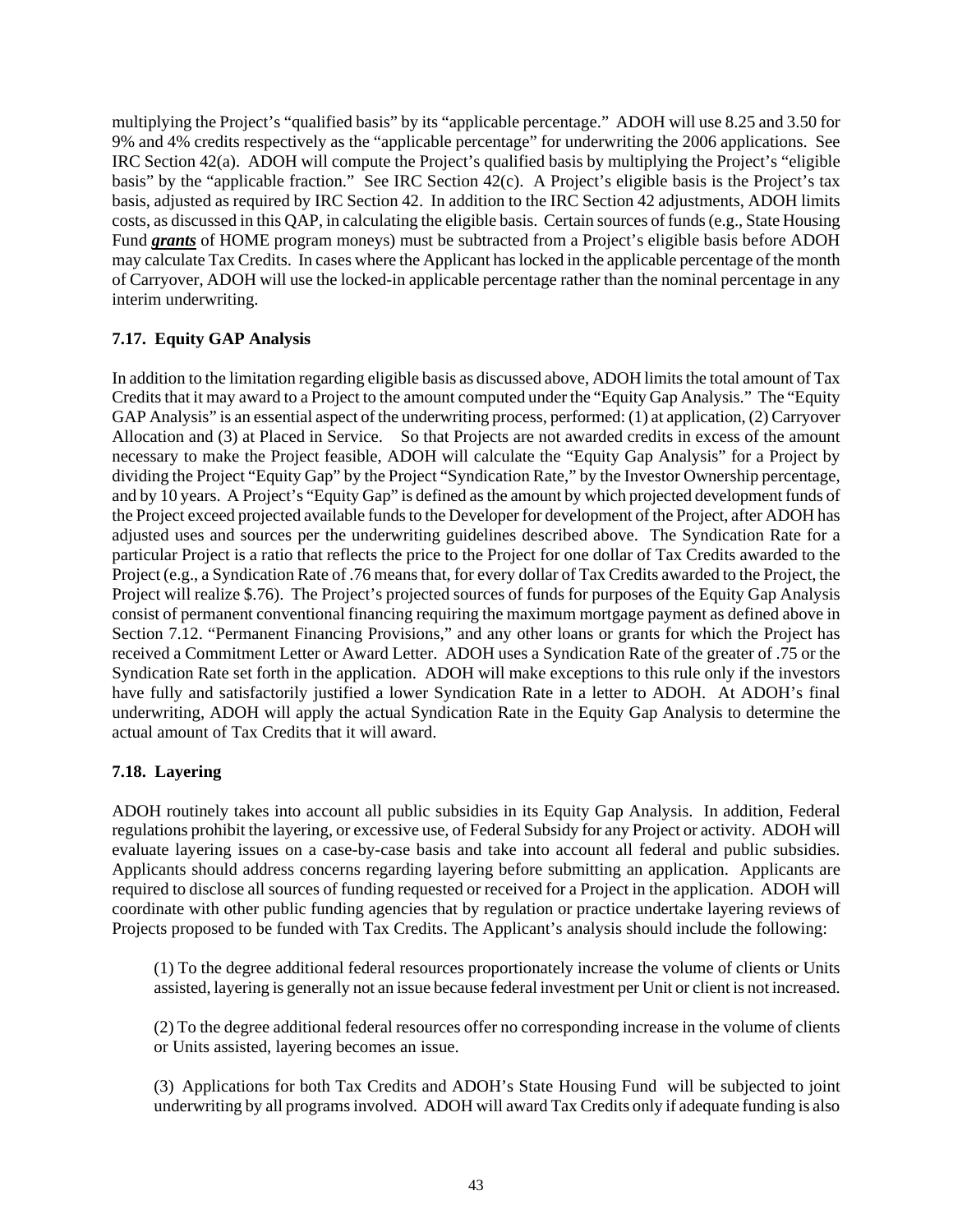available from the State Housing Fund to fill any funding gap. (See the current Notice of Funding Availability for the State Housing Fund for amounts available and funding procedures.) Applications for State Housing Funds must be submitted concurrently with the application for Tax Credits. (See QAP Section 7.14.)

## **8. COMPLIANCE MONITORING**

## **8.1. Project Compliance Monitoring**

ADOH is required to monitor and inspect Projects for compliance with IRC Section 42, Treasury Regulation 1.42-5, the requirements (set-asides, income restrictions, rent skewing, affordability period, amenities and services, etc.) elected in the application and agreed upon in the Extended Use Agreement, and upon which ADOH based its award of Tax Credits.

The IRC also requires that ADOH publish and institute monitoring procedures as part of the approved QAP. This compliance monitoring procedure applies to **all** Projects for which Tax Credits are allowable. Accordingly, ADOH must monitor all Projects allocated Tax Credits since January 1, 1987.

**ADOH has prepared a Low-Income Housing Tax Credit Program Compliance Manual** for all Program participants. The manual outlines ADOH's compliance monitoring procedures and reporting requirements. The manual includes samples of all annual reports, certifications, etc. Twice-annual training is offered by ADOH on the **Compliance Manual** and Owners'/managers' compliance responsibilities.

The Code also allows ADOH to collect fees from Owners to cover the cost of administering the compliancemonitoring program. Monitoring fees are set forth in Section 6.10 above.

## **8.2. Compliance Monitoring Procedure**

The Owner of a qualified LIHTC Project for which Tax Credits are allowable is required to comply with the following:

A. Record keeping. The Owner must maintain accurate records for each building in the low-income housing Project. These records must include:

(1) The total number of Residential Rental Units in the building, including the number of bedrooms and the square footage of each Residential Rental Unit.

- (2) The total number of Low-Income Units in the building.
- (3) The total number of occupants in each Low-Income Unit.
- (4) The rent charged on each Residential Rental Unit in the building, including any utility allowance.
- (5) The Low-Income Unit vacancies in the building.
- (6) The number and household eligibility criteria for all special set-aside Units in the building.

(7) The rentals of the next available Units in each building including when and to whom rented.

(8) The character and use of the non-residential portion of the building that was included in the building's eligible basis under the Code (i.e., facilities that are available on a comparable basis to all residents and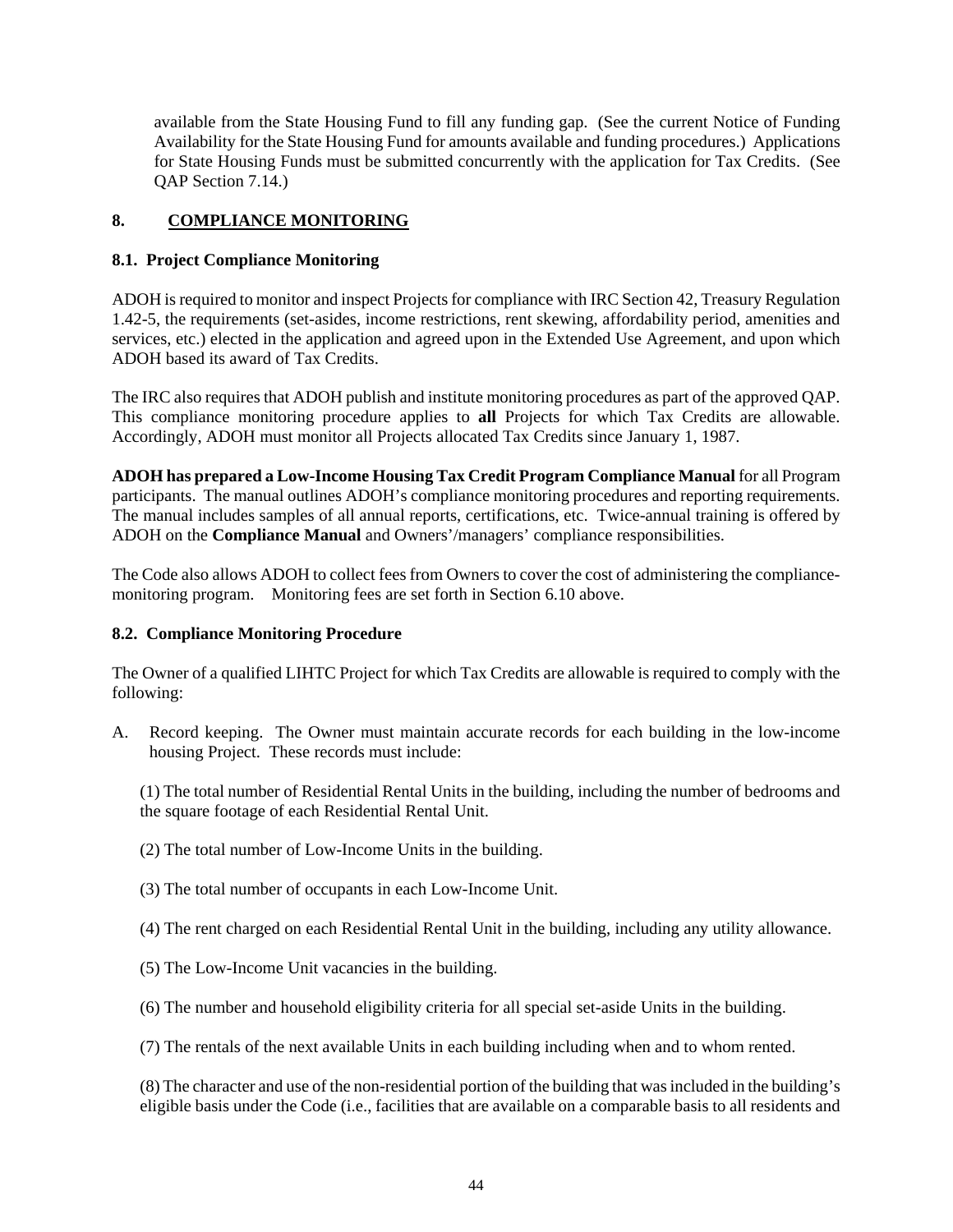for which no separate fee is charged for use of the facilities, or facilities reasonably required by the Project).

(9) Documentation regarding the eligible and qualified basis of each building as of the end of the first year of the Tax Credit period.

(10) For each low-income household:

(i) Completed rental application, including the tenants' certification of assets.

(ii) Tenant income certification form, including all required signatures.

(iii) Documentation supporting each household's income certification (third-party verifications, asset certification, asset documentation and verification if more than \$5,000 in value).

(iv) Documentation of student status.

(11) Current-year utility allowance schedule.

B. Record Retention. Owners are required to keep all records for each building for a minimum of six years after the due date (with extensions) for filing the federal income tax return for that year. The Owner must retain the records for the first year of the credit period for at least six years beyond the due date (with extensions) for filing the federal income tax return for the last year of the compliance period of the building.

C. Certification. The Owner must certify the following, under penalty of perjury, at least annually through the end of the compliance period:

(1) That the Project complied with the requirements for Special Set-Asides on which the Allocation was based (e.g., 20%, 30%, 40%, 50% AMGI), as applicable.

(2) At least 20% of the Residential Rental Units in the Project are both rent restricted and occupied by individuals whose income is 50 percent or less of the AMGI.

(3) At least 40% of the Residential Rental Units in the Project are both rent restricted and occupied by individuals whose income is 60 percent or less of the AMGI.

(4) That the Owner/agent has received an annual **Tenant Income Certification** (commonly called the "TIC") form from each low-income resident and verifying documentation to support that certification.

(5) That the entire Project/building was occupied by LIHTC residents and the Internal Revenue Service has or has not provided a waiver for the annual recertification of resident income.

(6) That each Low-Income Unit was rent restricted as defined in the Code.

(7) That all Units in the Project are for use by the general public and are not used on transient basis.

(8) That each building in the Project was suitable for occupancy taking into account local health, safety, building codes, and HUD's inspection protocol under 24 CFR 5.703.

(9) That all resident facilities included in the eligible basis of any building in the Project were provided on a comparable basis without a separate fee to all residents in the Project.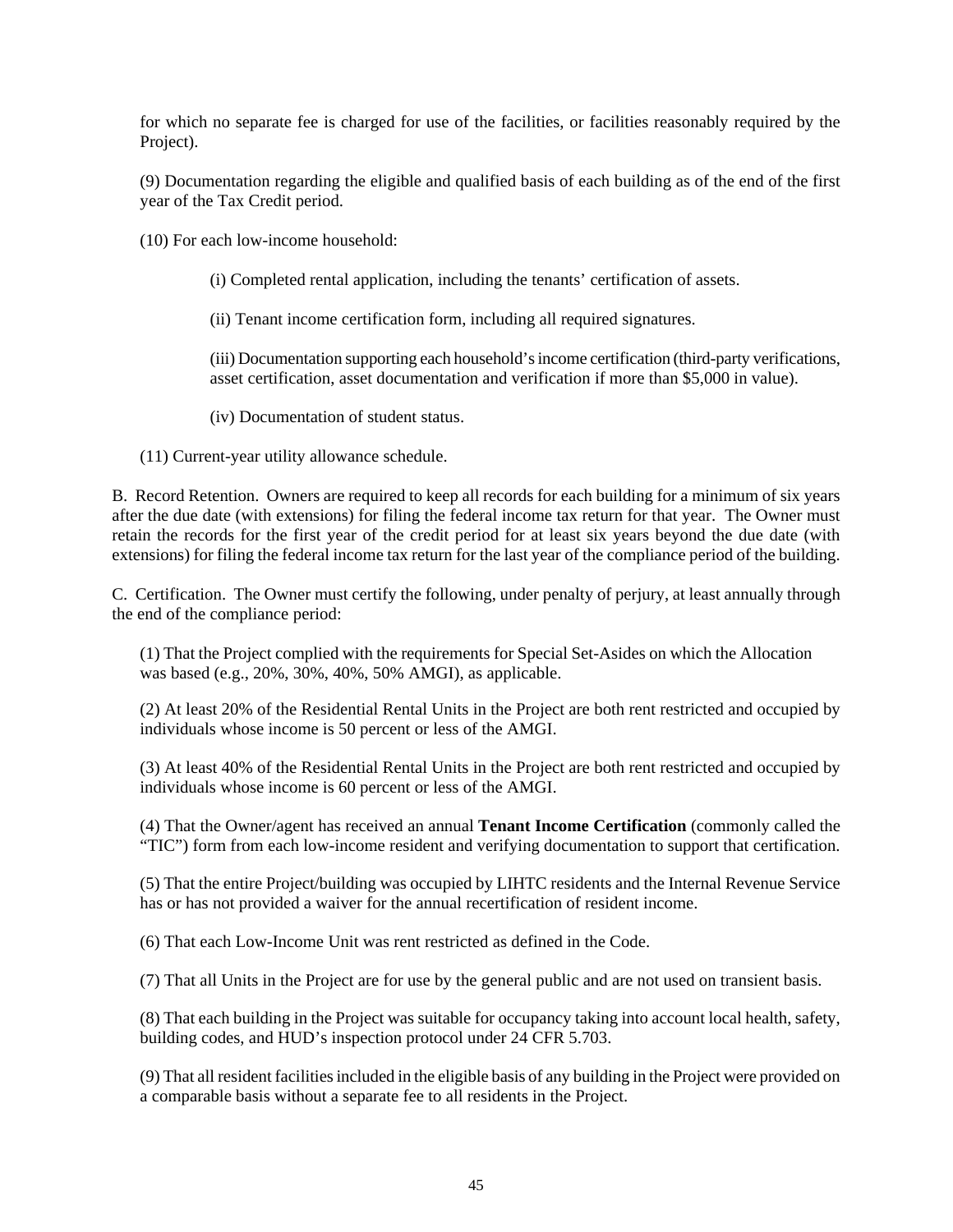(10) That there was no change in the applicable fraction of any building in the Project (or, if there was a change, a description of the change). (Applicable fraction is defined as the percentage of qualified Low-Income Units in a building or the percentage of Tax Credit floor space to rentable floor space in a building, whichever is less.)

(11) That there has been no change in any building's eligible basis under the Code (or that there has been a change, with an explanation of the change).

(12) That a **Declaration of Affirmative Land Use and Restrictive Covenants Agreement** as described in the Code is in effect for Projects receiving Allocations on or after January 1, 1990.

(13) That the Project complied with the requirements of all federal or state housing programs (e.g., RD assistance, HOME, Section 8, tax-exempt financing), as applicable.

(14) That, if the Owner received its Allocation set-aside for Projects involving "qualified non-profit organizations," the non-profit entity materially participated in the operation of the development within the meaning of IRC Section 469(h).

(15) That if a Low-Income Unit in the Project becomes vacant during the year, reasonable attempts are made to rent that Unit or the next available Unit of comparable or smaller size to residents having a qualifying income before any Units in the Project are rented to residents not having a qualifying income.

(16) That if the income of the residents of a Low-Income Unit increases above 140% of the limit allowed in the Code, the next available Unit of comparable or smaller size will be rented to residents having a qualifying income.

(17) For buildings with four Units or less, whether any of the Units in the building were occupied by the Owner or a Person related to the Owner for the preceding year.

(18) Whether, for the preceding year, the Project was the recipient of a federal grant or other federal subsidy that would cause a reduction in eligible basis.

(19) That the state or Local Government Unit responsible for making building code inspections did not issue a report of a violation for the Project for the preceding 12 month period.

(20) That the Owner has not refused to lease a Unit to an Applicant due to the Applicant holding a HUD Section 8 voucher or certificate.

(21) That the Project has received no finding of discrimination under the Fair Housing Act (an adverse final decision by HUD, an adverse final decision by a substantially equivalent state or local fair housing agency, or an adverse judgment from a Federal court).

(22) That the Owner has not evicted or terminated the tenancy of any existing tenant of any Unit (other than for good cause) or increased the gross rent with respect to a Unit not otherwise permitted by section 42, applicable throughout the entire Compliance Period.

D. Reviews and Inspections. Before ADOH issues the IRS Form 8609 or the end of the second calendar year following the year the last building in a Project is Placed in Service, which ever is first, ADOH will conduct on-site inspections of all new buildings in the Project and, for at least 20% of the Project's Low-Income Units, ADOH will inspect the Units and review the low-income certifications, the documentation supporting the certifications, and the rent records for the tenants in those Units.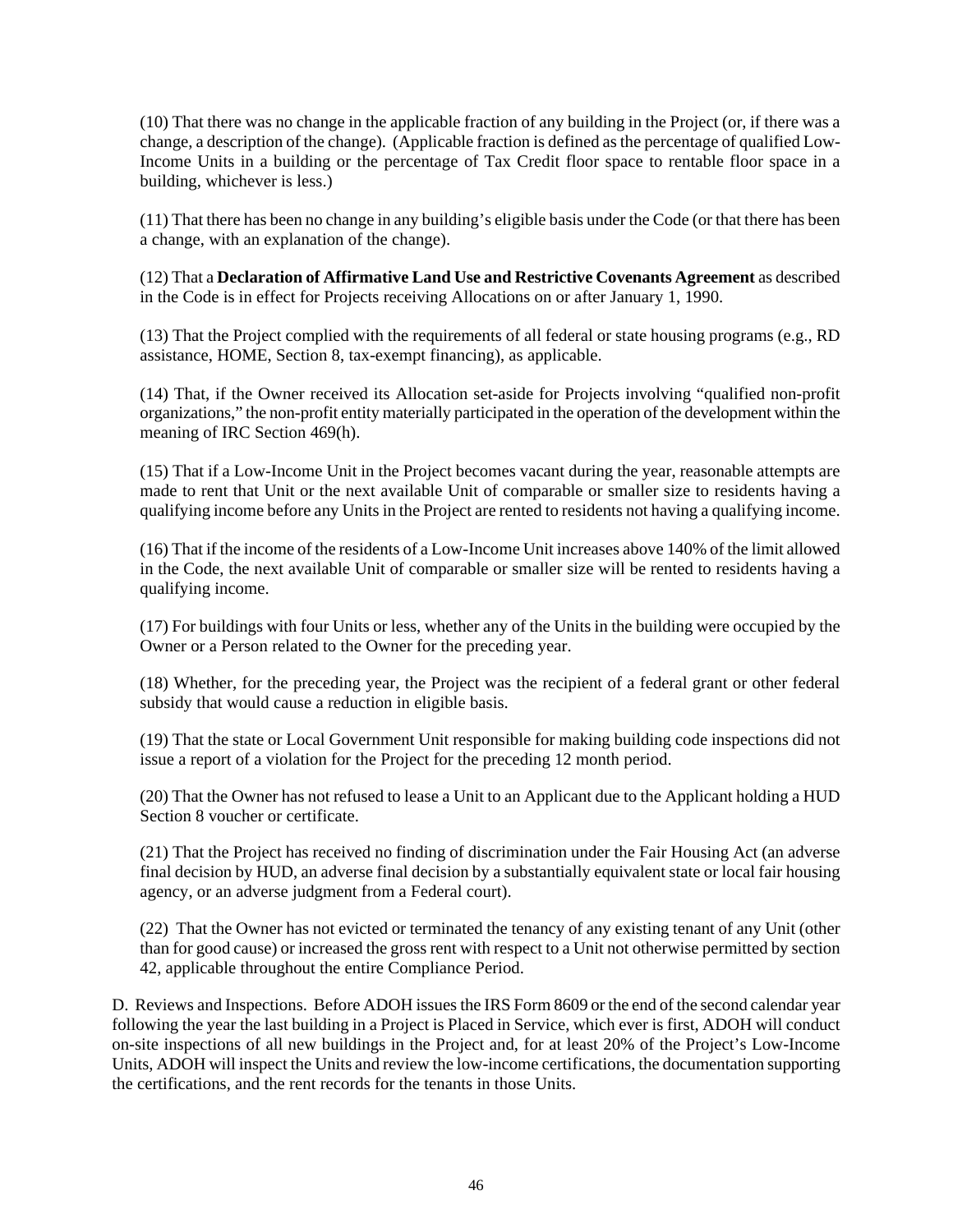ADOH will conduct on-site inspections of all buildings in each low-income housing Project at least once every three years, beginning after the Placed in Service date. For at least 20% of the Project's Low-Income Units selected by ADOH, ADOH will inspect the Units (including all vacant Units) and review the lowincome certifications, the documentation supporting such certifications, and the rent record.

ADOH will follow HUD's inspection protocol under 24 CFR § 5.703 in conducting physical inspections. ADOH will select Units for physical inspection and review files only at the time of the on-site visit.

E. Liability. The Owner is responsible for compliance. ADOH is not liable for an Owner's noncompliance.

F. Correction of Non-Compliance Condition. ADOH will provide written notice of noncompliance to the Owner if:

- (1) ADOH has not received the Annual Certification Report with attachments by the due date.
- (2) ADOH finds that the Project is out of compliance with any of the provisions of IRC Section 42.

The Owner will have 30 calendar days from the date of notice of noncompliance to provide any missing information for the Annual Certification Report. The Owner will have 60 calendar days from the date of notice of noncompliance to correct issues. ADOH may grant an extension of up to 120 calendar days if the Owner demonstrates good cause for the extension to the satisfaction of ADOH.

ADOH is required to file IRS Form 8823, "Low- Income Housing Credit Agencies Report of Noncompliance," with the IRS within 45 calendar days of the end of the allowable correction period. ADOH must report all noncompliance issues whether corrected or not. ADOH will explain the nature of the noncompliance or failure to certify and state whether the noncompliance has been corrected. The IRS, not ADOH, will make any determinations as to the applicability of recapture penalties.

ADOH must perform inspections of the Project and perform on-site audits of the resident certification forms and supporting documentation throughout the first 15 years of the compliance period and any agreed-upon extended compliance period. ADOH will notify the Owner in writing of the scheduling of any such inspection or audit.

## **9. DEFINITIONS**

The following definitions shall apply to both the QAP and QAP application for the Year 2006 Program

"10% Test" refers to the requirement of IRC Section  $42(h)(1)(E)(ii)$  that 10% of the reasonably expected basis in the Project (as of the close of the second calendar year) have been incurred before the end of the year in which the Allocation is made and the Project must be Placed in Service no later than the second calendar year following the year of the Allocation..

"ADOH" means the Arizona Department of Housing, which is the housing credit agency authorized to allocate federal low-income housing Tax Credits in the State of Arizona pursuant to A.R.S. Section 35- 728(B).

"Administration Fee" means \$1,000 fee due from the Applicant in the event the Applicant requests an interim underwriting or ADOH requires an additional underwriting due to, among other things, a Material Change.

"Affiliate" means any Person, who directly or indirectly, owns or controls another Person by having any family relationship, ownership interest or a Controlling Interest in that Person.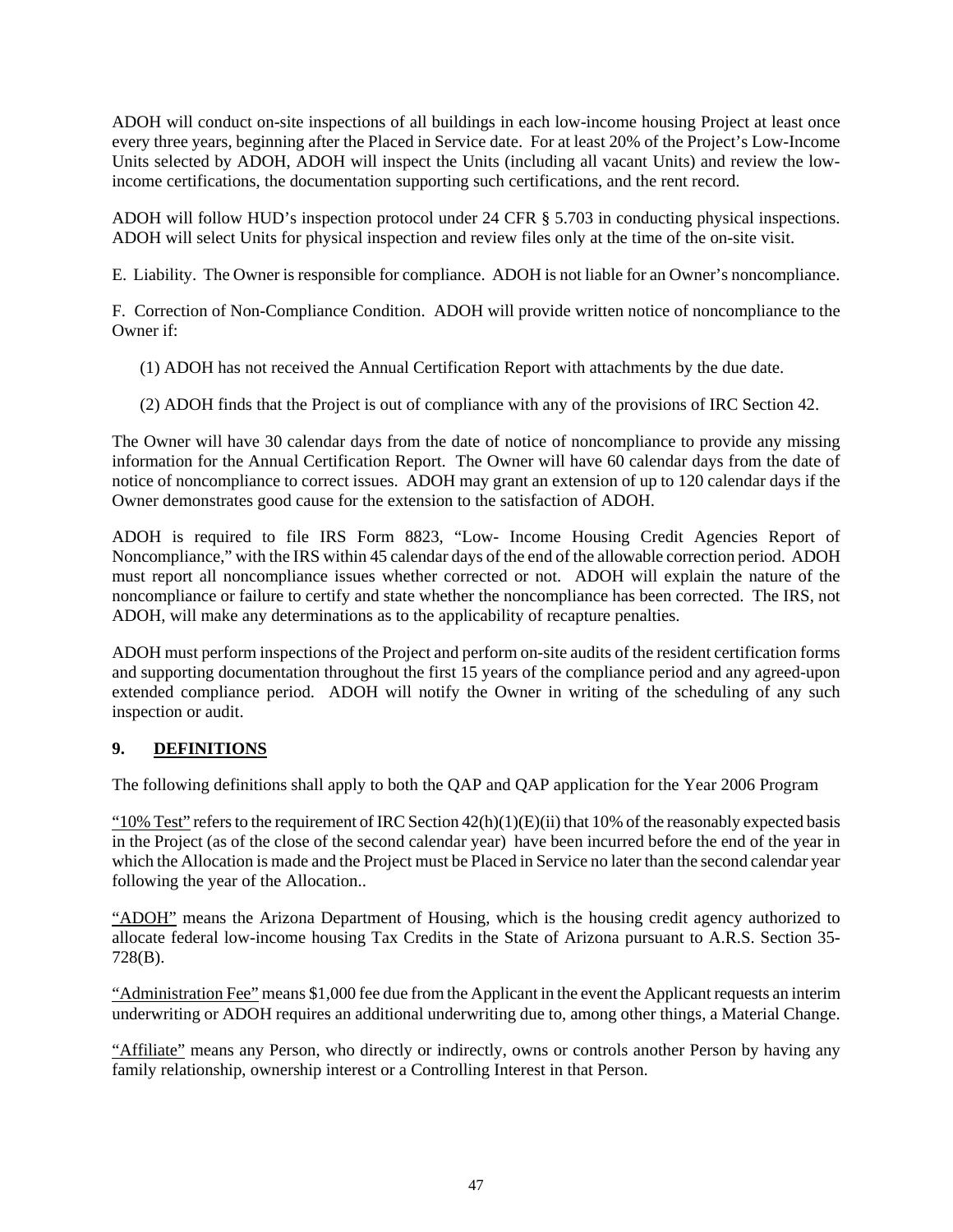"Allocation" means the award of Tax Credits by ADOH to the Owner of an LIHTC Project. The Allocation is set forth in a binding agreement between ADOH and the Owner.

"AMGI" means Area Median Gross Income. The measure of household income, adjusted for family size, used by the IRS as a reference in establishing income levels for the LIHTC Program (e.g., "60 percent of AMGI," "50 percent of AMGI") and as the base in calculations that yield maximum rents by number of bedrooms. See the "Imputed Incomes/Allowable Rents" tables appended to this QAP at Exhibit H.

"Applicant" means an existing legal entity submitting an application for LIHTC for a Project pursuant to the Allocation Plan.

"Application Year" means the calendar year 2006.

"Approved Building Plans" means the final construction plans/documents that have been approved by the local governing body that will be utilized for the construction of the Project.

"A.R.S." means the Arizona Revised Statutes, as amended from time to time.

"Award Letter" means a letter from a governmental or quasi-governmental agency, e.g., the Federal Home Loan Bank, stating that funds in a specific amount are awarded or are to be awarded to the Project in a specific time frame.

"Builder" means the general contractor that is a member of the Project's Development Team.

"Capital Needs Assessment ("CNA") means the assessment as set forth in Section 2.6(B)(31).

"Carryover Allocation" means an Allocation made to the Project if the Project will not be Placed in Service by close of the calendar year of the Allocation.

"Carryover Allocation Fee" means an additional fee of \$250 per day if the information required under section 2.12 of this QAP is submitted after December 1 of the Application Year.

"Census County Divisions" means divisions within counties delineated by the U.S. Census Bureau. For example, the two metropolitan counties in Arizona comprise the following "Census County Divisions." Maricopa: the divisions of Buckeye, Chandler, Deer Valley, Gila Bend, Phoenix, St. Johns, Salt River, Tonto, and Wickenburg. Pima: the divisions of Ajo, Arivaca, Marana, Papago, and Tucson. Because some of these divisions are under and some over 50,000 people, and because parts of incorporated communities often lie in more than one division, please call ADOH for clarification.

"Census Designated Place (CDP)" means a statistical entity, defined for each decennial census according to Census Bureau guidelines, comprising a densely settled concentration of population that is not within an incorporated place, but is locally identified by a name. CDPs are delineated cooperatively by state and local officials and the Census Bureau, following Census Bureau guidelines. Beginning with Census 2000 there are no size limits.

"Co-Developer" means one of two or more Developers of the same Project.

"Code" and "IRC" mean the Internal Revenue Code.

"Controlling Interest" means the possession, directly or indirectly, of the power to direct or cause the direction of the management and policies of a Person, whether through the means of ownership, position, contract, or otherwise.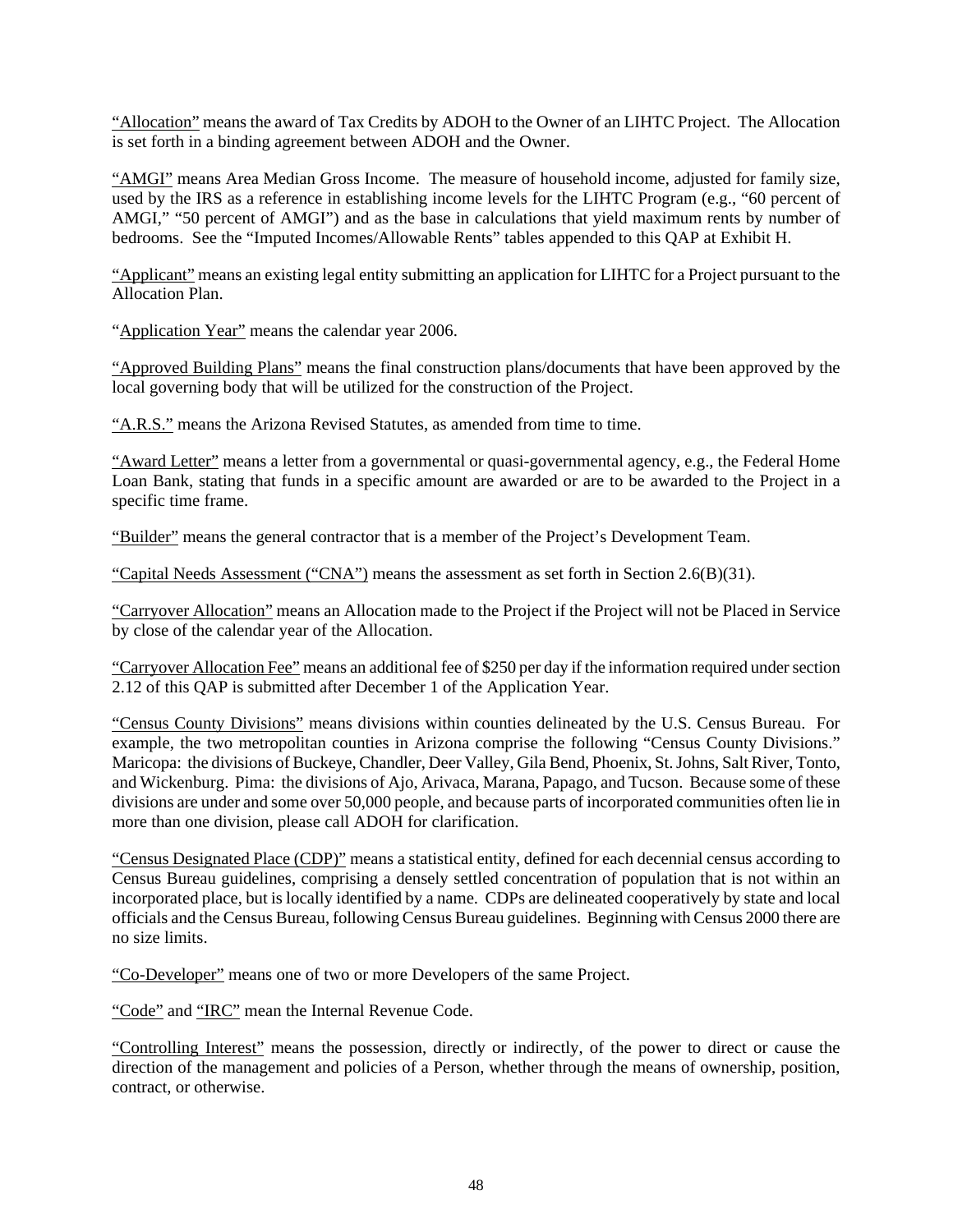"Commitment Letter" means a written commitment from a lender or other provider of funds, representing a commitment to provide financing and stating the amount, interest rate, fees, term of the loan, debt service coverage, security, and repayment terms, subject only to reasonable, commercially-acceptable contingencies.

"Community-Based Non-Profit" means an organization qualified under IRC Section 501(c)(3) or (4), that has as one of its approved exempt purposes the provision of affordable housing, and its membership is drawn from and representative of the community it serves.

"Community Services Facility" means community room, clubhouse, recreation center or the like. Lobbies and laundry facilities shall not be considered within the scope of this definition.

"Compliance Period" means the compliance period for a building begins with the first year of the building's Credit period, the first taxable year in which the owner claims Housing Credits for the project of which the building is a part, and lasts for 15 consecutive taxable years.

"Consultant" means an advisor to the Development Team or to any member of the Development Team.

"Council of Governments Regions" means one of the four rural Councils of Governments in Arizona serving regional planning districts. The four rural councils and the districts they serve are: Northern Arizona Council of Governments (**NACOG**), serving the Region 3 Counties of Apache, Coconino, Navajo and Yavapai Counties; Western Arizona Council of Governments (**WACOG**), serving the Counties of LaPaz, Mohave and Yuma in Region 4; Central Arizona Association of Governments (**CAAG**), serving Region 5: the Counties of Gila and Pinal; and South Eastern Arizona Governments Organization (**SEAGO**), serving Region 6, the counties of Cochise, Graham, Greenlee and Santa Cruz.

"Deadline Date" means Tuesday, March 15, 2006 on or before 5:00 p.m. M.T.

"Deferred Developer Fee" means a certain sum of money owed to the Developer and evidenced by a promissory note, partnership agreement, or other written agreement acceptable to ADOH, such fee to be repaid subject to the applicable Project's cash flow after payment of operating expenses of the Project and after payment of debt service for all superior liens.

"Determination of Qualification" means a letter issued by ADOH in accordance with IRC Section 42(m), that indicates that the Project, which has utilized tax-exempt financing, qualifies for an amount of Tax Credits and is in compliance at the time of the letter with all rules established by this QAP.

Determination of Qualification Fee" means the fee payable after ADOH determination that an application represents a feasible and viable Project with a likelihood of completion and it is payable prior to the issuance of a Determination of Qualification or Reservation. (See section 6.2.)

"Developer" means any legal entity or Person, which will provide or arrange for design, financing, or construction services in connection with a Project.

"Development Team" means the entities and professionals assembled to develop the Project, typically comprising the Developer(s), General Partner, Contractor, Management Company, Tax Attorney, Certified Public Accountant, and all other Project Consultants.

"Employee Unit" means a Unit set aside by Project management as a Residential Rental Unit for a manager, or a maintenance person, and/or a security officer (see Arizona Department of Housing LIHTC Compliance Manual, Section 3.2.1.). ADOH will consider Residential Rental Units as Low-Income Units. Industry standards indicate that one manager's Unit and one maintenance person's Unit are needed per one hundred Units. One security officer's Unit per Project is allowed if management can show that the Unit is reasonably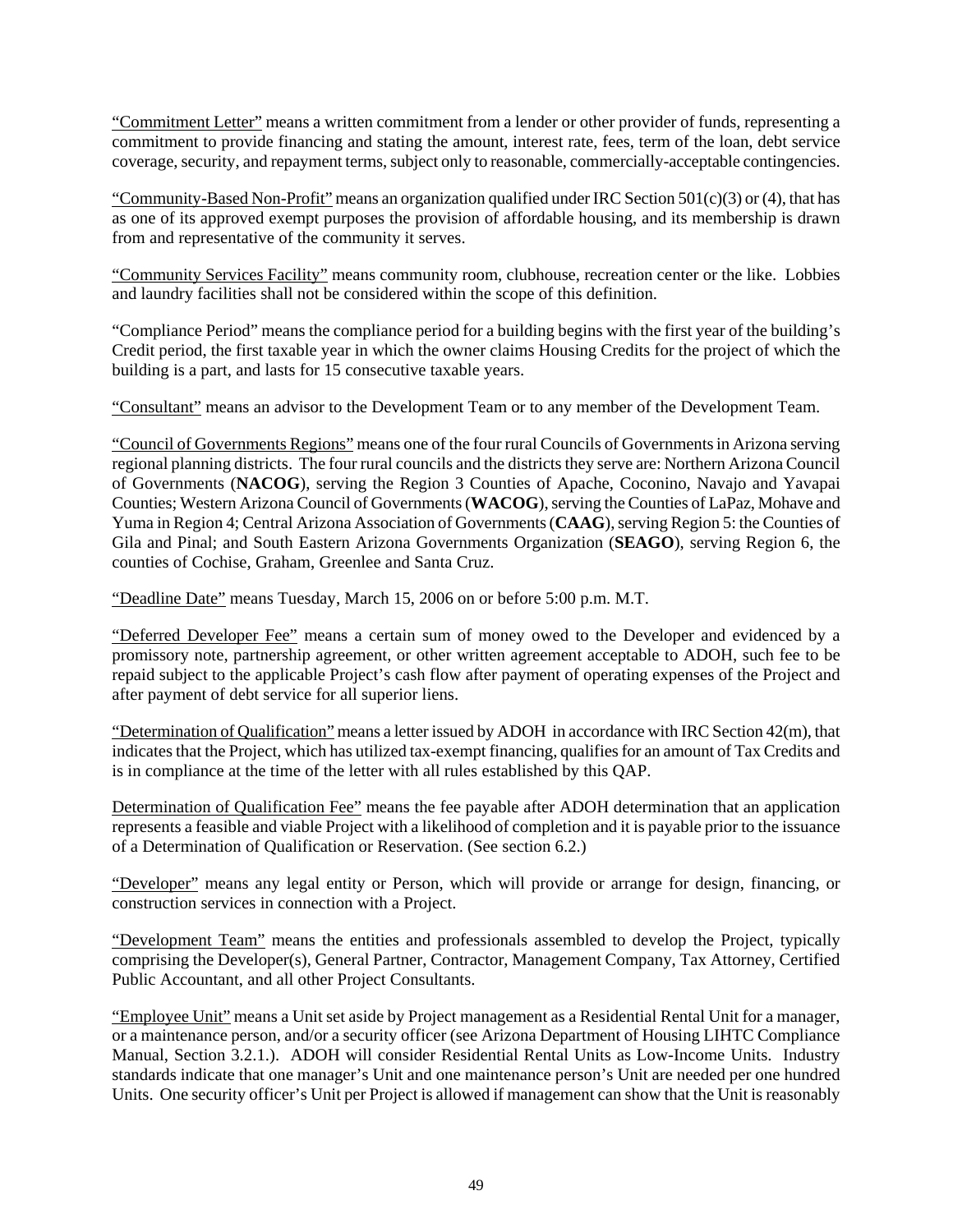required. Project management, in its discretion, may designate such Units for employees or return them to service as Low-Income Units as circumstances dictate. In accordance with IRS Revenue Ruling 92-61, while these Units are Employee Units they will be included in the eligible basis of the building but will be excluded from both the numerator and the denominator of the applicable fraction. In mixed-income properties, ADOH will assume that any Employee Units are taken from the low-income rather than the market-rate side.

"Equity Gap" means the amount by which projected development funds exceed projected available funds.

"Extended Use Agreement" means a covenant that runs with the land on which the Project is developed, restricting the use of land by the Owner and its successors to the terms and conditions of the Project, as approved by ADOH.

"Extended Use Period" means the total minimum commitment of 30 years by the Owner under the Extended Use Agreement.

"Extended Warranty" means any construction warranty with an initial term of two years or more.

"Federal Subsidy" for the purposes of Tax Credits, Federal Subsidies include federal grants and below market rate federal loans through programs such as those administered by HUD (with some exceptions for CDBG and HOME) and Rural Development, tax-exempt financing and other locally administered low-interest loans or grants from federal sources. Use of these financing sources may require reductions in eligible basis or reductions in a Project's maximum Applicable Credit Percentage (see IRC Section 42(d)(5)(A) and 42 (i)).

"Final Allocation Fee" means the fee payable upon the issuance of IRS Form 8609 equal to 2% of the Allocation.

"Financial Beneficiary" means a Person who is to receive a financial benefit of: a) 3% or more of total estimated Project cost if total estimated Project cost is \$5 million or less, and b) 3% of the first \$5 million and 1% of any costs over \$5 million if total estimated Project cost is greater than \$5 million. This definition does not include the Owner of the Tax Credit Project unless the Owner is also the Developer or the Builder and meets the above financial requirements.

"Historic Preservation Project" means: (i) a structure individually listed in the National Register of Historic Places, or; (ii) a structure certified by the National Parks Service as contributing to a Register District. A Register District is a designated area listed in the National Register, or listed under State or Local Statute as substantially meeting the requirements for listing of districts in the National Register.

"HOPE VI" means a grant provided by HUD that is used to revitalize aging public housing.

"HOPE VI Proposal" means a Project located within a geographic area or on a parcel of land indicated in the HOPE VI grant application or award.

"HUD" means the United States Department of Housing and Urban Development.

"Identify of Interest" means any financial or ownership interest, direct or indirect, between Developer and another Person.

"Land Control" means Applicant's evidence of ownership or control over the land required for the Project in the form of: (i) a binding Commitment Letter from a governmental entity to transfer land to Applicant; (ii) a recorded deed with Applicant as grantee, (iii) a long term lease with Applicant as grantee or (iv) a lease option or fully executed purchase option agreement between Applicant and Owner of property as recorded in jurisdiction of property.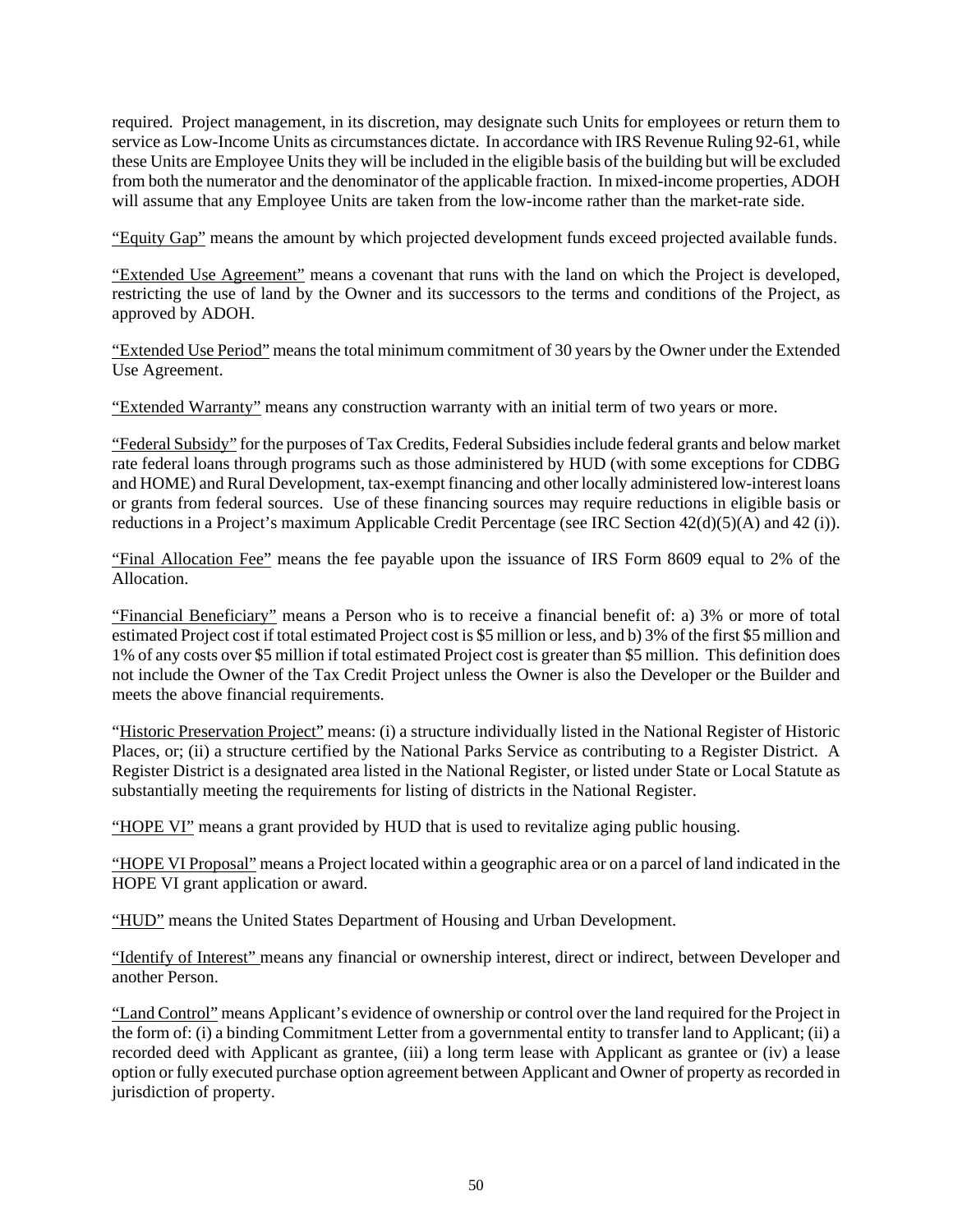"LIHTC" means the Low-Income Housing Tax Credit program, a program of the Internal Revenue Service that provides federal income Tax Credits to Owners of qualifying residential rental Projects.

"Letter of Interest or Intent" means the documentation addressed to the Applicant/Developer of an interest or intent to provide funding, setting forth the writer's intention to negotiate the financing and stating the amount, interest rate, security, repayment terms and including the minimum debt service coverage ratio and loan-tovalue ratio used by the lender to size the financing, as applicable. If the sole Developer of the Project is a non-profit organization, the Letter of Interest or Intent from the investment syndicator must state that the nonprofit holds the right of first refusal to acquire the Project following the fifteen-year compliance period. Such letters or documents may be subject to reasonable, commercially acceptable contingencies, as determined by ADOH in its sole discretion.

"Local Government" means the governing body of the City, Town, County or Tribal government having jurisdiction over the real property upon which the Project will be located.

"Low-Income Unit" means any Unit in a Project if the Unit is rent restricted (as defined in IRC Section 42  $(g)(2)$ ) and the individuals occupying such Unit meet the income limitation applicable under IRC Section 42 (g)(2) for the Project.

"Market Demand Study" means a third party report that outlines the overall market demand for a Project within a defined market area and identifies, with significant detail, the current supply of similar Units, demographics, and economics contained within the market area.

"Material Changes" means changes from information previously submitted to ADOH in the substance of the Project, including but not limited to substantial changes in the composition of the Owner, in the Project itself, in the terms or sources of financing, or in the construction lender, permanent lender, and syndicator (if the credit pricing drops.)

"Maximum Tax Credit Reservation" means a maximum Reservation for any single Project or Scattered Site Project that is not utilizing HOPE VI is \$900,000. One Owner, Developer, Co-Developer or Affiliate of the Developer or Co-Developer with multiple Projects cannot exceed a total of \$2.55 million dollars in any Allocation year.

"Mixed-Finance Projects" means Low-income housing Projects developed partly with funding from the HUD Low Rent Public Housing Program and partly from other public sources.

"Operating Costs" means the fixed and variable expenses of operating the Project, including but not limited to taxes, insurance, utilities, management, and replacement reserves, but excluding debt service.

"Owner" means the legal entity which will ultimately own the Project and to which Tax Credits will be allocated.

"Person" means an individual, partnership, corporation, trust or other entity.

"Physically Disabled Persons" means people who have physical impairments that substantially limit one or more major life activities or have a record of such impairment.

"Placed in Service" means: (i) for a new or existing building used as residential rental property, the date on which the building is ready and available for its specifically assigned function, i.e., the date on which the first Unit in the building is certified as being suitable for occupancy in accordance with state or local law; and (ii) rehabilitation expenditures that are treated as a separate new building are Placed in Service at the close of any 24-month period over which the expenditures are aggregated.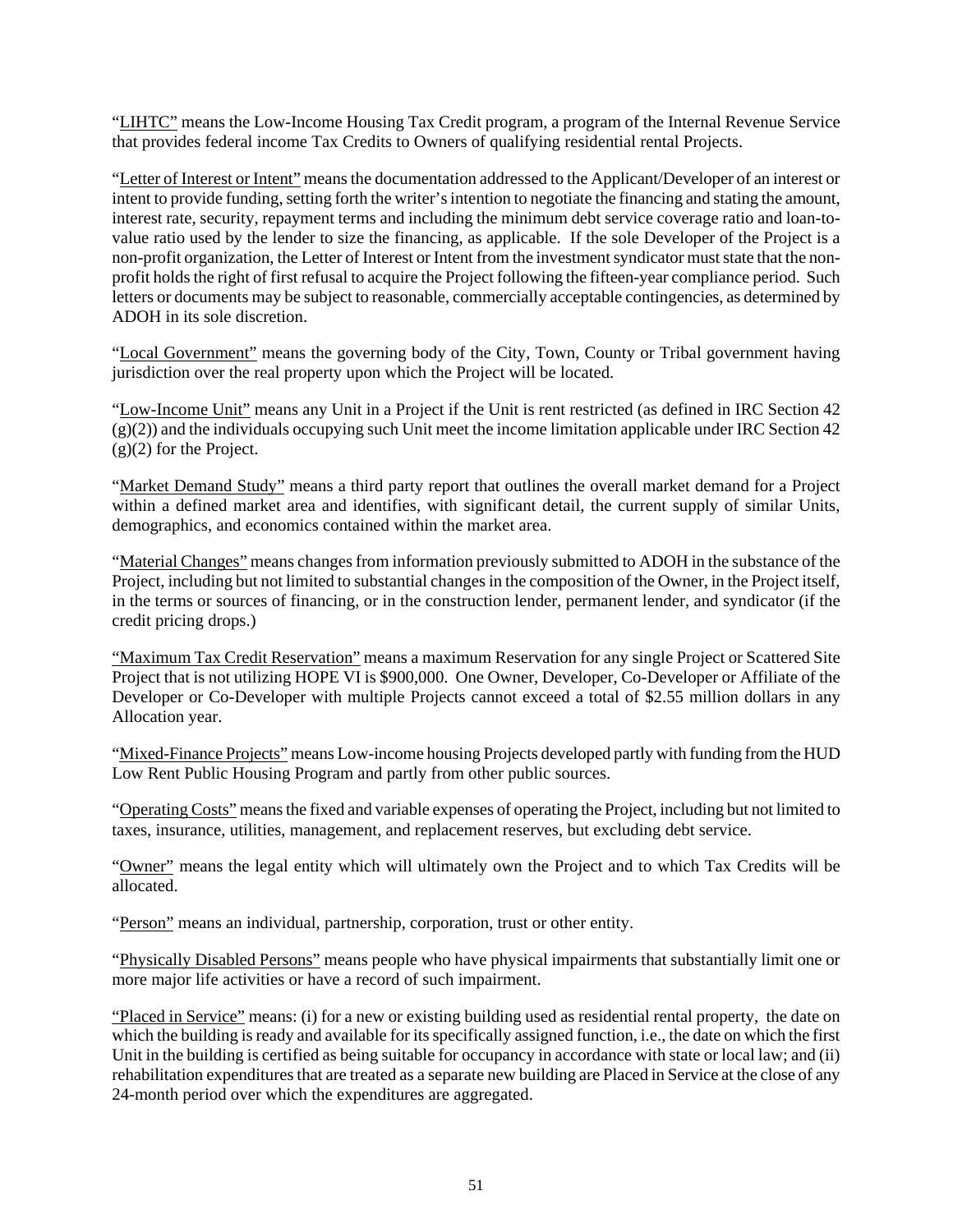"Primary Permanent Funding" means the loan secured by the first lien on the Project plus any additional notes secured by subordinate liens on the Project, which represent additional debt service requirements intended to be paid from sale proceeds or operating income generated by the Project.

"Project" means any Project for residential rental property if the Project meets the requirement of subparagraph (A) or (B) whichever is elected by the taxpayer:

(A) 20-50 Test - The Project meets the requirements of this subparagraph if 20 percent or more of the residential Units in such Project are both rent-restricted and occupied by individuals whose income is 50 percent or less of area median gross income.

(B) 40-60 Test - The Project meets the requirements of this subparagraph if 40 percent or more of the residential Units in such Project are both rent-restricted and occupied by individuals whose income is 60 percent or less of area median gross income.

Any election under this paragraph, once made, is irrevocable. For purposes of this paragraph, any property will not be treated as failing to be residential rental property merely because part of the building in which such property is located is used for purposes other than residential rental purposes. Scattered Sites may be considered to be one Project if the Scattered Sites meet the above definition and the requirements in the Scattered Sites definition in this Section.

"Redevelopment Area" means an area determined by official action of the governing body of the municipality or county to be either:

An area in which a majority of the structures are residential or an area in which there is a predominance of buildings or improvements, whether residential, and which, by reason of dilapidation, deterioration, age or obsolescence, inadequate provision for ventilation, light, air, sanitation, open spaces, high density of population and overcrowding or the existence of conditions which endangers life or property by fire and other causes, or any combination of these factors, is conducive to ill health, transmission of disease, infant mortality, juvenile delinquency or crime, and is detrimental to the public health, safety, morals or welfare.

An area that because of the predominance of defective or inadequate street layout in relation to size, adequacy, accessibility or usefulness, unsanitary or unsafe conditions, deterioration of the site or other improvements, diversity of ownership, tax or special assessment delinquency exceeding the fair value of the land, defective or unusual conditions of title, improper subdivision or obsolete platting or the existence of conditions which endanger life or property by fire and other causes, or any combination of these factors, substantially impairs or arrests the sound growth of the municipality, retards the provision of housing accommodations or constitutes an economic or social liability and is a menace to the public, health, safety, morals or welfare in its present condition and use.

"Reservation" means a non-binding, written statement issued by ADOH to the Applicant after the application round indicating that ADOH has reserved for the Project a specific amount of Tax Credits which shall receive an Allocation upon the Project's satisfaction of certain conditions.

"Reservation Fee" means the fee to process an application to the point of a Determination which is equal to 8% Tax Credits Requested, for For-Profit and 6% for Non- profit Developers.

"Residential Floor Area" means the living area per Unit measured from the interior wall surfaces of the Unit's perimeter walls.

"Residential Rental Unit" means an area legally licensed or permitted for use as a living space containing a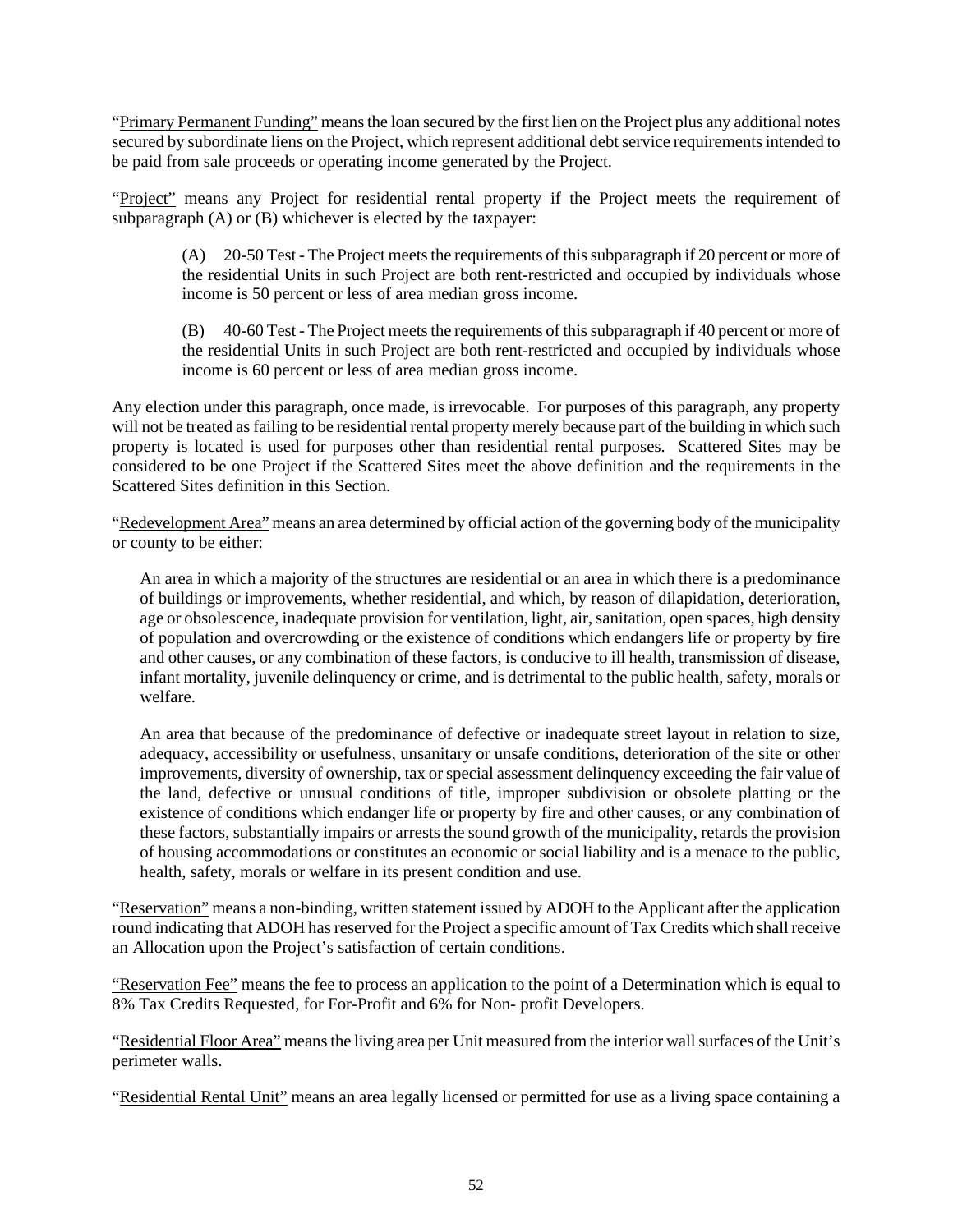sleeping area, bathing and sanitation facilities, and cooking facilities equipped with a cooking range, refrigerator, and sink, all of which are separate and distinct from other Residential Rental Units. *Federal Tax Regulations (FTR) 1.103-8(a) 8(i).* 

"Satisfactory Progress" means that Applicants who have previously received a Determination of Qualification, Reservation or Allocation in Arizona or any other state have met the benchmarks imposed by Arizona or any other state for such prior Projects.

"Scattered Sites" means Projects that meet the following criteria:

- 1. consist of no more than six (6) non-contiguous parcels within a 15-mile radius of each other;
- 2. consist of no more than 200 Units;
- 3. all buildings in the Project must be under the ownership of one entity;
- 4. all Units in the scattered site application must be managed by one entity;
- 5. all buildings in the Project must be developed under one common plan of financing and considered as a single Project by all funding sources;
- 6. to receive the 130% increase in basis allowed under IRC Section 42, all parcels making up the Project must be located within a Qualified Census Tract or Difficult Development Area;
- 7. the scattered sites must be appraised as a single proposed development; and
- 8. each parcel within the proposed Project must meet all applicable threshold and scoring criteria.

"Senior Project" means "housing for older persons" as defined in Section 807(b)(2) of the Fair Housing Act, 42 U.S.C. § 3607, as it may be amended from time to time.

"Special Needs Populations" ADOH includes the homeless, the seriously mentally ill, the physically disabled, individuals infected with the human immune-deficiency virus or other populations with specialized housing needs. Other populations with specialized housing needs may include:

- Seriously Emotionally Disturbed, i.e., persons between birth and age 18 who currently or at any time during the past year have had a diagnosable mental, behavioral, or emotional disorder that resulted in a functional impairment which substantially interferes with or limits the person's role or functioning in family, school, or community activities. Seriously emotionally disturbed persons are to be certified by a referral agency recognized by ADOH.
- Developmentally Disabled Persons suffering from a severe, chronic condition attributable to a physical or mental impairment manifesting itself before the age of 22 and likely to continue indefinitely. Developmentally Disabled Persons are to be certified by a referral agency recognized by ADOH.
- Victims of domestic violence as certified by referral agency recognized by ADOH.
- Individuals suffering from chronic substance abuse, as certified by a referral agency recognized by ADOH.

"State Annual Credit Authority" means an amount of Tax Credits allocated to the State based on the population of the State and multiplied by \$1.80 per resident.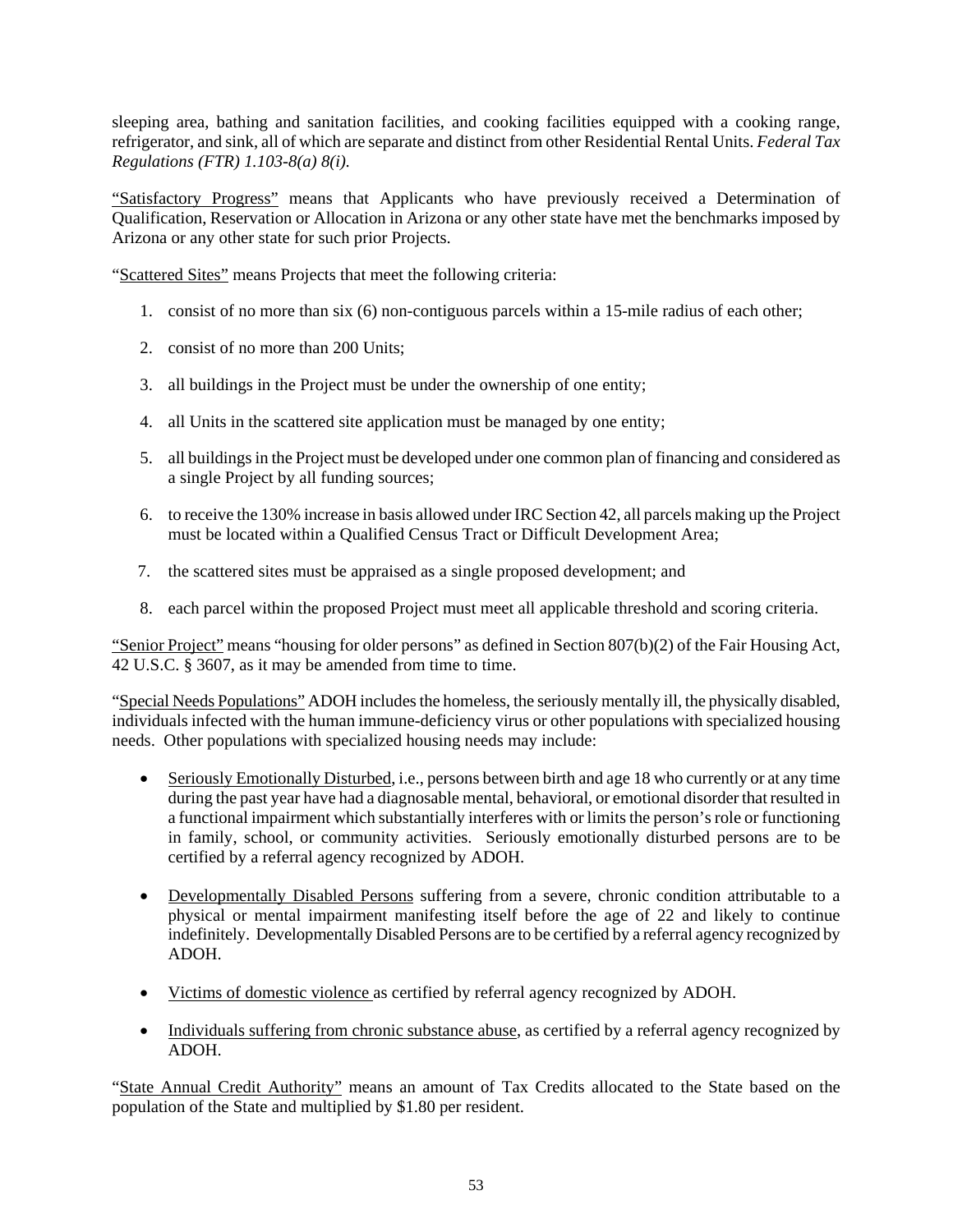"State Housing Fund" means a combination of federal and state dollars administered by ADOH. Available federal dollars come from the HOME Investment Partnership Program and state dollars are made available through the Arizona Housing Trust Fund.

"Supportive Housing" means affordable permanent independent rental housing for persons who are homeless or have disabilities. These populations are limited, however, to the following groups: homeless; Seriously Mentally Ill; Seriously Emotionally Disturbed; physically disabled; Developmentally Disabled; victims of AIDS/HIV; victims of domestic violence; and victims of chronic substance abuse (see Section 9 above for more complete definitions of these groups). Supportive Services are provided to residents of Supportive Housing on an as-needed basis for as long as they are needed, with the purpose of helping residents achieve maximum possible self-sufficiency and maintain their permanent housing. Supportive Services may be provided directly by the Owner or through coordination with existing service agencies and may be delivered through a combination of both on- and off-site service delivery mechanisms, with the provision that an on-site service coordination capacity must be maintained.

"Supportive Services" means services such as attendants, housekeeping, assistance with activities of daily living, transportation, and training provided by the Owner to help residents maintain their lifestyle and achieve self-sufficiency.

"Syndication Rate" means a ratio that reflects the price to the Project for \$1.00 of Tax Credits awarded.

"Ten Year Rule" means the following:

(A) In order for an existing building to qualify as part of a Tax Credit Project, the Applicant must acquire the building from an unrelated Person who:

- (1) Has held the building for at least ten years at time of the application, and
- (2) Did not make substantial improvements during that period that are subject to 60-month amortization under IRC Section 197(k) or the Tax Reform Act of 1986.

(B) The 10 year rule may be waived by the United States Secretary of the Treasury in the case of distressed sales of certain federally-assisted Projects, prepayment of mortgages that result in buildings being converted to market use, buildings acquired from failed depository institutions, and single family residences used for no other purpose than a principal residence by the Owner.

(C) The legal opinion provided by counsel for the Applicant must provide a detailed analysis of the Placed in Service dates and acquisition dates for Projects submitting an application in conjunction with the 10 Year acquisition credits.

(D) An appraisal that separates the appraised value of the land from the appraised value of the building must be submitted with the application when 10 Year Acquisition Credits will be utilized.

"Ten Percent Test Late Fee" means the fee due in the amount of \$3,500 if a Developer requests an extension to submit required documents to receive a Carryover Allocation in accordance with Section 2.12.

"Unit" means any accommodation containing separate and complete facilities for living, sleeping, eating, cooking, and sanitation (e.g. a residential dwelling, consisting of one apartment, one single family home, one half of a duplex, etc.). Such accommodations may be served by centrally located equipment such as air conditioning or heating.

"Water Conservation" means the preservation and careful management of water resources.